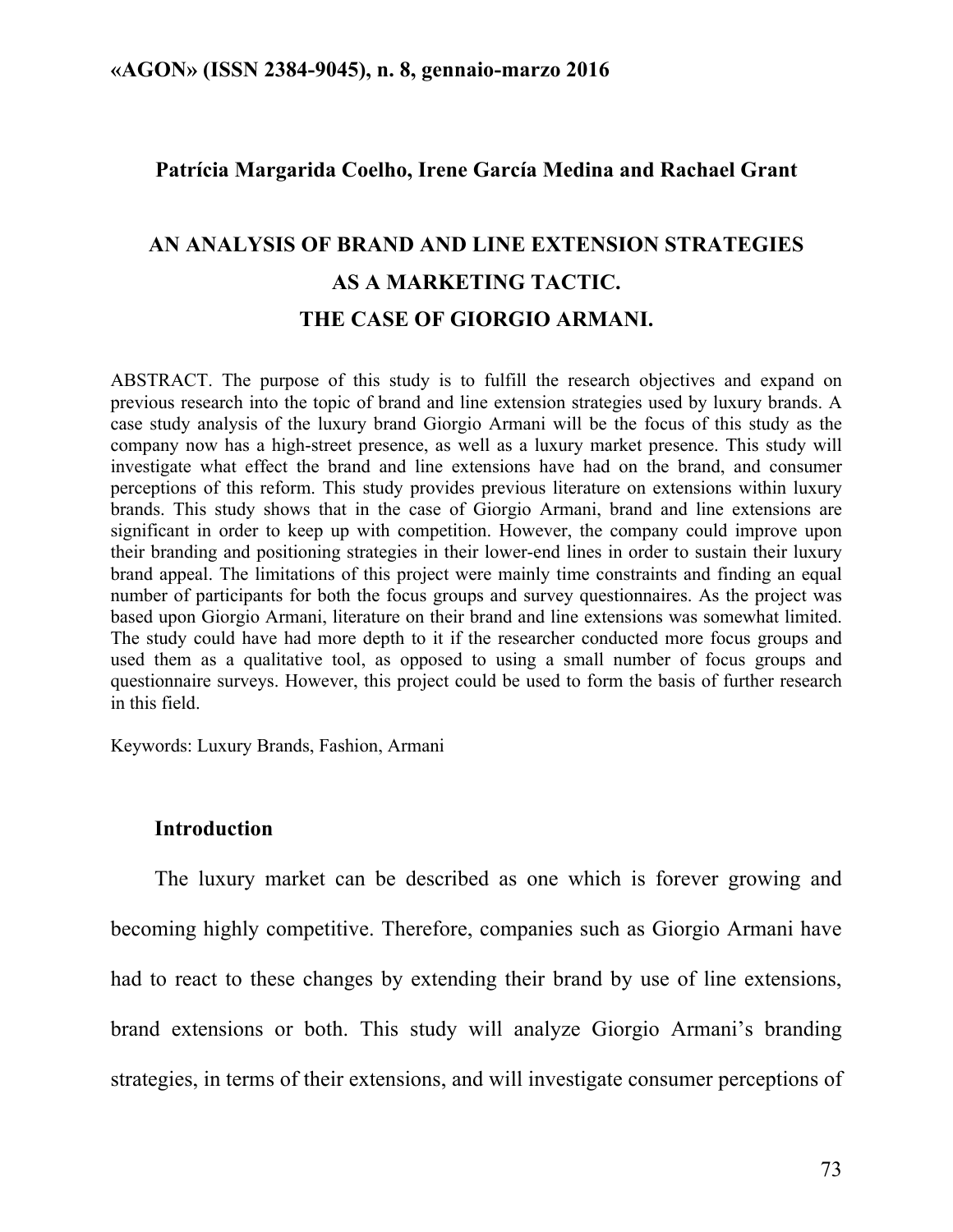the companies extended brands and lines. The researcher conducted focus groups as a means of gaining qualitative research of a small sample size of participants and questionnaire surveys as qualitative research in order to gain insight into the masses views and perceptions of Giorgio Armani. Both types of research conducted in this study have undergone an in depth analysis in order to gain a richer understanding of the topic, due to limitations in pre-existing literature. Due to these limitations, this study aims to build and expand upon this topic area and discover new approaches Giorgio Armani could take in order to sustain market presence and success as a luxury brand. Consumer attitudes towards a brand can be said to be extremely important in aiding a brands success, therefore this study aims to seek out consumer perceptions and attitudes towards the Armani brands, and reasons for consumers having these particular attitudes. The perceptions identified will be from one of the four themes within the focus groups that have been extracted during the analysis process, and statistics and charts have been used to show the findings from the questionnaire surveys.

## **Literature Review**

Giorgio Armani is an Italian company that has been in business since 1975 (Craven, 2011). Armani has since become one of the most recognized designer brands in the world for many reasons, such as celebrity endorsement, their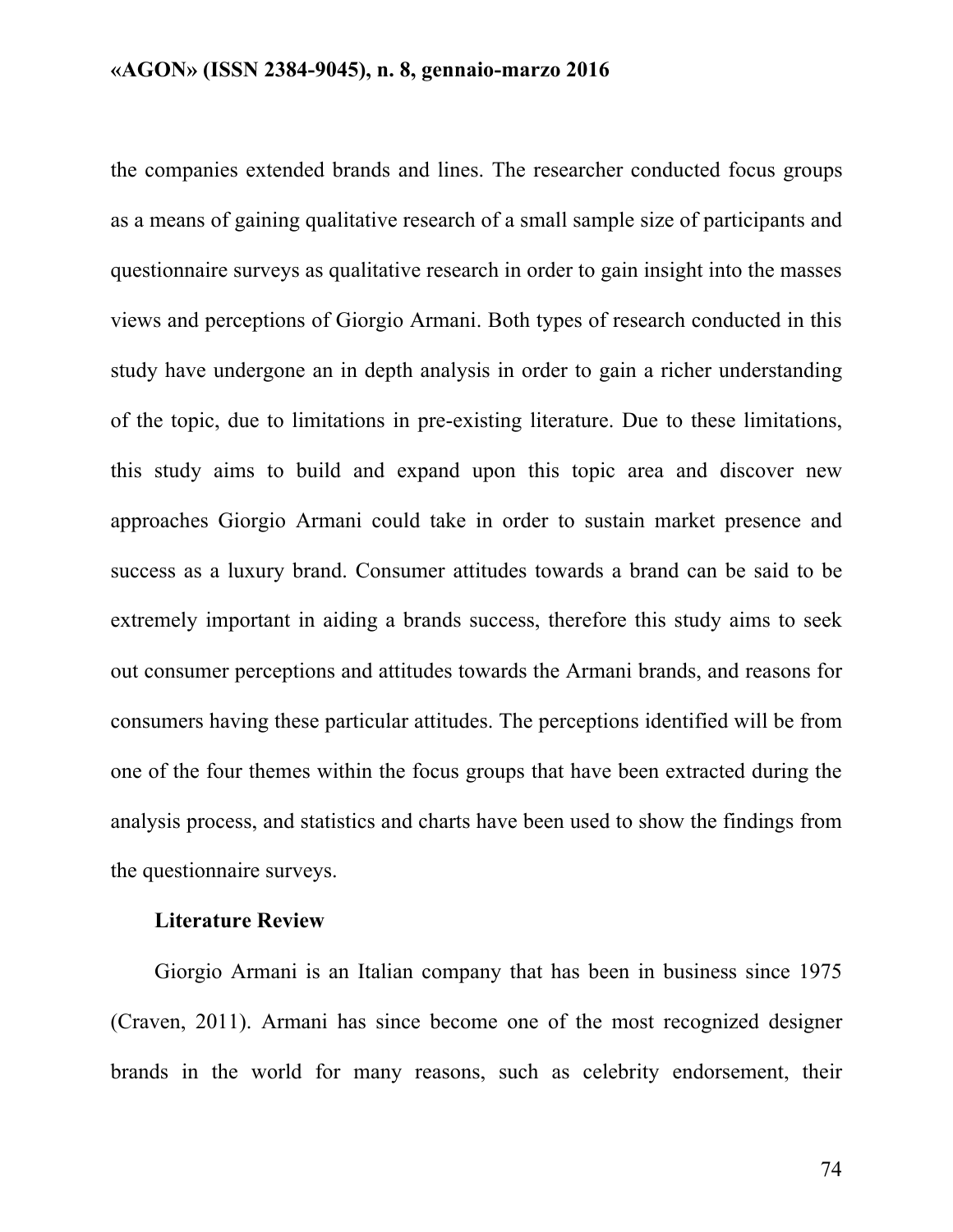impressive advertising campaigns, but in particular the variety of brand and line extensions under the Giorgio Armani name, to which different segments of consumers are loyal to. Many luxury brands choose to extend their brand such as Gucci: they have brand extended from predominantly bags to now shoes, sunglasses and children's clothing. Prada: they have branched out from primarily handbags to shoes, accessories, eye-wear and skincare (Bruce et al., 2004). Armani: now has clothing, home ware, fragrances, bars and hotels. Brands, and in particular luxury brands, benefit from extending their brand and lines as customers already have a preconceived idea about them and as a result makes them automatically trust the brand more (Taylor, 2001). However many would argue that Giorgio Armani has shifted from the luxury brand it originated as, therefore, this research attempts to critically analyze Giorgio Armani's brand and line extension, and also to evaluate the effect that the brand and line extensions have had on consumer perceptions of the brand as a whole. Featured in this paper will be literature on various theories of brand and line extension and an analysis of them, in order to understand the reasoning behind Giorgio Armani's decision to adopt these strategies.

Due to the highly competitive nature of the luxury market, luxury brands are forced to adopt different strategies in order to stay ahead of the competition (Arslan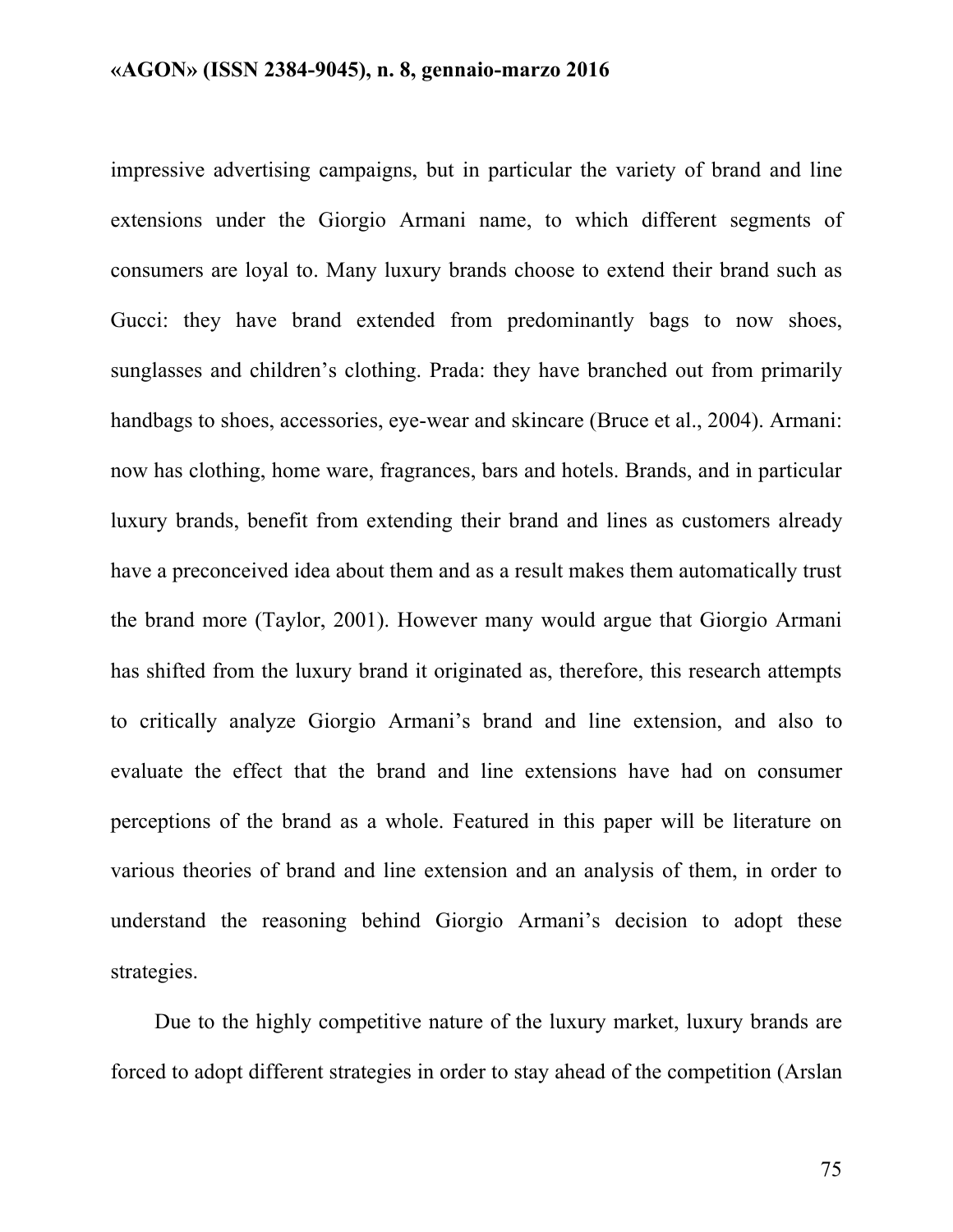and Altuna, 2010). Luxury brands are now choosing to capitalize on their already established brand reputation and image, while saving money on the high cost of creating a new brand (Leong et al., 1997). Therefore, Giorgio Armani has now extended their lines to cover the high street as well as the luxury market.

When discussing the marketing tactics and strategies used by Giorgio Armani, a distinction must first be made between brand extension and line extension.

•Brand extension is where the brand implements its luxury strategy into a completely new market, for example. Giorgio Armani originally launched as menswear and has now expanded into cosmetics, hotels and restaurants (Craven, 2011)

•Line extension means taking an existing product and fashioning variations of it (Davis, 2010), for example Giorgio Armani, Armani Collezioni, Emporio Armani, Armani Jeans and EA7 (armani.com, 2014).

Firstly, brand extensions come in two primary forms: horizontal and vertical. Horizontal is when a company uses their existing brand name (Newman and Cullen, 2002), for instance, the brand name "Giorgio Armani" has been applied to new product lines in different categories such as haute couture, ready-to-wear, leather goods, shoes, watches, jewelery, accessories, eye-wear, cosmetics and home interiors (Arvidsson, 2006). There are many benefits of a brand extending this way,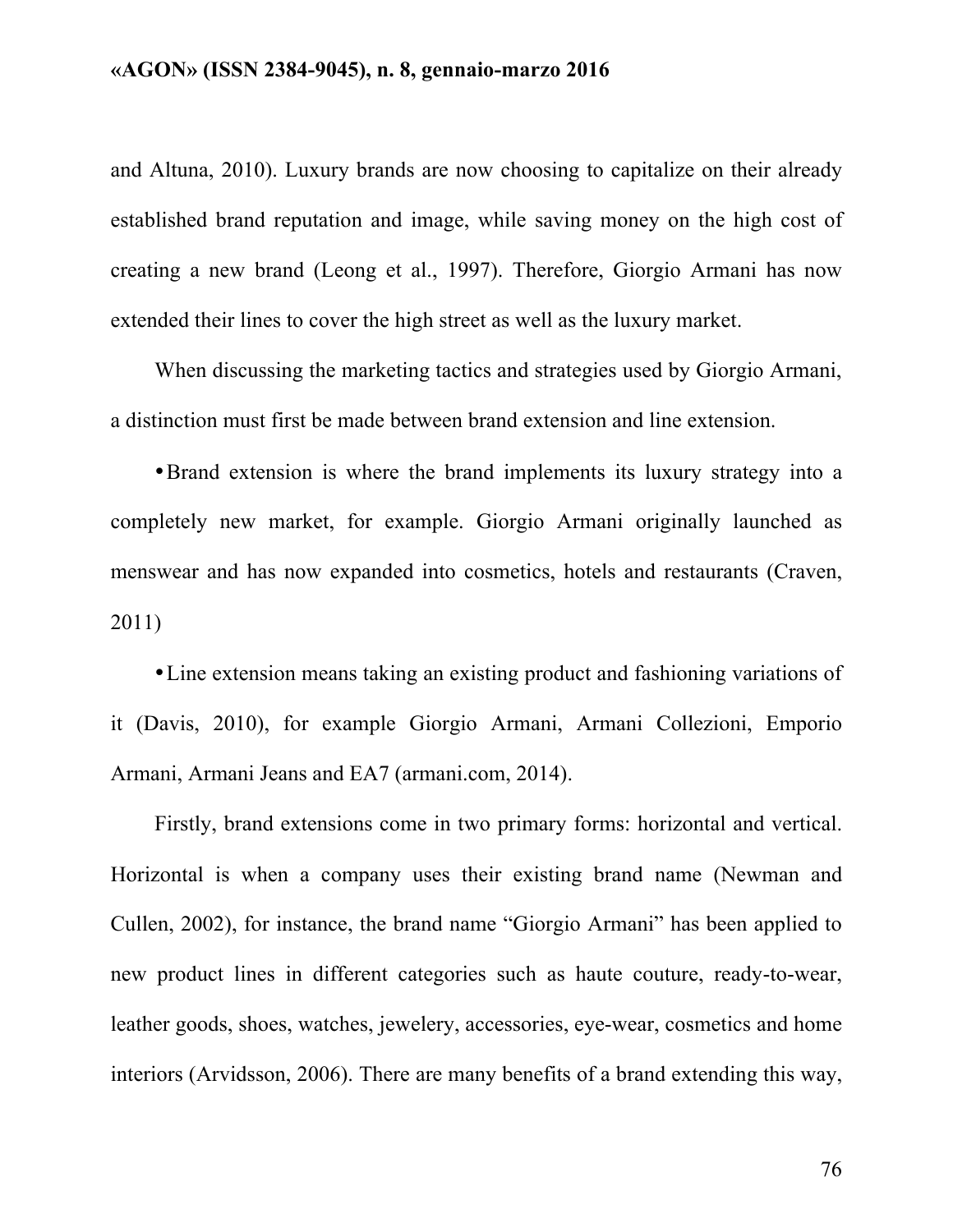as there are already brand associations with the Giorgio Armani name, therefore consumers may consider the extension credible and trustworthy, therefore may be more inclined to purchase the goods (Laforet, 2010). Furthermore, the introduction of the new brand extension sparks curiosity among customers of the parent brand, which can rejuvenate interest in the brand as a whole (Davis, 2010). However, Brusati (2013) states in her literature that although brand extension is one of the factors that have contributed to significant growth in the luxury market, over diluting the brand can be seen as detrimental to the parent brand. The luxury market in particular can be describes as "...one which is rare, unique and unattainable to the majority of customers." (Vigneron and Johnson, 2004, p. 7) and it could be argued that Giorgio Armani have over extended which has had a negative effect on the parent brand (Laforet, 2010) while the brand has tried to expand into different market segments. However, Giorgio Armani's hotel resorts in Dubai and Milan are classed as "five star luxury" by customers on travel and tourism websites. Therefore it could be argued that in this case the company name has not been negatively affected nor tarnished, through this particular extension form. The designer has further expanded out of the core business area and has now taken the form of a category extension into others sectors (Farquhar, 1989), such as the food industry with Armani Dolci, furniture with Armani Casa and fragrance and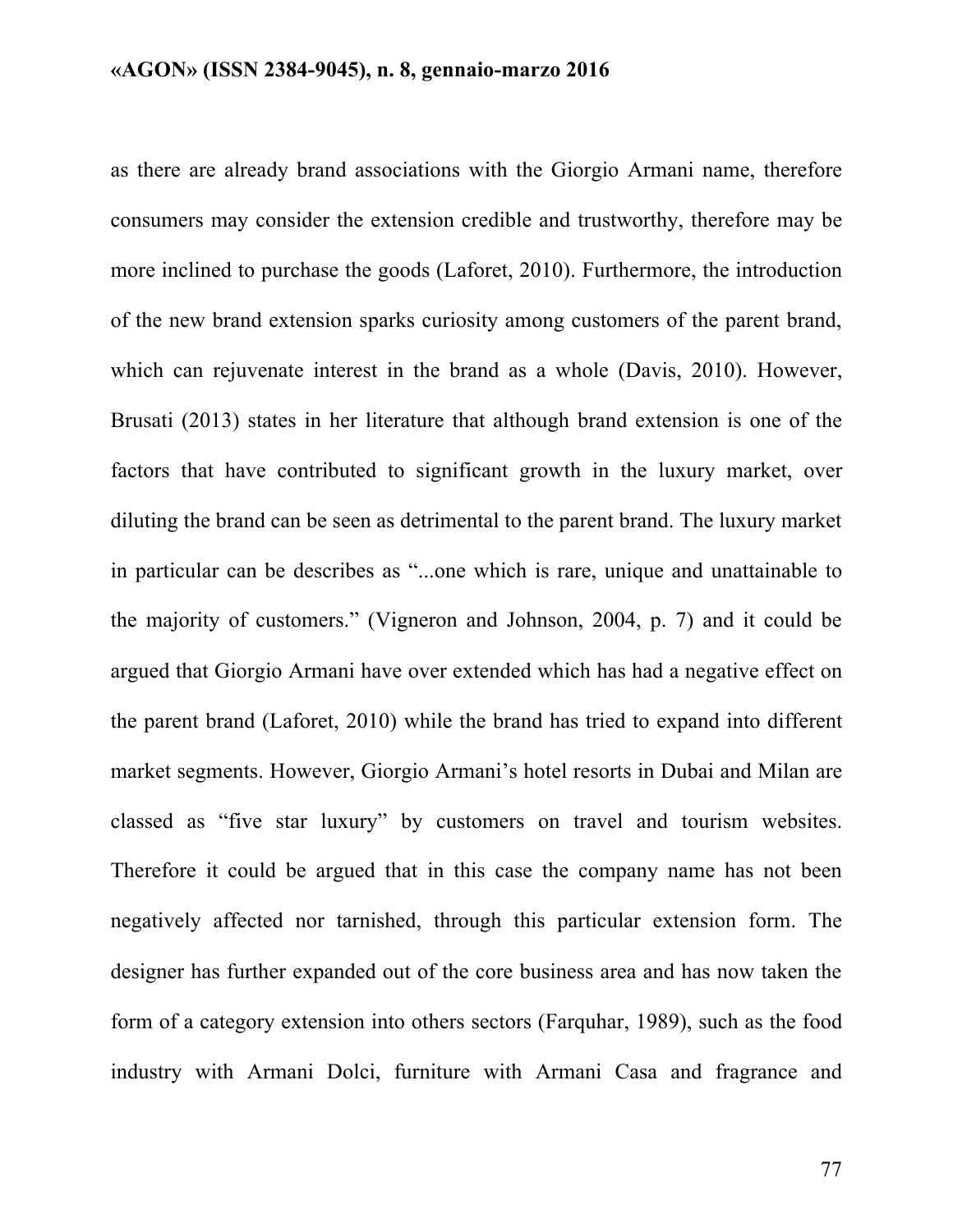cosmetics with Armani cosmetics (Brusati, 2013). Although, Ries and Trout (1986) argue that brand extension will always have a diluting effect on a brands image as consumers will confuse the parents brands core characteristics and associations with that of their brand extension.

In contrast, a vertical brand extension involves introducing an extension in the same product category as the core brand, but the price and quality level is different, as it is different customer groups who are being targeted with different branding strategies (Doyle and Stern, 2006). This can be further divided into a step-up vertical extension: where the brand quality and price increases, or a step-down vertical extension where the brand quality and/or price are less than the parent brand (Chung and Lavack, 2014). Thus, Giorgio Armani and Armani Collezioni are an example of Armani's step-up brand extensions as Giorgio Armani originated as a ready to wear men's fashion brand (Craven, 2011), whereas these brand extensions are far more expensive and deluxe. On the other hand, Armani Jeans and Armani Exchange would be a step-down extension from the parent brand. In general, it is thought that the link between the vertical brand extensions with the core brand is beneficial to consumer acceptance for the new brand extension (Broniarczyk and Alba, 1994), however according to Dacin and Smith (1994), regardless of whether the vertical extension is a step-up or step-down, consumer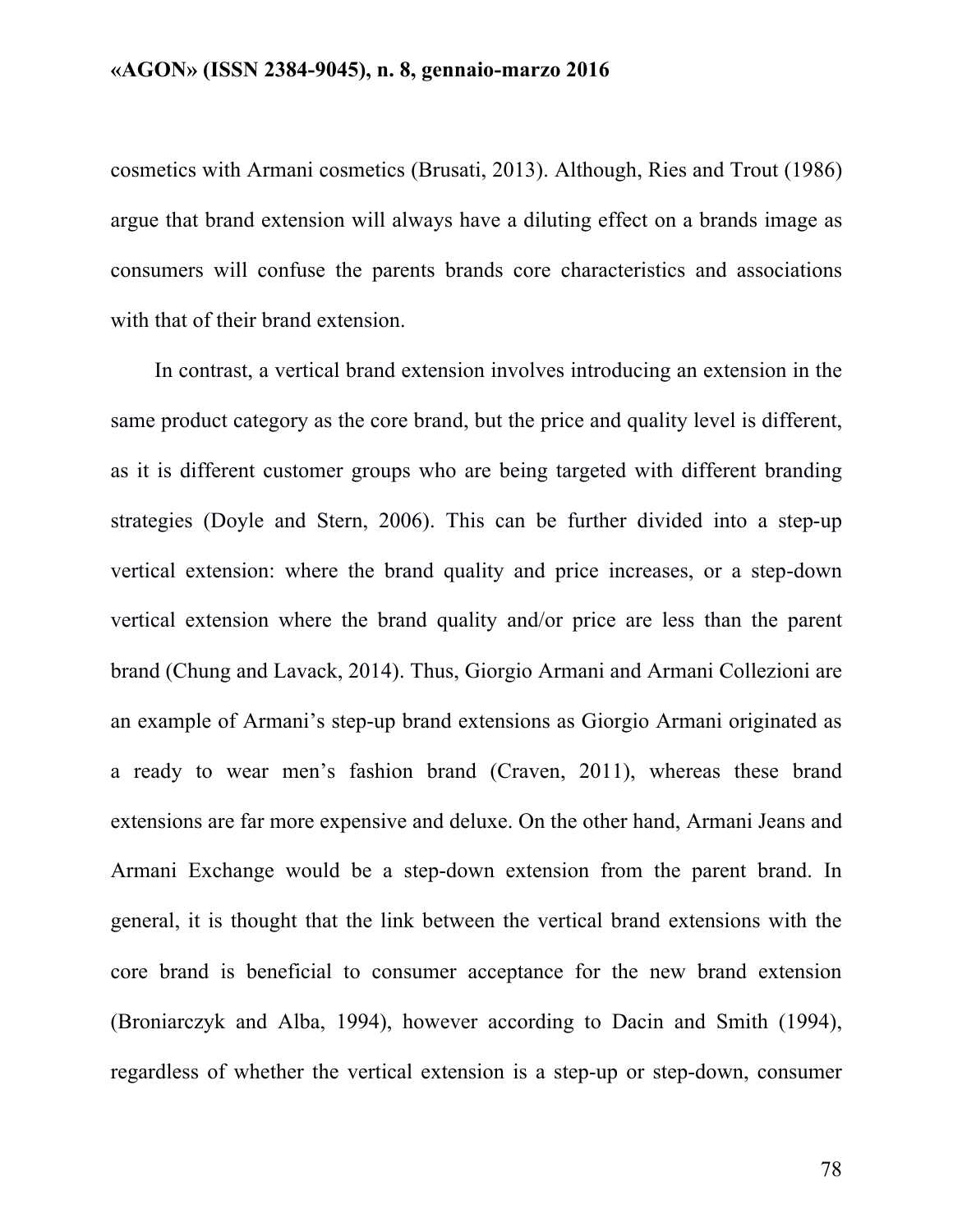perceptions of the parent brand are always negative and the core brand name could be tarnished. However, Armani have a very successful line that comes under the step-down category – Armani Exchange. Armani wanted to target a much larger market with its Armani lines; therefore developed this line extension. This brand signals to consumers that while they are still buying products that are made under the Giorgio Armani brand (Subodh et al., 1998), the Armani Exchange products are not of the same level of quality nor have the exclusive image associations of the luxury Armani lines.

Then again, cannibalization of the core brands sales could be at risk if the step-down brand is perceived by consumers to be of a similar quality to the parent brand, which could result in consumers switching to this brand as its pricing strategy is far less (Varley and Rafiq, 2014). However, in the case of Giorgio Armani and their step-down ranges, these brands fill a completely different market segment; therefore customers who buy the premium Giorgio Armani ranges are unlikely to switch to the cheaper ranges as the target markets are significantly different (Chung and Lavack, 2014).

On the other hand, line extension is when companies choose to add variety to their current product offering as means of reaching a more diverse customer base, and to entice customers with new options (Hanslin and Rindell, 2014). This can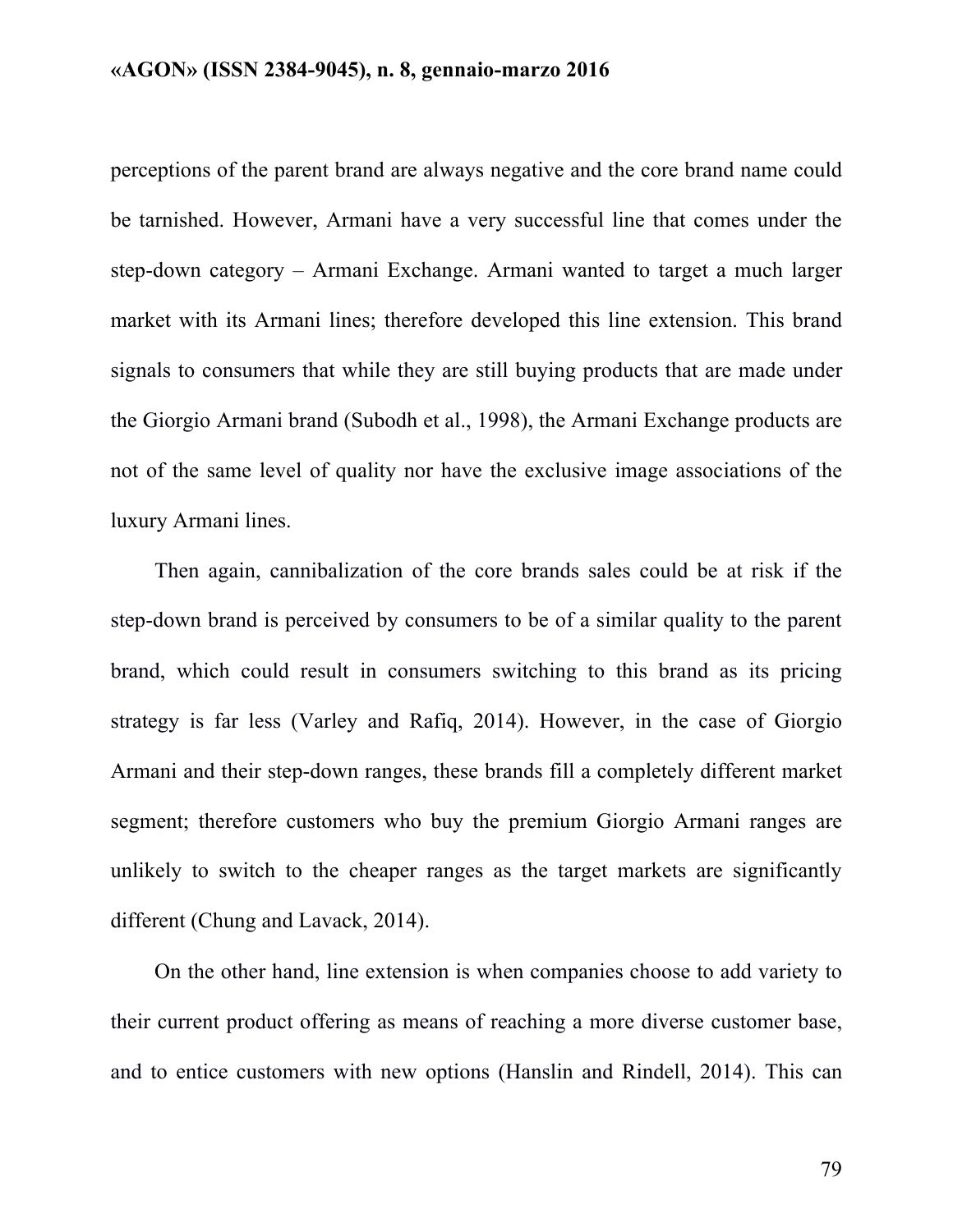reinvigorate a product line by bringing it back into the public awareness, thus drawing in new customers and therefore increasing profits (Munthree et al., 2006). A line extension can increase profits by allowing manufacturers to tap into new markets and offer new products with reduced promotional costs, because the new lines are already at an advantage by being part of an established name (Aaker, 2012). However, line extensions can prove to be very problematic. Lamb (2011) states that consumers have difficulty defining multiple extensions under the same brands name, even if each brand is targeting a different market segment. Furthermore, if it is pushed too far, the parent brand (in this case Giorgio Armani) could potentially lose its "luxury characteristics" if it tries to move into a new extension that is not quite luxury, but instead perceived as a "premium/prestige" range (Brusati, 2013). Over widening line extensions can be detrimental to the appeal of the luxury market customers and can dilute the image of the brand (Hoffman and Coste-Maniere, 2012), therefore luxury companies in particular must ensure that their line extension is consistent with their brand reputation and image, in order to minimize criticism and negative associations towards the new extension brand.

Furthermore, as cheaper line extensions become more established, they become ever more popular to consumers (Yen, 2007); this is where "The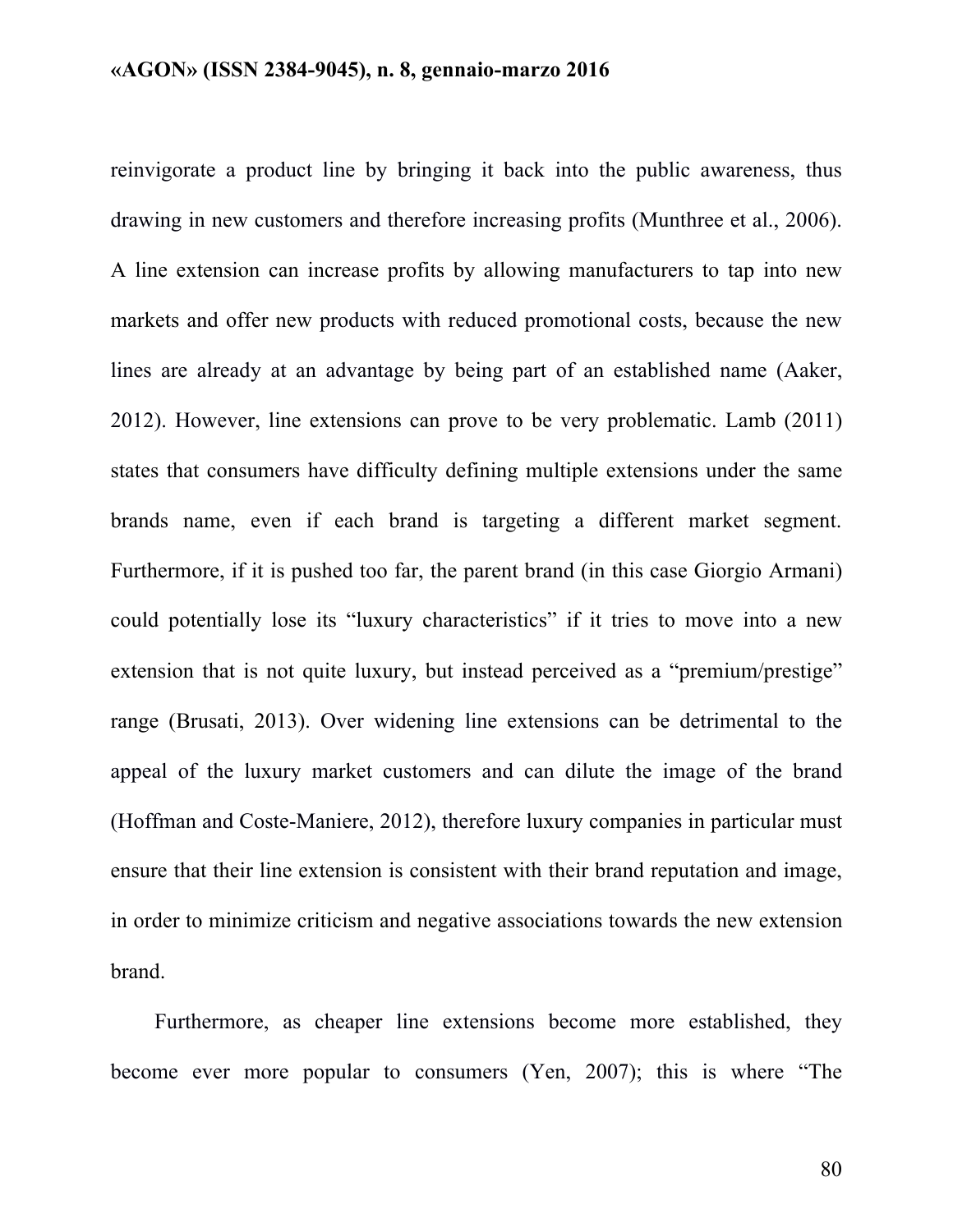Bandwagon" effect comes in. The Bandwagon Effect is a phenomenon whereby the popularity of trends and fashion increases as it becomes recognized by others. This is a crucial factor when analyzing luxurious brands, as this trend is seen to be steadily growing (Faurholt, 2008). The idea of line extensions by luxury brands becomes an ever more acceptable strategy for companies to carry out as means of growth and profit. As the product becomes more popular, the brand becomes more successful, however, for luxury brands, this can be seen as a huge negative for customers of the luxurious extensions of the brand. This is where the "snob effect" comes in (Vigneron and Johnson, 1999). According to Vigneron and Johnson's (1999) conspicuous theory, the "snob effect" is the perceived unique value of a product as "snob" consumers perceive price as an indicator of exclusivity. Therefore those who buy the more luxurious Armani brands, do not want to be associated with the consumers of the lower end extensions (Okokwo, 2007), such as Armani Exchange or EA7. This relates back to the definition of luxury from Vigneron and Johnson (2004) as consumers of luxury goods want to feel like they are part of an exclusive minority that buy these goods because they are not available to the masses.

In addition, there are many different theories when it comes to luxury brand consumption and after extensive research into many literature sources, it has been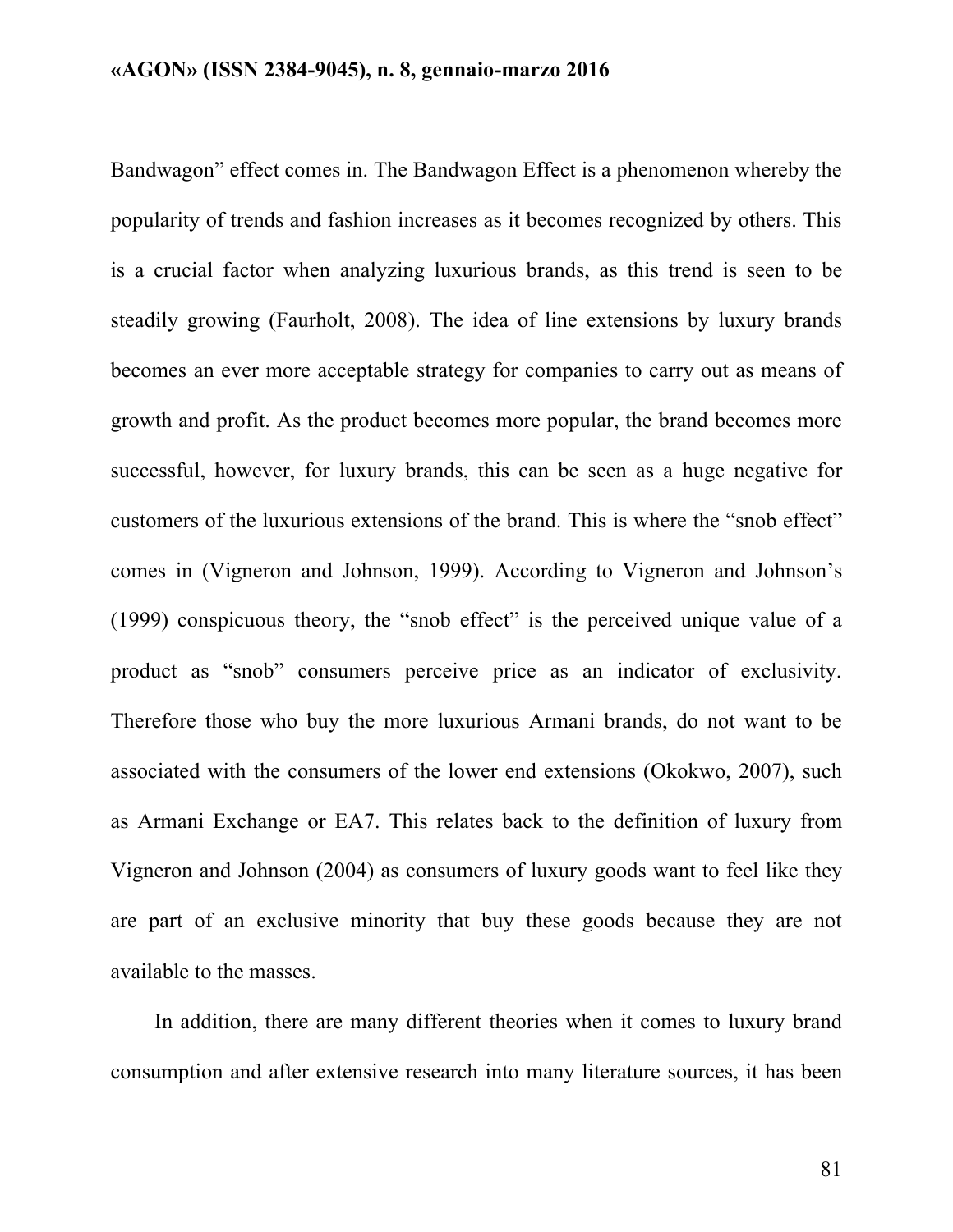found that high pricing strategies is what attracts consumers to these luxury products. This stems from Veblen's (1899) theory on conspicuous consumption, which states that people who have a higher disposable income consume expensive and luxurious goods and services as a way of exhibiting their wealth as a way of getting approval from others. Mason (1998) also identified that consumers are willing to pay higher prices for a product that is available cheaper and of a similar quality, in order to impress those of a higher social status.

Furthermore, the term "luxury" can be difficult to define as the reasons to why certain products are classed as superior over other products is mainly established by customer perceptions of these products (Baines and Fill, 2014). In order to discuss the ideology behind the term "luxury", it must be broken down in terms of consumer psychosocial perceptions (Barnier and Rodina, 2010) and the marketing of luxury. In relation to behavioural and social psychology, luxury brands can be said to be influenced by "interpersonal" or "external" factors. For example, the influence of others and their opinions and approval (Groth and McDaniel, 1993). Essentially, this means that consumers seek out luxury brands to be accepted by others and to gain social status. Giorgio Armani has many different product offerings in their variety of ranges, as they have extended their brand in many different ways and now provide products for a variety of consumers – regardless of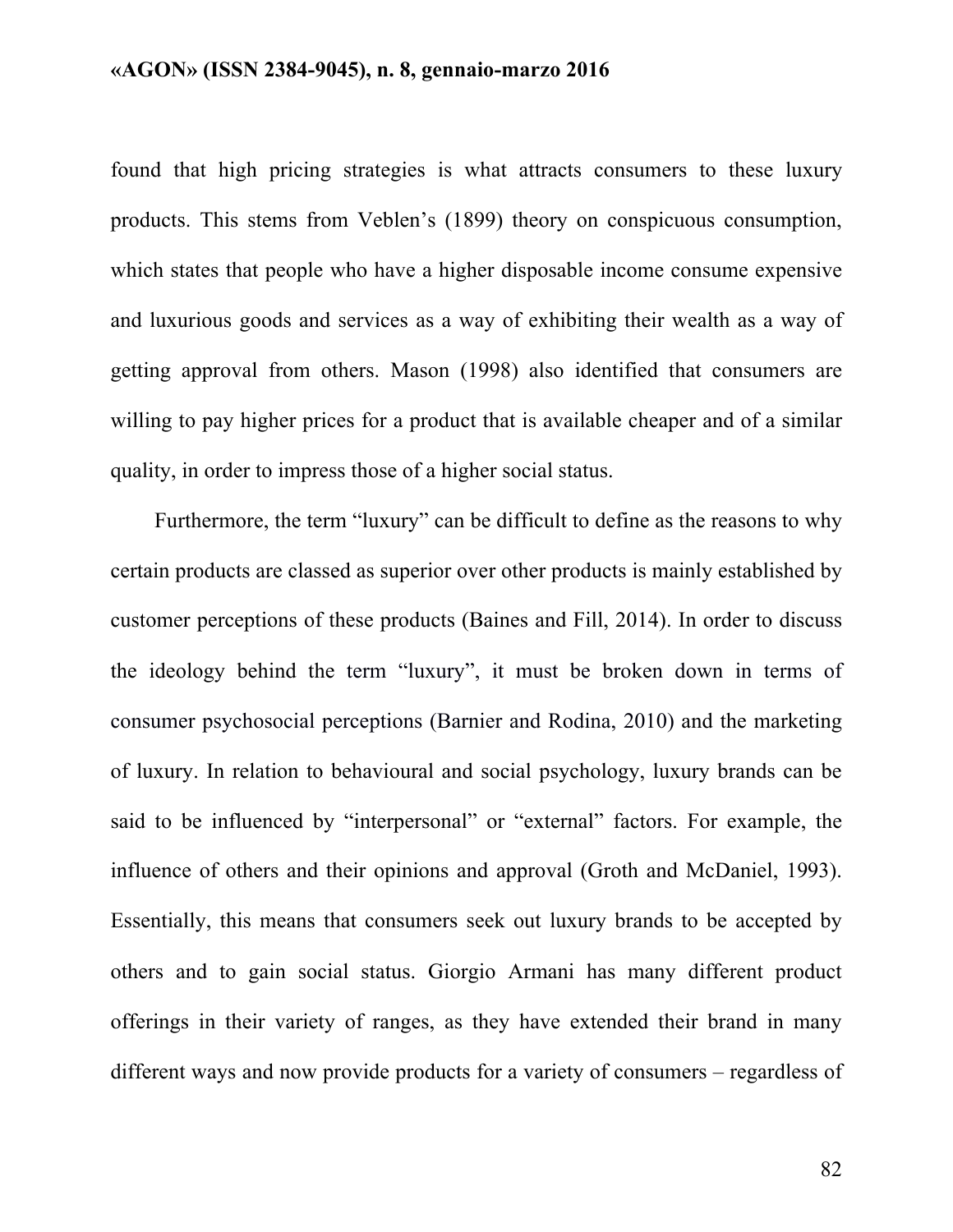income or social status. Dubious and Duquesne (1993) found that consumers only associate luxury with high pricing, therefore if products are not priced high, consumers do not consider them luxury. This shows that consumers are willing to pay a lot of money in order to get a luxury product in order to feel good about themselves (Garfein, 1989). As well as consumers feeling good about themselves when consuming luxury brands, it has been said that luxury brands create an emotional value (Dubois and Laurent, 1996) and when luxurious products are being consumed, these consumers feel a sense of pleasure (Fenigshtein et al., 1975). When consumers are asked about what defines "luxury", previous research has shown that although they can describe what it is by using brand names, they do often find it difficult to establish what actually makes a brand luxurious (Roper et al., 2013) apart from the pricing. Psychological theories are the platform for the basis of marketing theories on luxury brands (Barnier and Rodina, 2010) as they focus mainly on the difference between luxury and non-luxurious goods, including product features that could be defined as luxury. There is a three dimension model established by Vickers and Renand (2003) which defines luxury brands on the basis of a) symbolism, i.e. what do the products represent, b) functionalism, which is where the product is for the purpose of solving a problem by being of a high quality, c) experimentalism consumption, which is when the good stimulates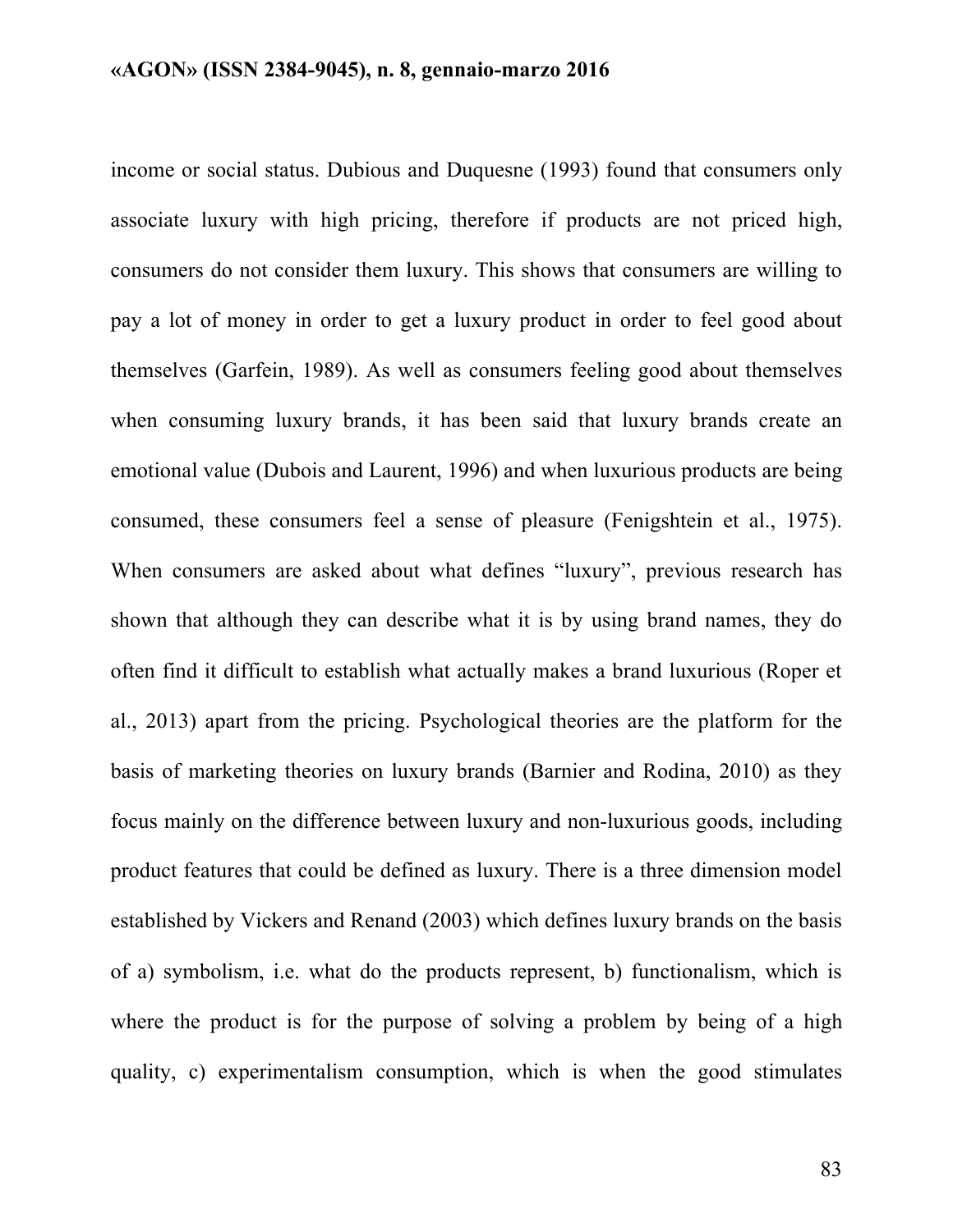sensory pleasure for the consumer.

To conclude, in order for Giorgio Armani to continue to be competitive and grow, it is crucial that they have various different brand and line extension strategies. Giorgio Armani have to find the correct balance between their main goals: maintaining their exclusive luxury brand appeal and increasing brand awareness, whilst continuing to be profitable and gaining market share. However, brands need to ensure that they are not over extending when they are focusing on reaching these goals. Theory suggests that consumers react negatively to a luxury brand that has over extended and become a brand to the masses (Hoffman and Coste-Maniere, 2012). Additionally, some authors would argue that the parent brand reputation can be tarnished by over extension (Dacin and Smith, 1994; Laforet, 2010). Although, some authors debate that brand and line extension strategies can be successful within luxury brands, and if implemented correctly, can benefit both the extension and the parent brand (Davis, 2010). Also, Giorgio Armani could consider Velben's theory when developing additional brands and line extensions, as this could provide an insight into what consumers feel when buying luxury products, and could therefore result in the company developing sub-brands that could be of interest to many different types of consumers (Hanslin and Rindell, 2014; Munthree et al., 2006). This could ensure that they continue to grow without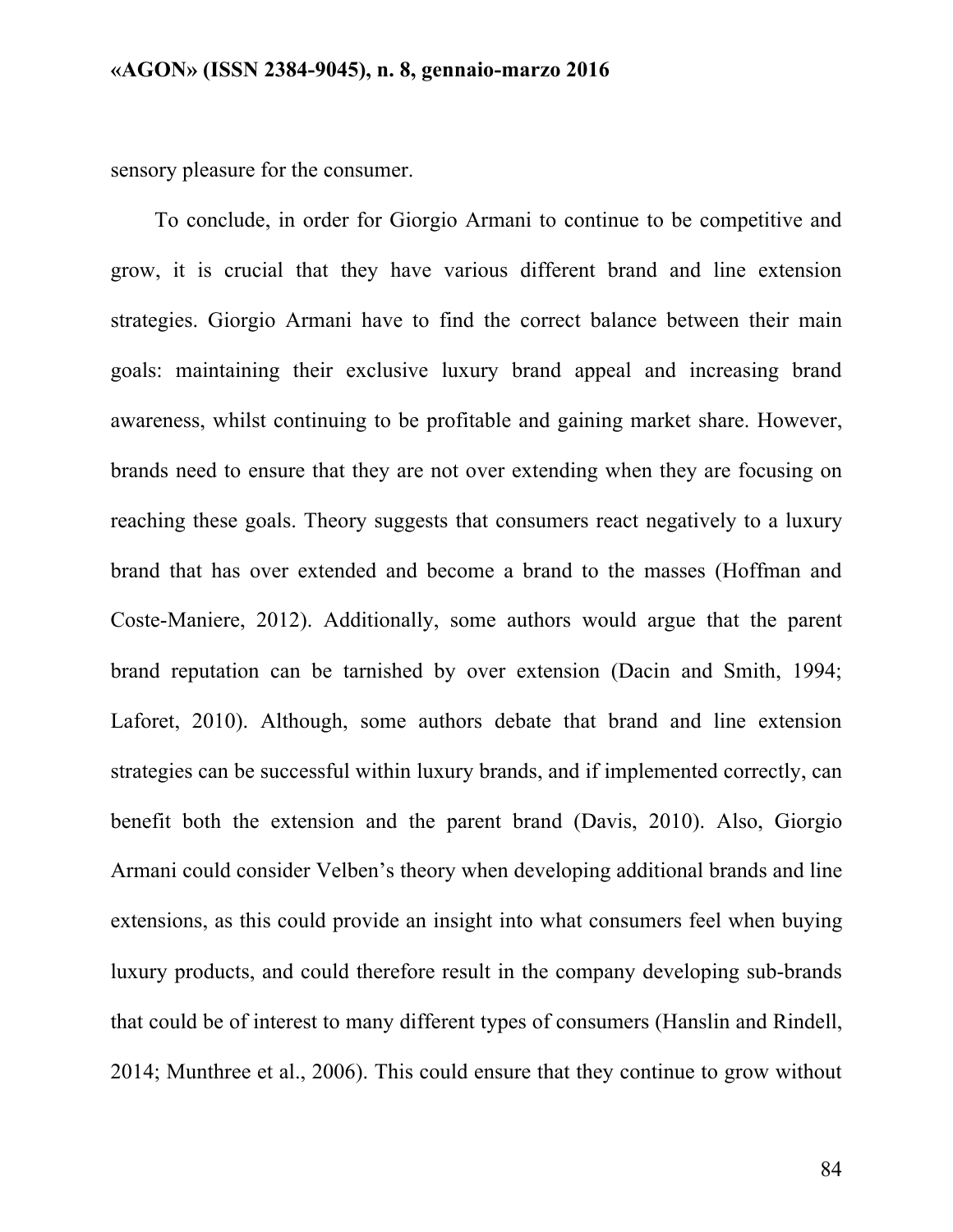over-diluting the Giorgio Armani name.

#### **Methodology**

The main research aim of this study is to explore the significance of the branding strategies used by Giorgio Armani, and to investigate the effect these strategies have in relation to consumer perceptions of the brand.

The objectives of this study are:

•Explore the importance of brand and line extension strategies for Giorgio Armani to sustain market presence.

•Investigate different approaches Giorgio Armani could articulate in order to sustain market presence as a luxury brand.

•Critically evaluate what effect extending the brand has had on consumer perceptions of the brand.

Wilson (2012) has said that "research methods are often associated with two approaches – inductive and deductive". The same author continues to say that, in an inductive method, the research builds a theory that starts with observations of specific instances and seeks to establish an overview of the topic that is under investigation. Whereas, a deductive research approach is from the top-down, that works from the general topic to the specific (DeVault, 2014). For deductive research, the researcher must study existing theories that are in conjunction with the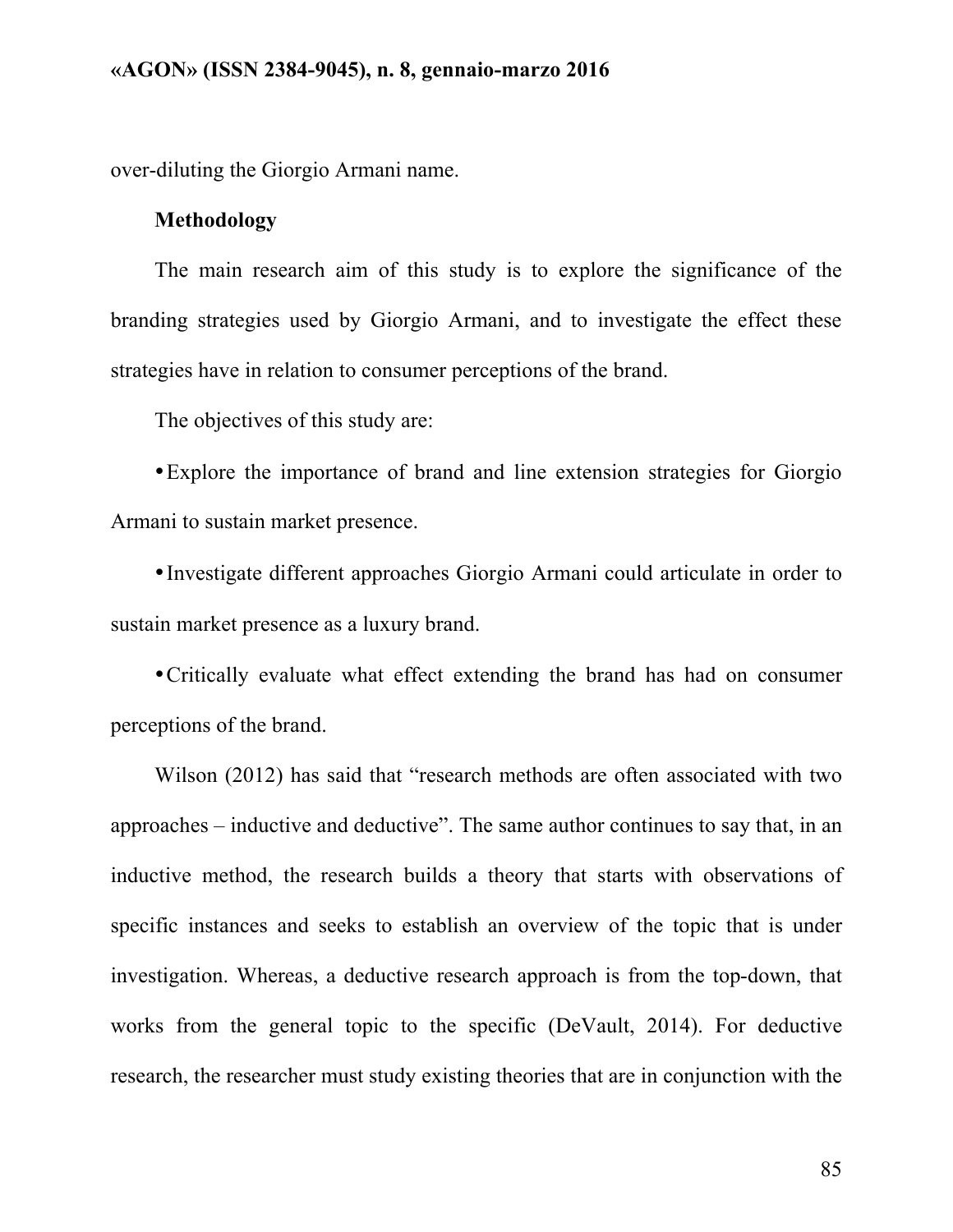topic of interest (Saunders et al., 2007). Walliman (2011) states that this allows the researcher to analyze any previous research, develop a topical idea, and then add theoretical foundations. The researcher then develops a hypothesis from this information and the new hypothesis is then tested by the researcher (Walliman, 2011). Additionally, Anders (2009) states that a deductive approach is where the researcher starts with previous theories, then applies these theories in order to assess "whether the hypotheses can be confirmed". A conclusion will be made from the data to either confirm or deny the hypothesis in question. Therefore, this study undertook a deductive approach to the research.

A single-case study analysis was the main focus of this study. Anderson (2009) describes this analysis as a "detailed investigation into a situation in a single case". Using a case study allowed for a deeper investigation, and a more in depth discussion. However, there can be drawbacks of using a case study approach as Anderson (2009) also states that there can be large volumes of qualitative data which can be difficult and time consuming to analyze. However, the topic in question is specific with limited pre-existing research and the researcher was not overloaded with past data.

By using a mixed method approach, this allows for triangulation. This method of research is where different data collection techniques are used within the one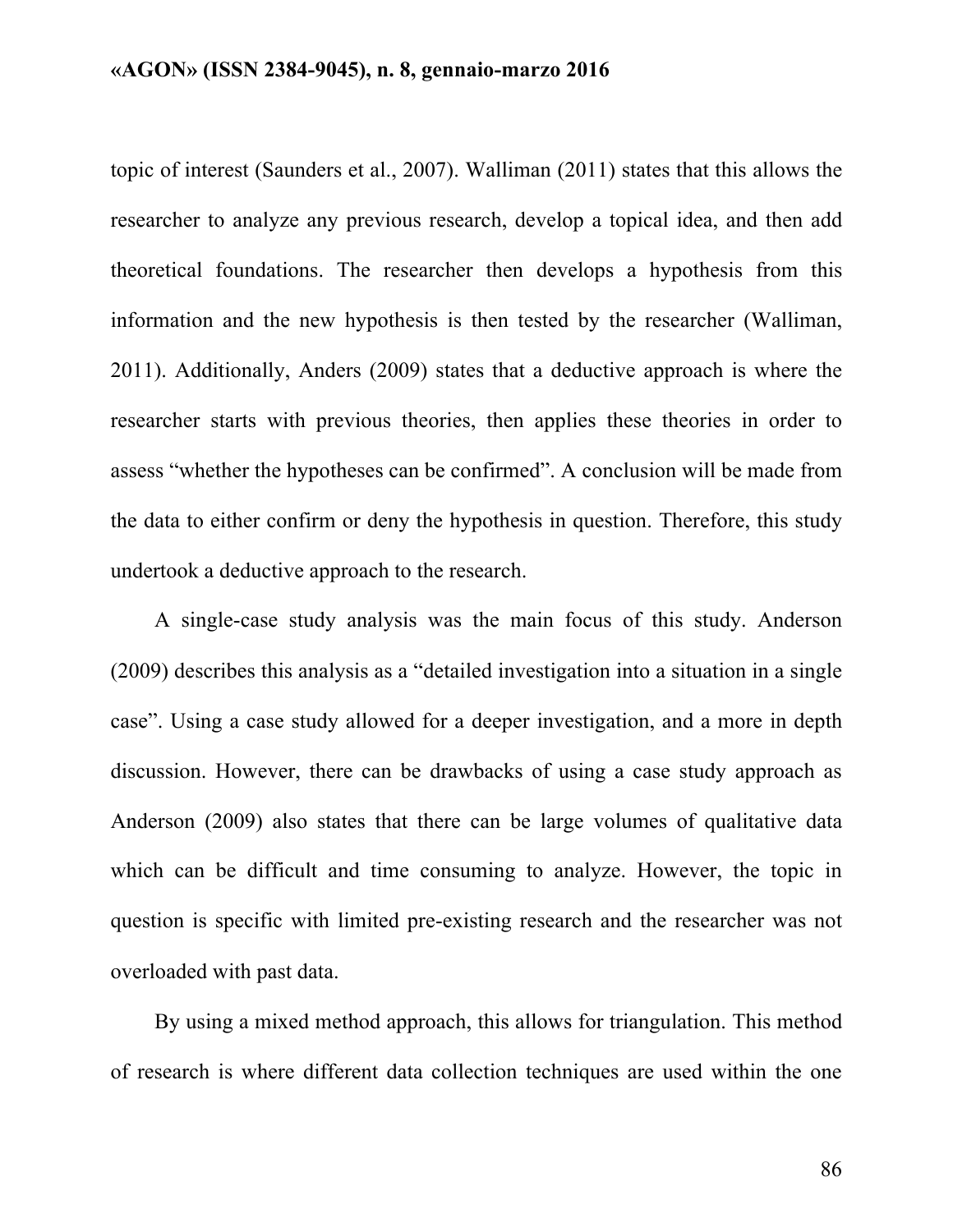study in order to gain a clearer, more concise understanding of what the data shows, in correspondence to what is already known. Wilson (2012) states that triangulation "can reduce the risk of chance associations and of systematic biases". Anderson (2009) states that this approach should not be viewed as a "messy method", as this approach is necessary for a higher quality, more credible understanding of issues. Mixed methods are advantageous within a single case study as the researcher can then look at the results from contrasting methodological perspectives, which allow for a comparison. This then gives a deeper understanding about the topic of research (Collins, 2003) and consequently strengthens arising arguments. Primary research is information which is collected by the researcher (Anderson, 2009) and can be conducted using different techniques that are associated with questionnaires, focus groups and interviews (Saunders et al., 2009). In this case questionnaires and focus groups will be used. Saunders et al. (2009) also states that secondary information can feature both qualitative and quantitative data when conducted in a descriptive and explanatory study. Furthermore, according to Wilson (2012), secondary data is a cost effective and convenient method which is advantageous to the researcher as it can also be compared to any primary research that has been conducted. Additionally, a literature review can also allow the researcher to seek out and fill any gaps that previous literature has not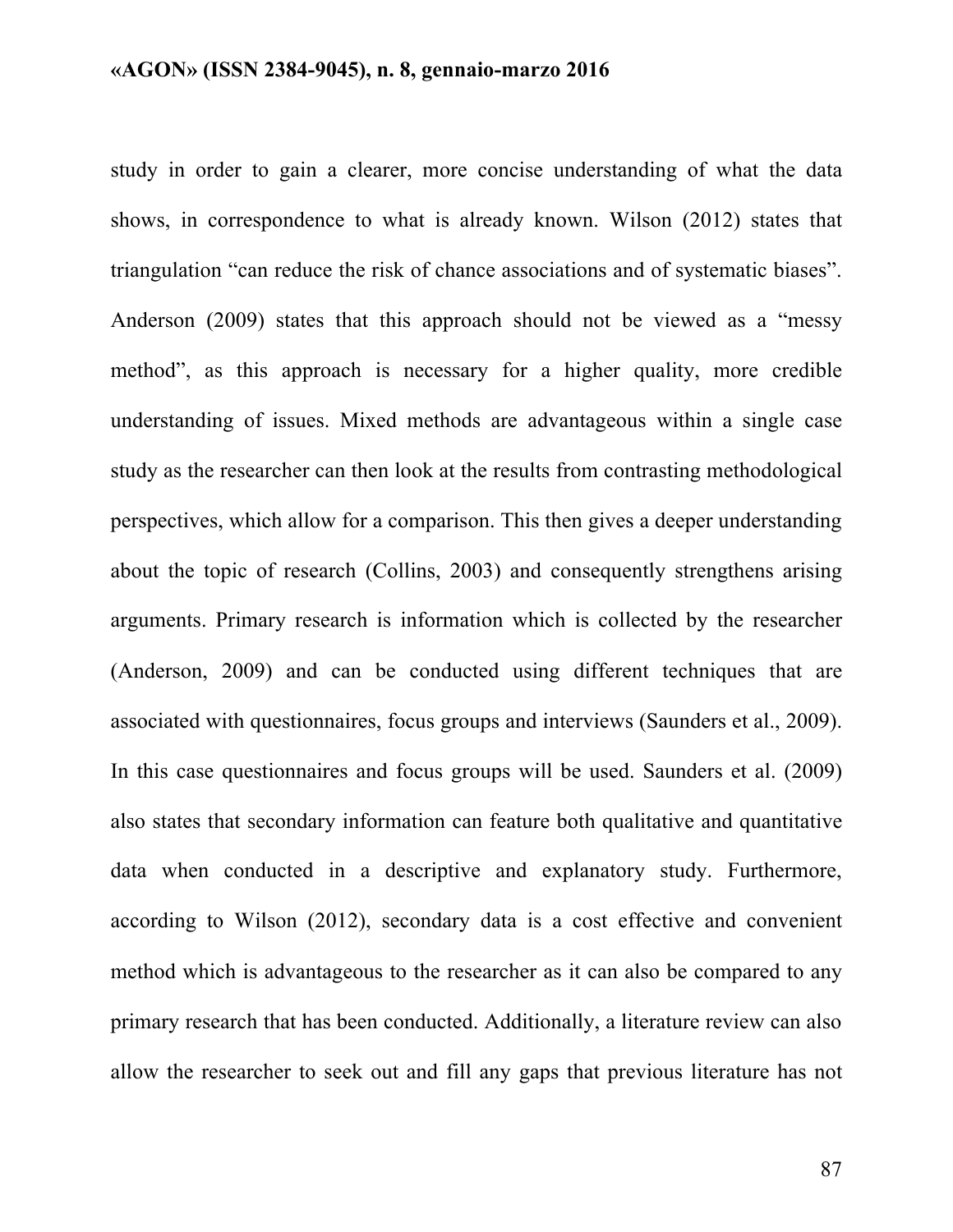covered whilst researching the subject (Wilson, 2012). Therefore, the literature review can be considered as a vital piece of secondary research as it adds to the topic of discussion.

Self-completion questionnaires were used for "descriptive or explanatory research" (Saunders et al., 2009) which allowed the researcher to gain a deeper understanding of the masses perceptions and attitudes towards Giorgio Armani. Hague and Jackson (1996) state that shorter questionnaires are more likely to be fully completed, therefore for this research, the questionnaires were kept short. Self-completion questionnaires are an efficient and effective primary research method as they are cost effective, and easily administered. They are also less likely to have untruthful opinions as they are anonymous and the researcher will not be present while they are being completed (Collins, 2003). However, according to Wilson (2012), there are many issues with questionnaires as they can be perceived as impersonal by the respondents. The specific questions in the survey were chosen as the researcher aims to uncover how much information the masses know about the company, their attitudes towards purchasing goods from the company and how they perceive luxury brands in general. The questionnaire surveys were constructed on www.surveymonkey.com and the link to the survey was sent to potential respondents via text, email and social networking sites. Having the questionnaire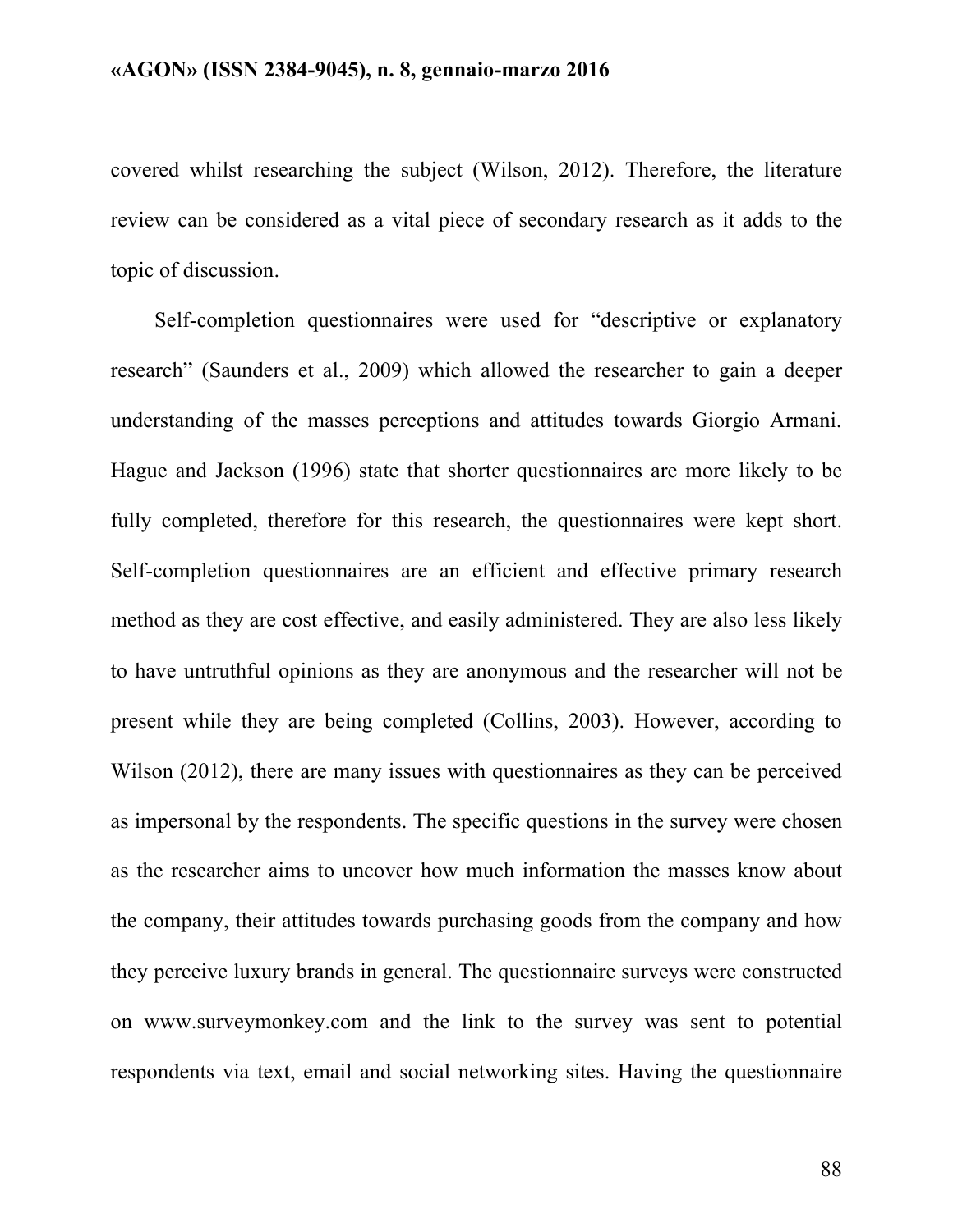on a website allowed for partakers to easily complete the survey on their smartphones, computers and tablets at a time convenient to them. As the researcher did not have to manually distribute and collect the surveys, the survey reached a larger audience in a shorter time period being on the internet, as opposed to a hard copy. The sample size for the questionnaires would ideally be larger, but due to time constraints this is not possible and 106 survey responses were obtained. An SPSS system was used to analyze the questionnaire surveys efficiently and effectively.

Focus groups are referred to as the most widely used qualitative research method used in Europe and the USA (Hague and Jackson, 1996). Focus groups were used to uncover what different people think of Giorgio Armani. Within the focus group the participants discussed their contrasting perceptions of Giorgio Armani as a whole, and their opinions on the other ventures the company has to offer. The focus groups were first asked seven specifically chosen questions about the company, before being provided with a non-bias sample of the company. After this, participants then read a sample composed by the researcher and answer the same questions as before, then the groups discussed the company after reading the information the researcher provided them with. Hague and Jackson (1996) state in their literature that by providing a focus group with a sample – in this case factual information, but after they have expressed purely their own views on the topic –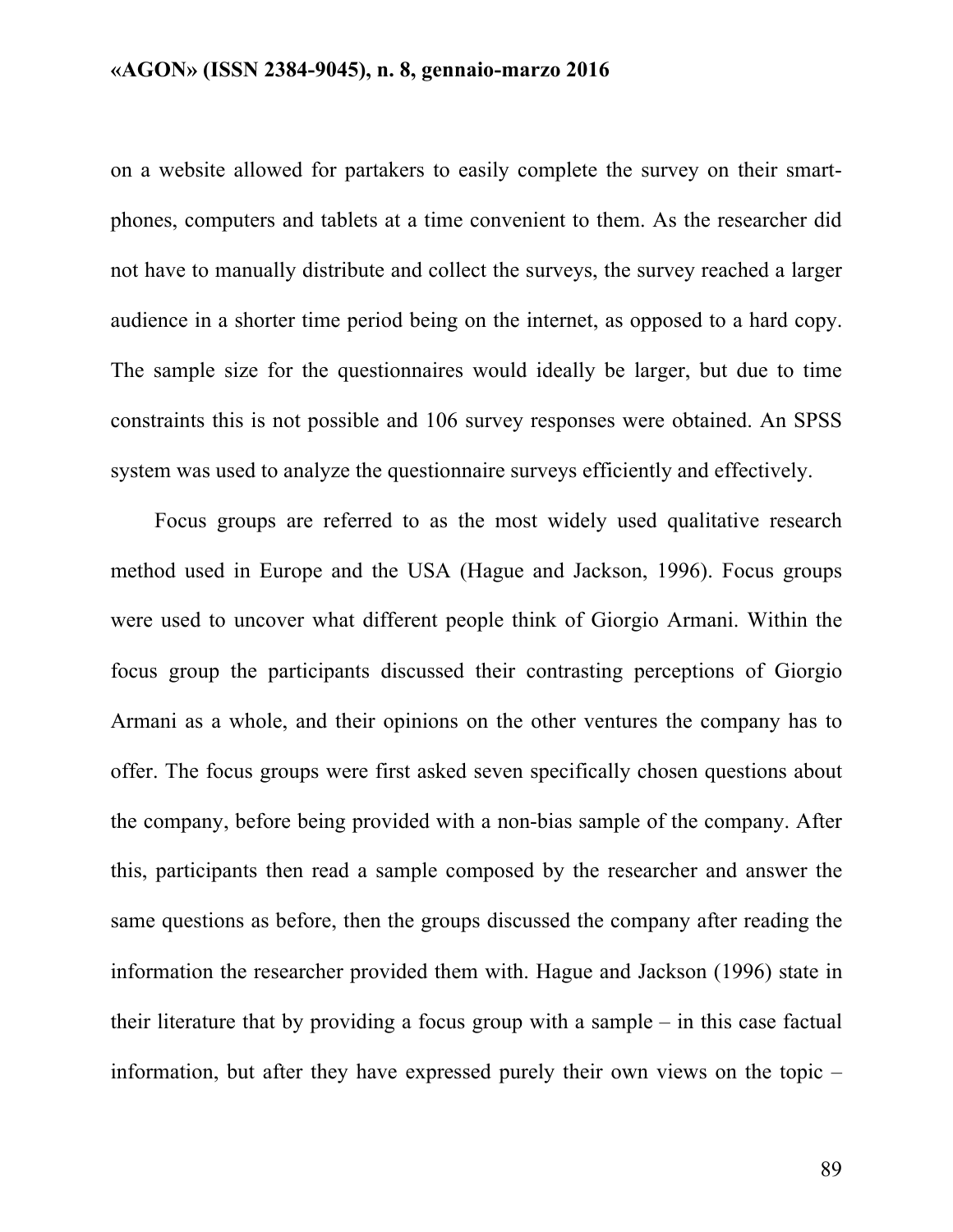can cause partakers to alter their opinions on a subject. The outcome of this method was highly dependent on the group's participation, therefore the sample presented was non-bias and factual information about the topic which was gathered by the researcher. Each member then shared to the group their thoughts on the company from their own knowledge, and then their opinions after reading the sample, thus sparking an in-depth discussion (Hague and Jackson, 1996). This was crucial to the research as the information from both before and after the sample was compared in order to analyze the participant's views on the company from purely their own perceptions, and then compare this to their views on the company after discussing the information given. Topic planning was key, therefore the researcher used the questions as a guideline for the direction of the discussion (Jankowicz, 2005). Once this research was analyzed, the researcher gained a valuable insight into consumer perceptions of the brands and sub-brands of the company and the differing consumer perceptions of the brand after reading the sample. However, it was essential that the researcher carried out the following steps in order for this outcome to be successful. The discussion had to have structure, the focus groups were conducted appropriately and then an in depth analysis and interpretation of the results followed (Hague and Jackson, 1996). There were eight participants in each of the group discussions as the groups were not meant as a quantitative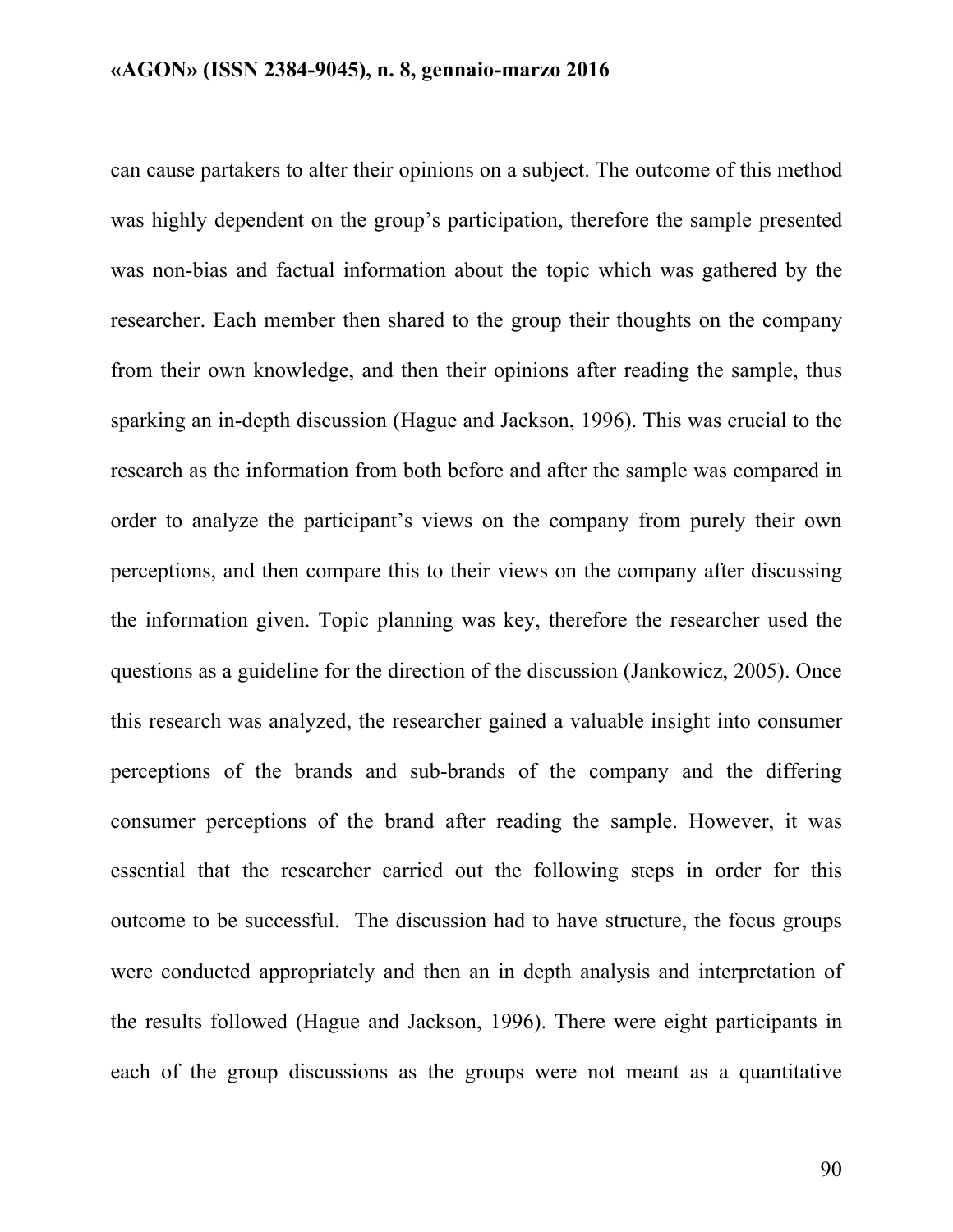research tool. Eight participants in each group allowed for a variety of views on the topic. The focus groups ideally would have been made up of both male and female participants in order to gain accurate and consistent opinions on the male and female brands under the Armani umbrella. However, due to the difficulty in finding participants, the majority of those who attended the focus groups were female. The ages of these participants ranged from 19-23 in order to receive the opinions of a narrow sample of participants, however, because the groups were made up of those of a similar age, the participants may not be aware of all the Armani brands, then again, the questionnaire survey will be completed by those of all ages so this would fill this gap in the research. The purpose of the focus groups were to: identify themes that may not have been discovered in previous research, gain an in-depth understanding of consumer perceptions of the Armani brands as a whole and also to seek out what it is consumers of this age range know about the company.

Due to the focus groups having multiple people, finding software that can analyze multiple voices was challenging. Therefore, the researcher recorded the focus groups via the "Dictaphone application", and then manually transcribed each of the focus groups. This proved to be an extremely time consuming task, however the information from the focus groups was imperative to the investigation and provided the study with qualitative primary data, that to the researchers knowledge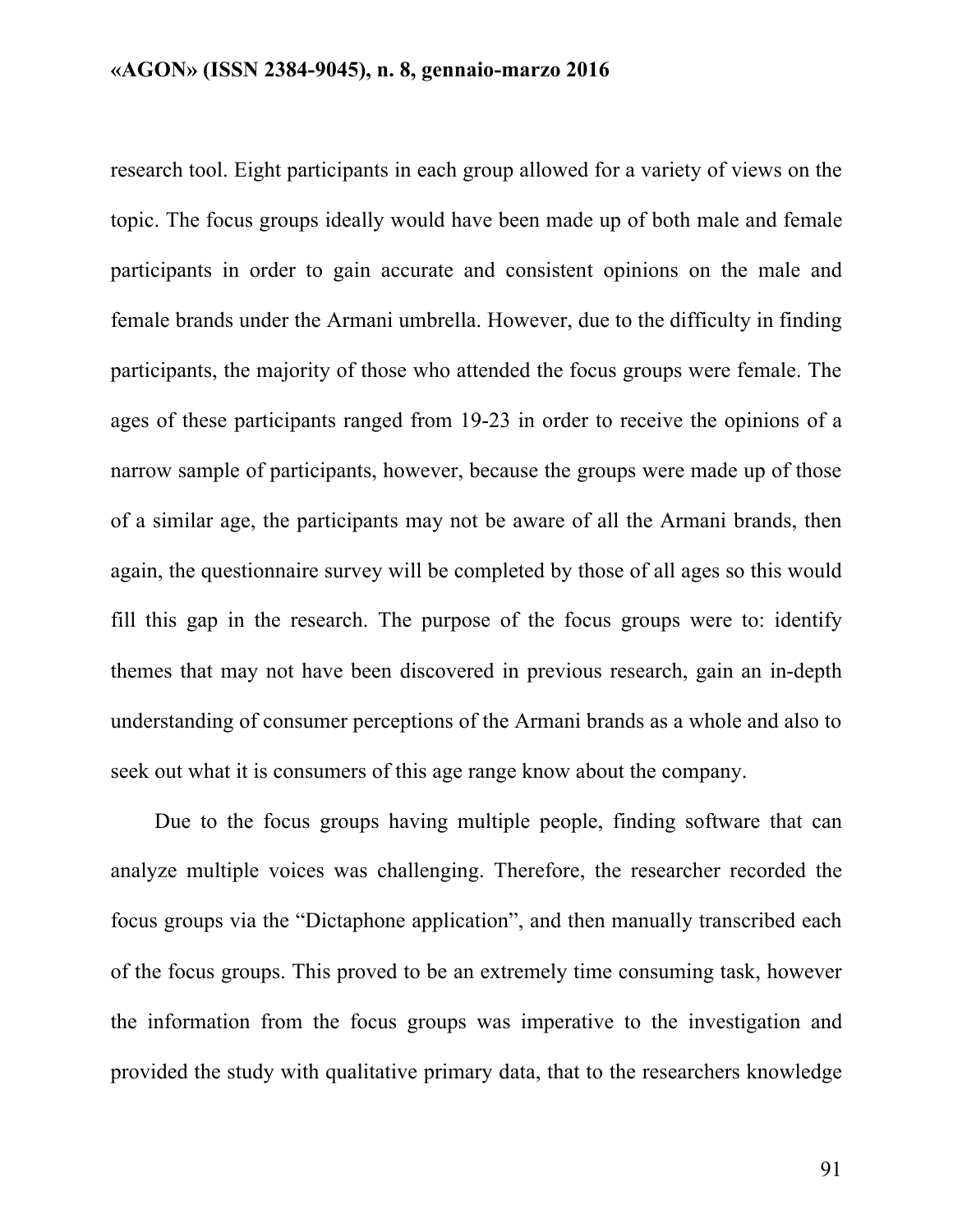was not pre-existing. A thematic system was used to analyze the focus groups in order to recognize patterns and themes within the group discussions. SPSS was used to analyze the findings for this research method as this allowed for statistical analysis of certain questions, whilst providing charts and tables to view respondents answers in a simplified structure.

When conducting the study there were many difficulties and limitations that the researcher encountered. The inexperience of the researcher when carrying out focus groups and survey questionnaires was a constraint, however, to overcome these, the researcher ensured that the survey questions are concise and clear and that while conducting the focus groups, a step by step order was followed to avoid getting off topic. Furthermore, time and work constraints of both the researcher and potential participants were an issue, as this made it challenging to get participants to attend either of the focus groups. The qualitative information composed from the focus groups was challenging and time consuming to transcribe, however the Dictaphone application assisted with this process. The focus group research was lacking in male participants even though the researcher went through various channels to obtain males (social media, text, email and phone calls), however the questionnaire survey was completed by males so this helped fill this gap in the research. During the focus group, some participants were not as vocal as the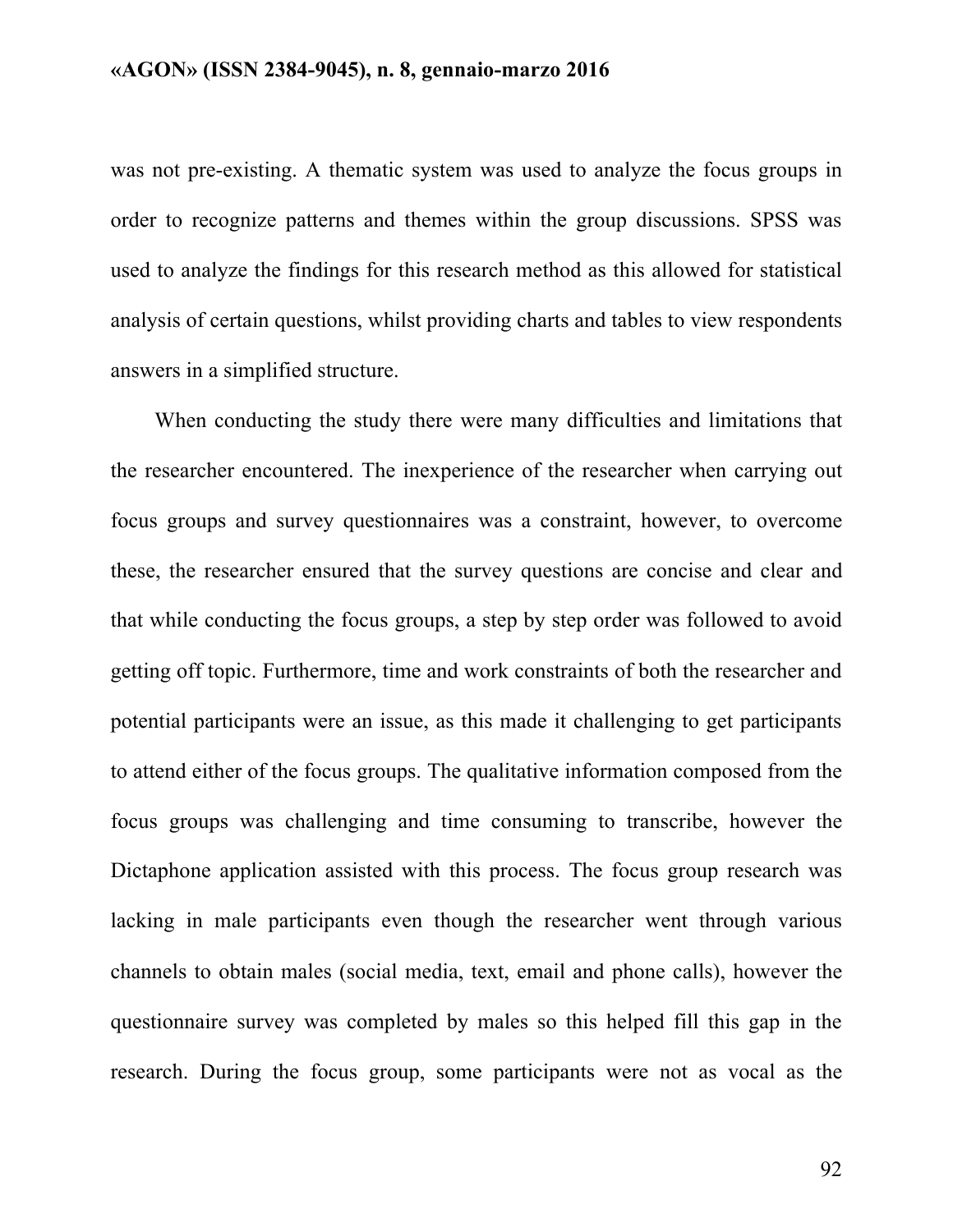researcher had hoped, however the researcher overcame this by asking certain participants direct questions to ensure a response was received. Other regions are not being considered due to time constraints, therefore the study will only be representative of Glasgow.

## **Analysis and Findings**

A discussion of the findings from the primary research will take place, and in order to meet the aim of this investigation, an in-depth analysis will be provided. The researcher noticed differing attitudes towards the brand from before and after the participants read the sample of factual information on Armani. The focus groups conducted allowed for the researcher to obtain valuable primary information from a narrow sample of participants of a similar age, whereas the questionnaire surveys provided quantitative information on the masses perceptions of Giorgio Armani, from a wider age range.

#### Focus Group Analysis

There are four main themes that have been identified from analyzing the focus groups. These are:

- Theme 1 Customer Profile
- Theme 2 Level of Brand Desirability Amongst Consumers
- Theme 3 Consumer Perceptions Of The Importance Of Brand Extensions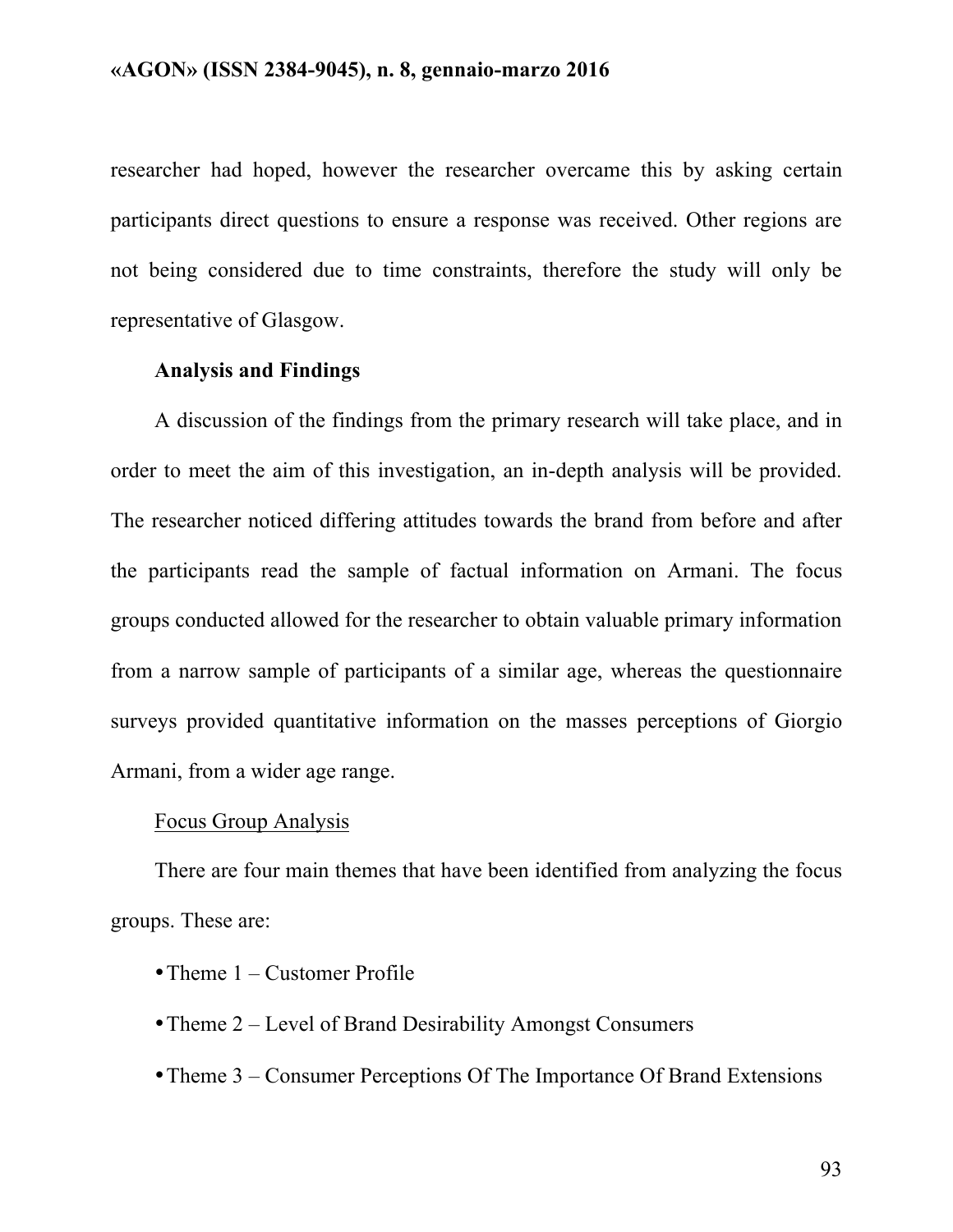•Theme 4 - Alternative Approaches For Brand Direction

## **Customer Profile**

Whilst analyzing the research, it was clear that participants from both focus groups had the same views when it came to Giorgio Armani's customer profile. The customer profile relates to the type of person the participants associated with the brands products, with a particular focus on the Giorgio Armani clothing ranges. The first question both focus groups were asked was "What is your opinion on these brand/line extensions of Giorgio Armani: Armani Collezioni, Emporio Armani, Armani Jeans, Armani Exchange and EA7?" A frequent answer that was received from both focus groups, in reference to Armani's current clientele, was described as "neddy". This resulted in participants being deterred from a lot of Giorgio Armani's other collections. Three participants from focus group two had the following conversation:

Colette *"I think EA7 can be quite neddy."* Natalie *"I know, I was going to say that as well."* Alana *"All their t-shirts and that are quite neddy."*

This conversation between participants was significant as it confirms what writer Jankowicz (2005) stated, that questions asked in the focus groups are important in order to guide discussions. But it is also significant as it shows how three participants all shared the same view when it comes to Armani's EA7 range.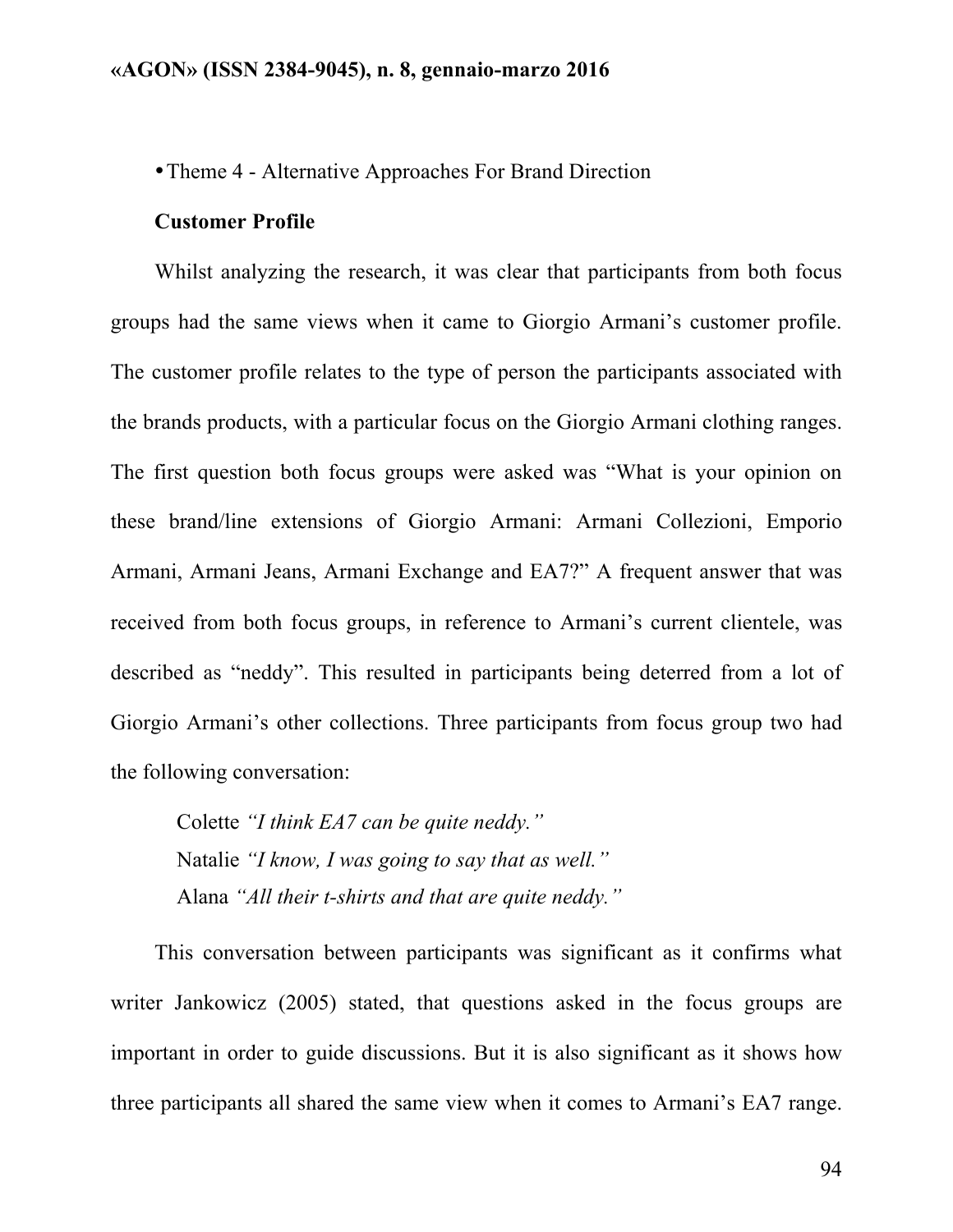Additionally, when focus group one participants were asked their opinion on the typical customer for the lower end line extensions of Armani, Ashleigh stated:

*"I don't know that much about all of their cheaper brands. But I think that EA7 would be for younger people. Like neds or younger guys."* 

This reiterates what the three members from focus group two said about EA7 being "neddy". This illustrates how this negative association is one of the main views people have when thinking of Armani's lower-end extension customer. Amanda adds:

*"Overall I have a negative image of the brand. Because I think it is cheap and worn by cheap people…EA7 definitely…"*

It could be argued that these comments are not the right associations for potential consumers to have of this line extension, as the word "neds" has extremely negative connotations attached to it. This type of customer is not an idyllic representative for a luxury brand to have purchasing and wearing their goods, this relates to what Laforet (2010) states that an overall negative effect on the parent brands can be a consequence of brands trying to expand into other market segments. Therefore in terms of branding, one could suggest that the company should develop a strategy that would deter this type of consumer from purchasing their goods such as: increasing the price, changing the design so this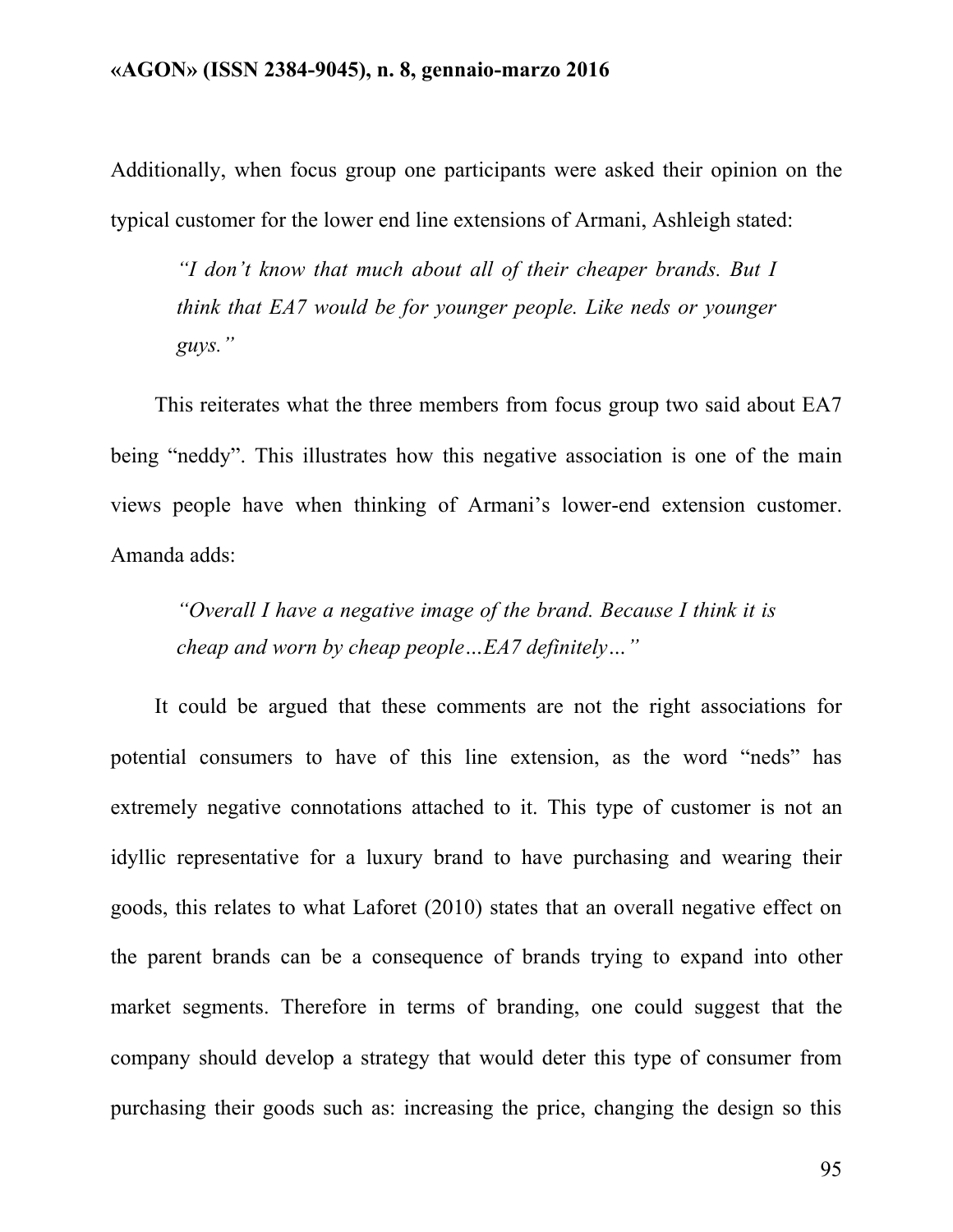type of customer is no longer drawn to the EA7 range, or Armani even rebrand their EA7 line.

## **Level of Brand Desirability amongst Consumers**

Following on from theme one, it was apparent that there were very contrasting views when it came to participants who would purchase items from the Giorgio Armani umbrella. Within this theme the researcher noticed two particular trends amongst the participants before reading the sample of factual information on the company. The first trend was that many participants, from both focus groups, are a consumer of only one of the company's extensions. For example:

*"…I really like Armani Jeans they are good quality and they last for years… I think the men's would be the same as well, but I wouldn't buy them for my boyfriend. I would only ever buy the girl's jeans from Armani. And I definitely would never buy Armani Exchange or EA7, I think it's cheap."* (Leonie, focus group two)

This participant made a point of saying that although she thought the men's jeans would be of the same quality to the women's jeans that she buys, she would not buy them for her partner. She also stated that she would never buy Armani Exchange or EA7 because it's "cheap". This was similar to what other participants said, such as Amanda in focus group one, who when asked if she would purchase any of the Giorgio Armani brands proclaimed: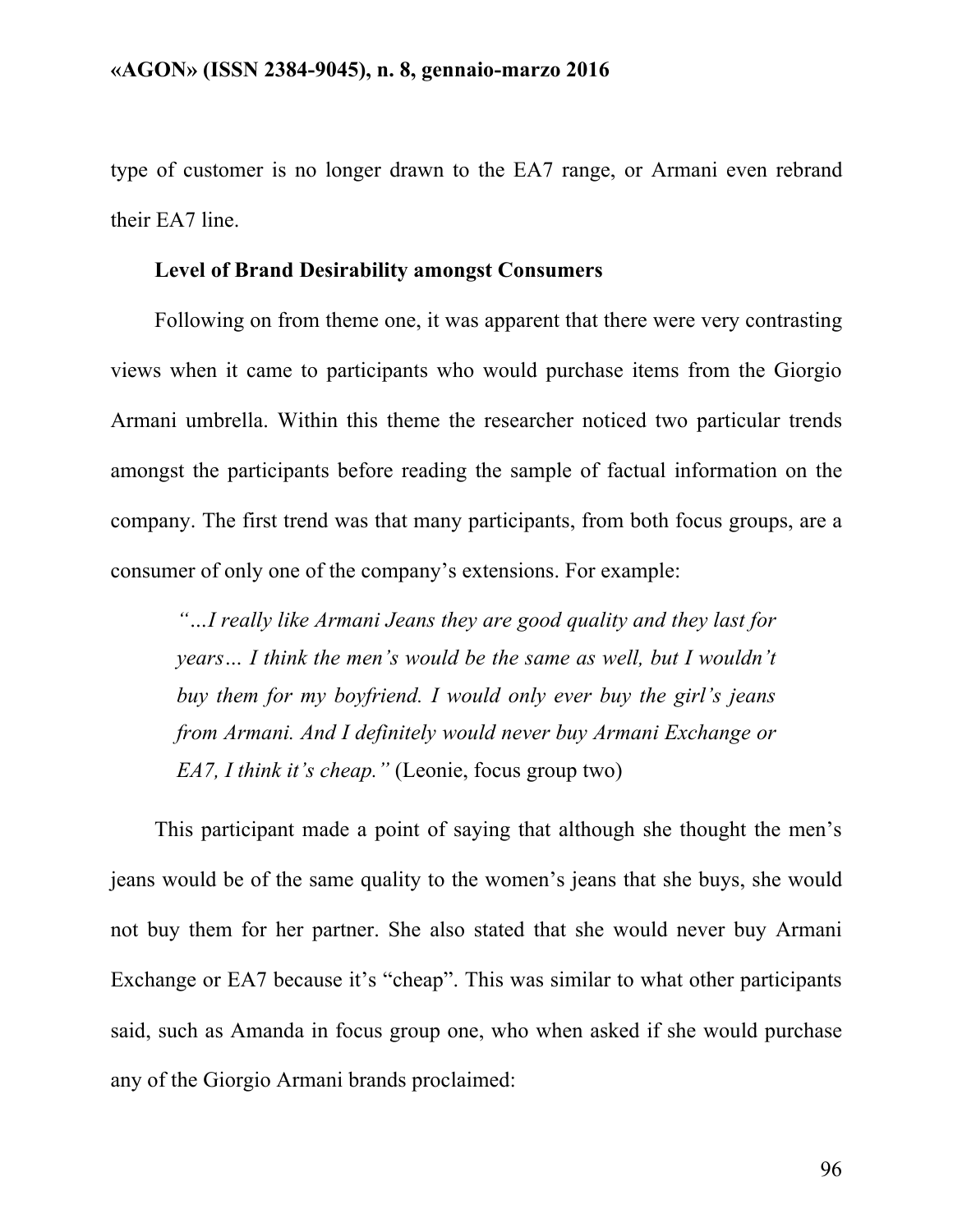*"I prefer more unique brands so would never buy clothing from Armani ever. But I would buy their make-up."*

Again, this shows how participants are reluctant to purchase more than one of the brand or line extensions from the Armani family. From analysis of both focus groups as a whole, this is likely to be due one or more of the following: participants not having an interest in the other Giorgio Armani brands, potential consumers being put off by Giorgio Armani's existing clientele and potential consumers finding the designs of the clothing ranges unappealing. The other trend within this theme was participants completely objecting the notion of owning anything Armani. Hannah (Grant) in focus group one expressed similar comments to participants in focus group two, when asked if she would purchase any of the Giorgio Armani brands:

*"Probably not. Just because I feel like their clothes look cheap and nasty because of the big logos you see printed on the t-shirts."*

When asked to elaborate on this comment with which brands she was referring too, the participant followed up with:

*"I think it's the EA7 and Armani Exchange brands because I've seen people wear tops with the 'AX' logo on it in big writing."*

The word "cheap" was used regularly throughout both focus group discussions, especially in relation to Armani Jeans, Armani Exchange and EA7.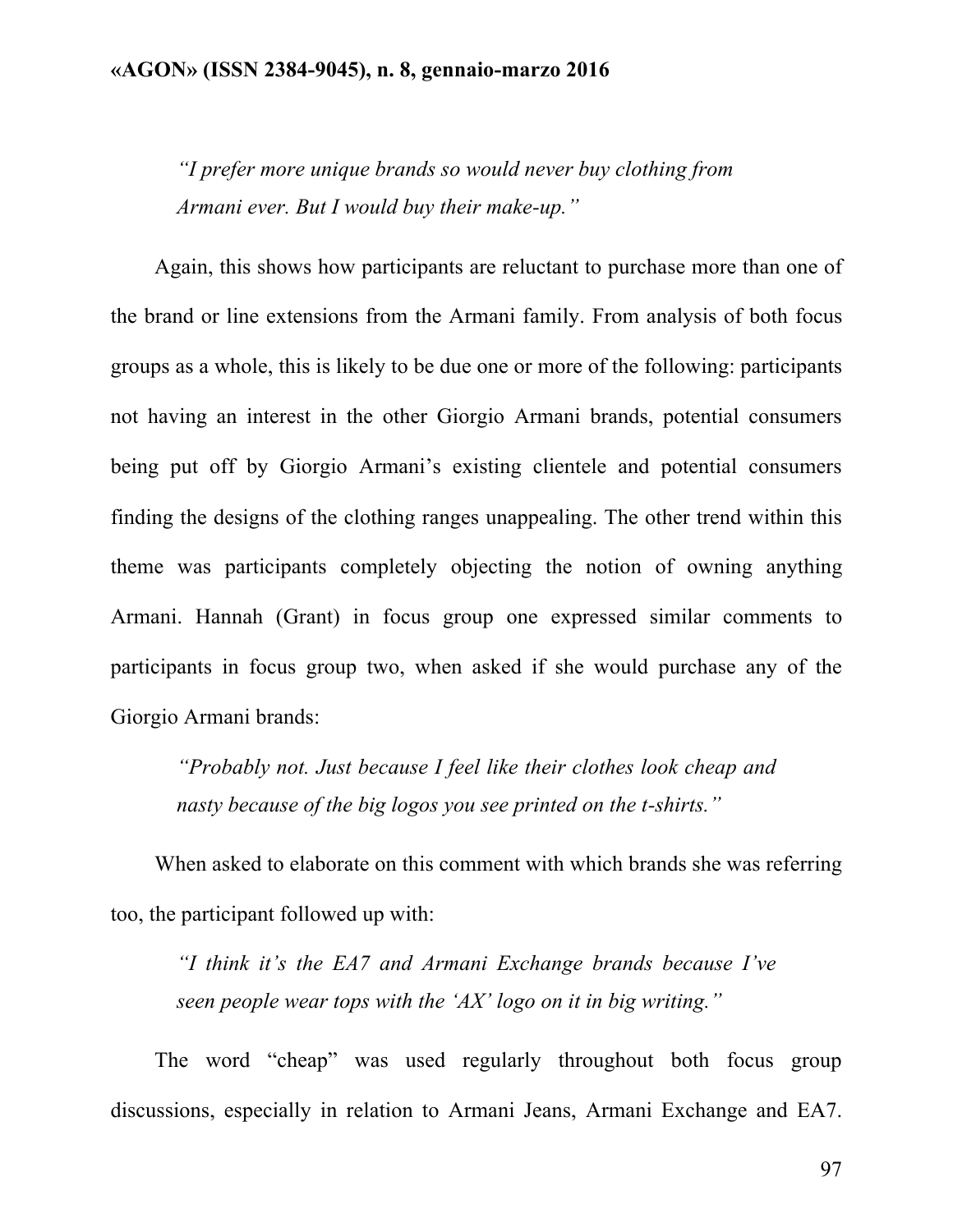Participants expressed a particular disapproval of the product design of these lower end brands. This relates to what Okokwo (2007) stated that if a brand has extensions that are considered lower-end, consumers will be avoid it as they do not want to be associated with brands known to be cheap, which is what is being expressed here with participants not wanting to purchase particular Armani brands. However, after participants in both focus group read the sample of factual information provided some participant's views had changed. Such as Leonie from focus group one:

*"Yeah I would buy their other brands now because I think it's more who wears it and how they wear it. What looks tacky or neddy on one person can look amazing on another person."*

This proves what Hague and Jackson (1996) stated in their literature, that by providing focus group attendees with a sample can, to an extent, change their views on a subject – in this instance, views on Giorgio Armani's brands, when provided with a sample after discussion on a topic. This change was also evident in focus group one as at the beginning of the discussion when asked if any participants would purchase products from Armani, Hannah (Murray) stated:

*"I don't think I would buy it purely because I associate Armani with people I wouldn't want to be associated with myself. Even though there is an aftershave of theirs that I think is quite nice I probably*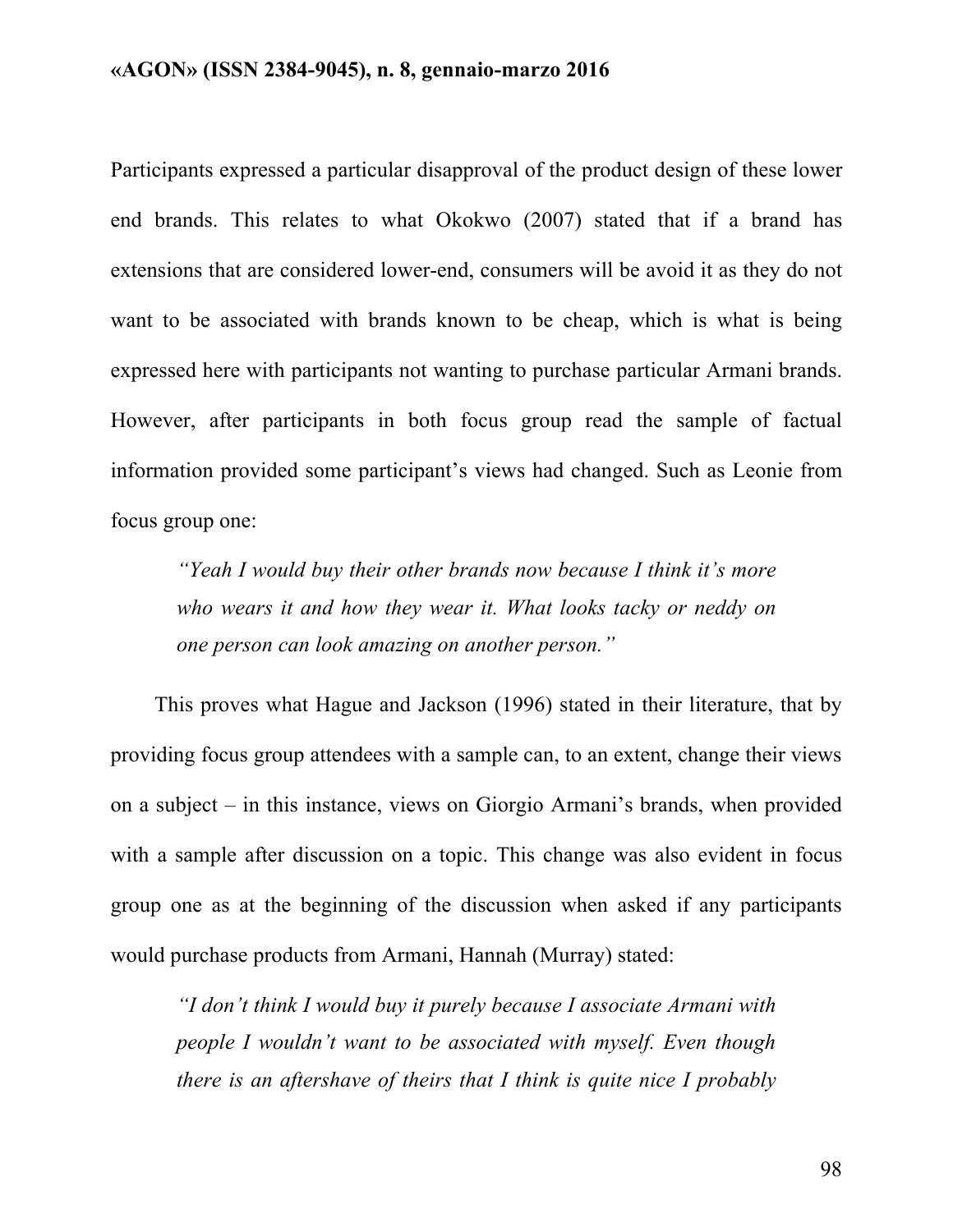*wouldn't buy it for anyone because it's Armani."*

However, after this group had read the sample and again discussed buying products from any of the company's ranges, the same participant later changed her mind. The conversation follows:

*"I do quite like the aftershave, particularly a sports one but I can't remember the name of it."*

**Interviewer "Would you buy it for someone then?"**

*"Well I don't have a boyfriend but if I did maybe, yeah."*

This show how this participant was influenced from the sample of factual information as she had changed her mind on a comment she said prior to reading the information about Armani. This further reinforces what Hague and Jackson (1996) had explained in their literature that could happen when providing participants with a sample.

## **Consumer Perceptions of the Importance of Brand Extensions**

This theme relates to how important consumers feel Giorgio Armani's brand and line extensions are for the company's success. While analyzing both focus groups it became apparent that those who were not from a marketing and/or business background had more opinions on how important these extensions were to Giorgio Armani. Participants were asked how important they thought it was for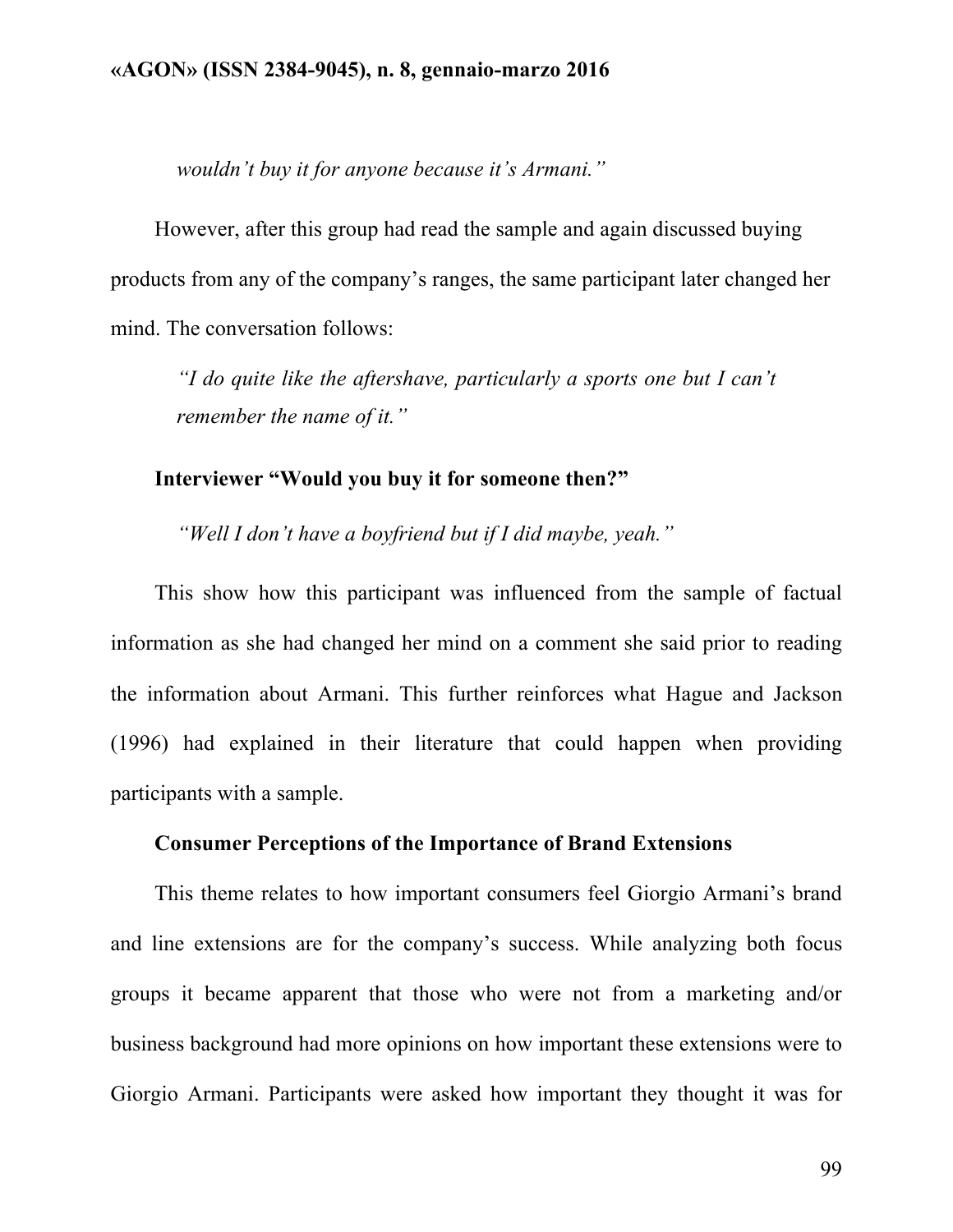Armani to have many sub-brands. Focus group two participant Jenna-Louise commented:

*"Yeah I think it's important for them because they must want to reach out to many different markets regardless of whether it is still within the luxury segment or not. Although it does in a way have a negative effect on the luxury brand that it's meant to be."*

This relates to Bronisarczyk and Alba's (1994) view that extensions with the core brand can be beneficial as consumers who already know about the luxury side of the brand may be more open to accepting the brand extension, consequently, increasing the brands likeliness of being successful. However, the same participant also states that brand extensions can have a negative effect on the luxurious appeal of the brand. Many authors share similar views on this, such as Brusati (2013) who argues in her literature that brand extension in the luxury market dilutes the brand and is often viewed as detrimental to the parent brand. Laforet (2010) also expresses this concern that while companies are trying to extend into different markets, they are often over extending the parent brand which, again, reflects negatively on the parent brand. Another participant in the same focus group voiced similar comments on this topic in relation to it being important for the brand to have these extensions. Both participants also gave a positive and negative outlook on the company having many brand and line extensions.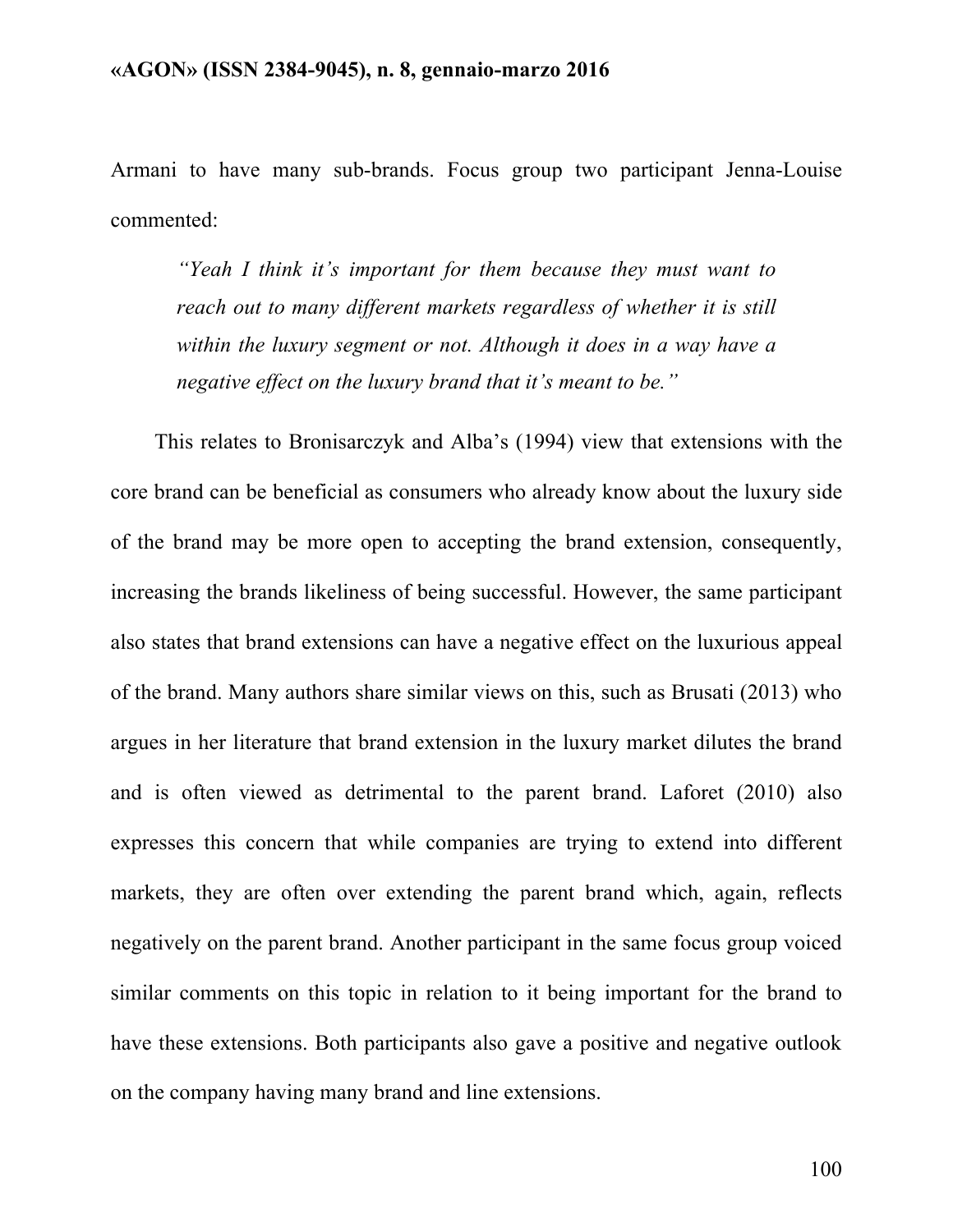*"*[extensions are] *Not always* [a negative impact] *though because if they are diversifying into the luxury aspect of different segments then it's still technically a luxury brand... The only negative thing I would say perhaps is that people focus or like get confused and think of Armani as like only their line extensions. They don't think of the luxury end of the brand because they see the cheaper ones more."* (Lisa)

Not only does Lisa's comment relate to what Bronisarczyk and Alba (1994) stated in their literature that extensions can have a positive effect on brands, but also relates to what Ries and Trout (1986) discussed, that brand extensions will have a diluting effect on a brands image and consumers will confuse the parent brand with the brand extension. This could have negative effects, such as consumers may think that all of the Giorgio Armani brands are all of the same quality, when the quality and pricing is completely different from the high end to the low end of the Armani brands. Katie (focus group two) said:

*"...I think their sub-brands sort of lower people's perceptions. I think it takes away from the exclusivity of the brand like it doesn't seem like it's a totally out of reach designer that you would desire for..."*

Iain (focus group one) shares similar views:

*"...they [Armani] have tried to make it more accessible but have*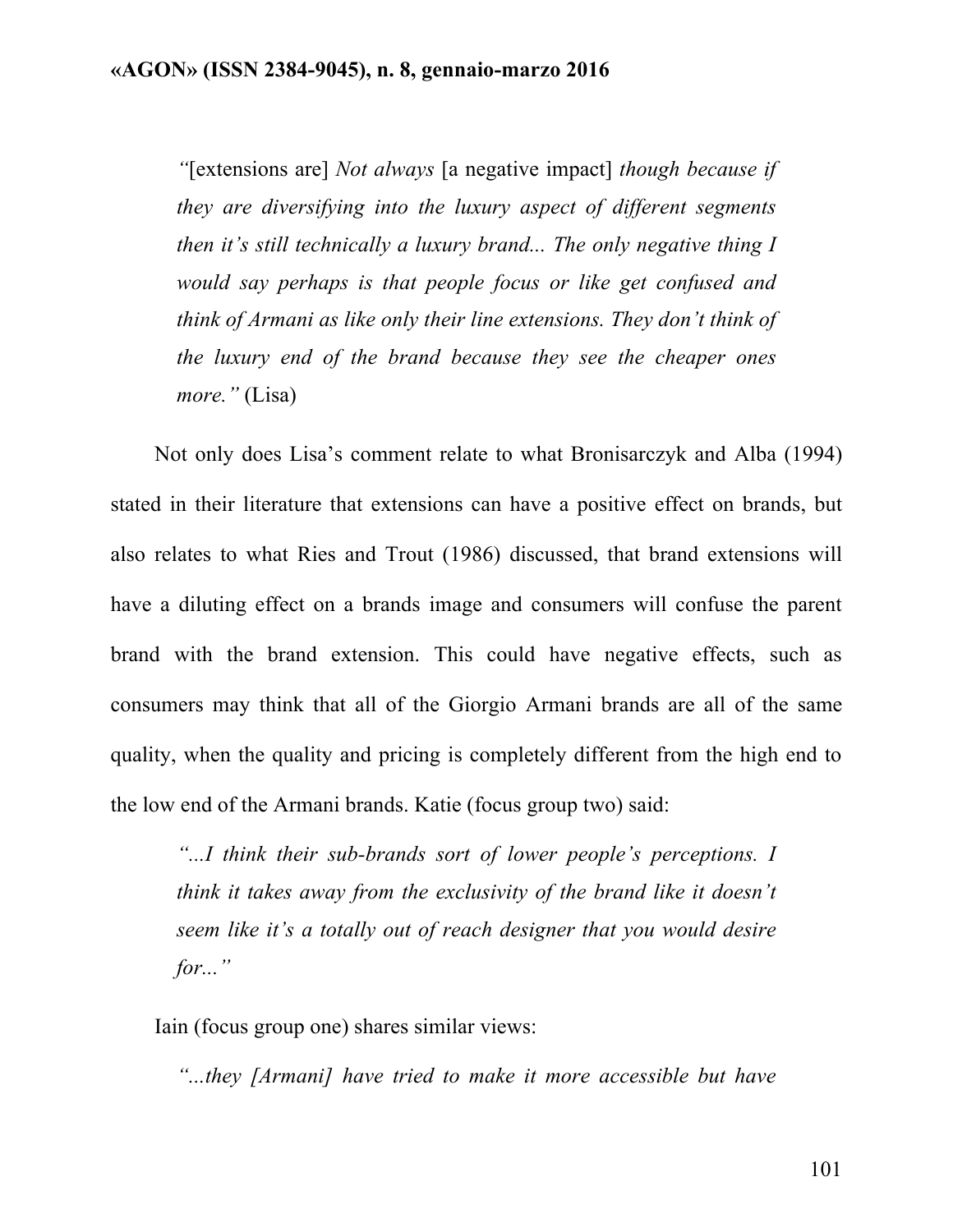*just diluted and the credibility [of the luxuriousness of the brand] is like gone."*

This proves Ries and Trout's theory of extensions having an overall negative effect on a brand as a whole is correct in relation to the Giorgio Armani brand. This also shows Dacin and Smith's (1994) view to be accurate, that the brand name can be tarnished regardless of whether the extension is a vertical step-up or step-down extension. Caron, a participant from focus group one, expressed similar views on this question to those identified focus group two:

*"...their product seems less of a luxury and has made it easier for people to buy. I think if they had kept it as an expensive luxury brand then it would have been more sought after by a higher class clientele."*

Caron's comment reinforces what Brusati (2013) stated, that brand and line extensions can be damaging to the brand – in this case Giorgio Armani – as the brand is no longer being viewed as a sought after, luxury brand. Caron's comment also brings to light Vigneron and Johnson's (2004) comment from their literature that the luxury market is "...unique and unattainable to the majority of customers." (Vigneron and Johnson, 2004, p. 7). Therefore, by developing many different extensions, the brand may have shifted from being a luxury brand as it is now within reach to the masses.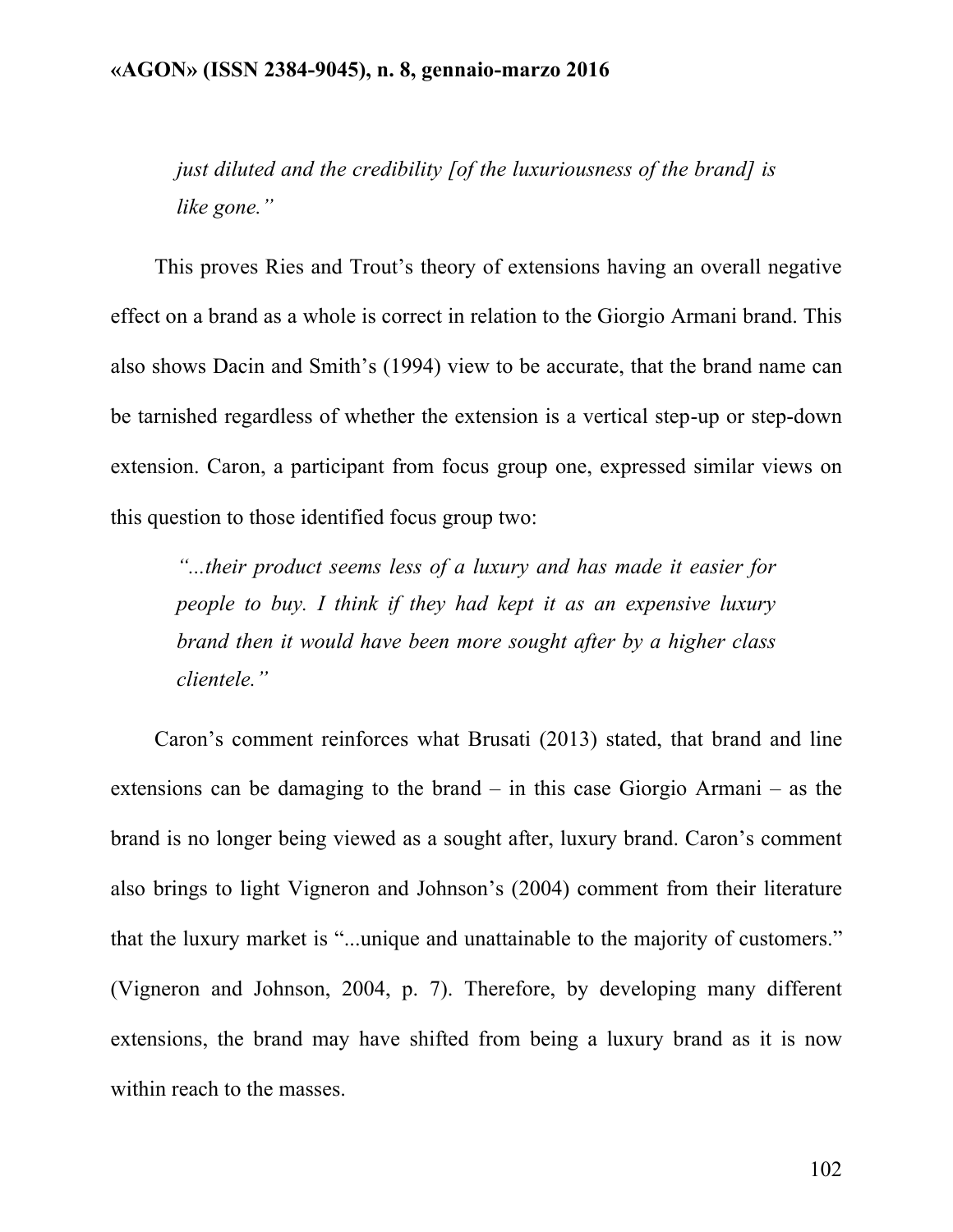#### **Alternative Approaches for Brand Direction**

This theme relates to alternative approaches that the focus group participants thought Giorgio Armani could take in order to sustain their market presence. Whilst analyzing, it was apparent that focus group one did not have a great deal of knowledge in this certain area, however participants did contribute some similar suggestions as focus group two but simply not in as great detail. The suggestions made in both groups were that Giorgio Armani should focus more on their Italian heritage and incorporate this into their product design and quality.

Colette:

*"I think they should try go for the more Italian classic look."*

This then sparked the discussion of Armani using their Italian heritage more, in many aspects of their company such as design and quality. Katie then added:

*"Yeah I think they should play more on their Italian heritage because I think people always associate Italian made products with being like high quality and luxury."*

This topic was prominent in focus group one as well, and Iain argues:

*"They* [Armani] *should play more on their Italian vibe like Dolce and Gabbana does."*

This further shows how this theme is evident in both of the focus groups that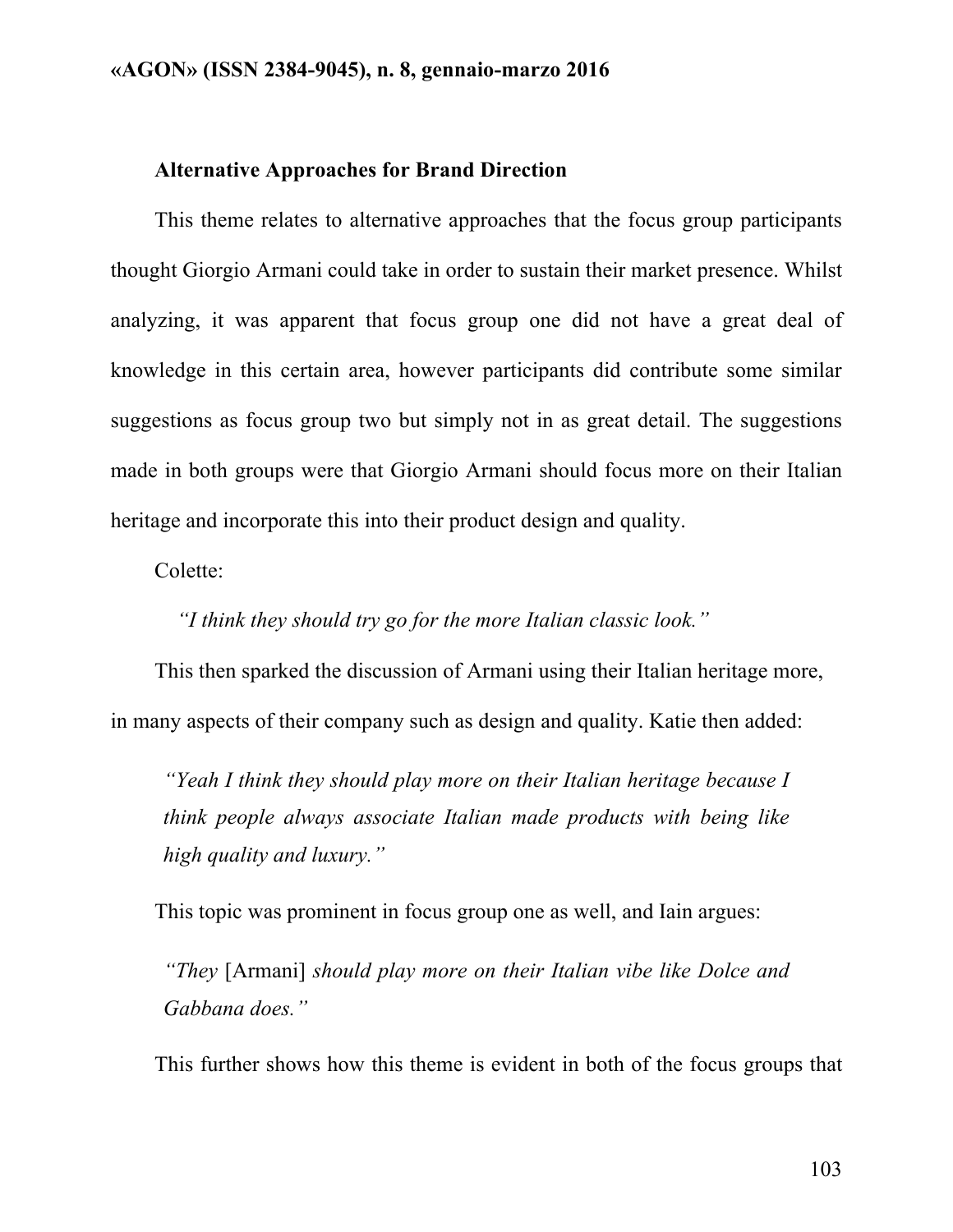were conducted. This illustrates that participants in both focus groups associate Italian made products with luxury and high quality, however they do feel that Armani do not express their Italian roots enough. Craven (2011) stated that Giorgio Armani clothing has been labeled as "very, very English", which could indicate that Armani have not wanted to use their Italian heritage, however the Italian look is what the research has identified as what participants want to see from the designer.

## Questionnaire Survey Analysis

# **Does age effect whether or not people think Armani is a luxury brand? Chart 4**-**1: Age and Brand Perceptions**

For question one, a Chi-square test of associations test was used as this test compares two variables in a sample of data  $-$  in this case age against participants yes/no answer to question 3 "Do you think Armani is a luxury brand?" – in order to determine whether or not there is a relationship between those variables. Although the research did not consider age as a factor in the literature review, the researcher conducted this test as the qualitative research was of a narrow age bracket. The findings have shown that respondents aged 46-65 are more likely to consider Armani as luxury. This could be because older respondents are unaware of the cheaper Armani brands that are not being marketed towards this age group, or it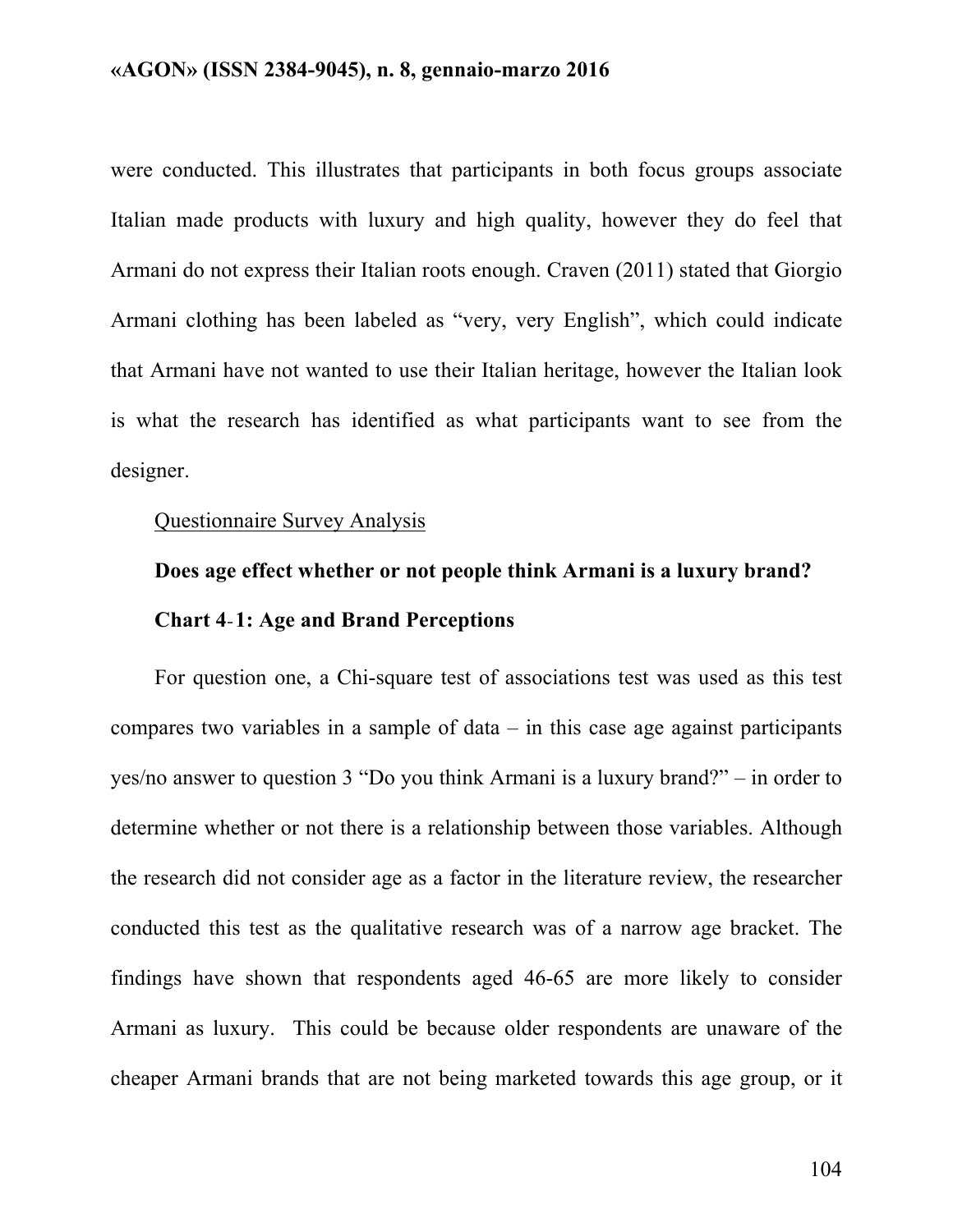could be that older consumers relate Armani to the luxury brand it started out as (Craven, 2011). However, it is likely to be due to there being an uneven number of respondents from each age category, therefore the results are not conclusive.

It can be seen that from chart 4-1 that the majority of those in the 18-24 and 26-35 age groups have stated that Armani is a luxury brand which could show how even though they have sub-brands, these brands do not take away from Armani's overall luxury appeal. However, this same chart also highlights that 17.17% of those from the age bracket 18-25, said no. This could because Armani's cheaper line extensions are marketed towards this age group, therefore a small proportion of the younger respondents think Armani is not a luxurious brand as cheaper lines are more prominent to them. Then again, it is likely that it is because the majority of respondents were from younger age groups, thus this survey does not fairly represent all age groups equally. The results for the Pearson Chi-Square test was p=>0.570. This signifies that there is no relationship between the two variables in question.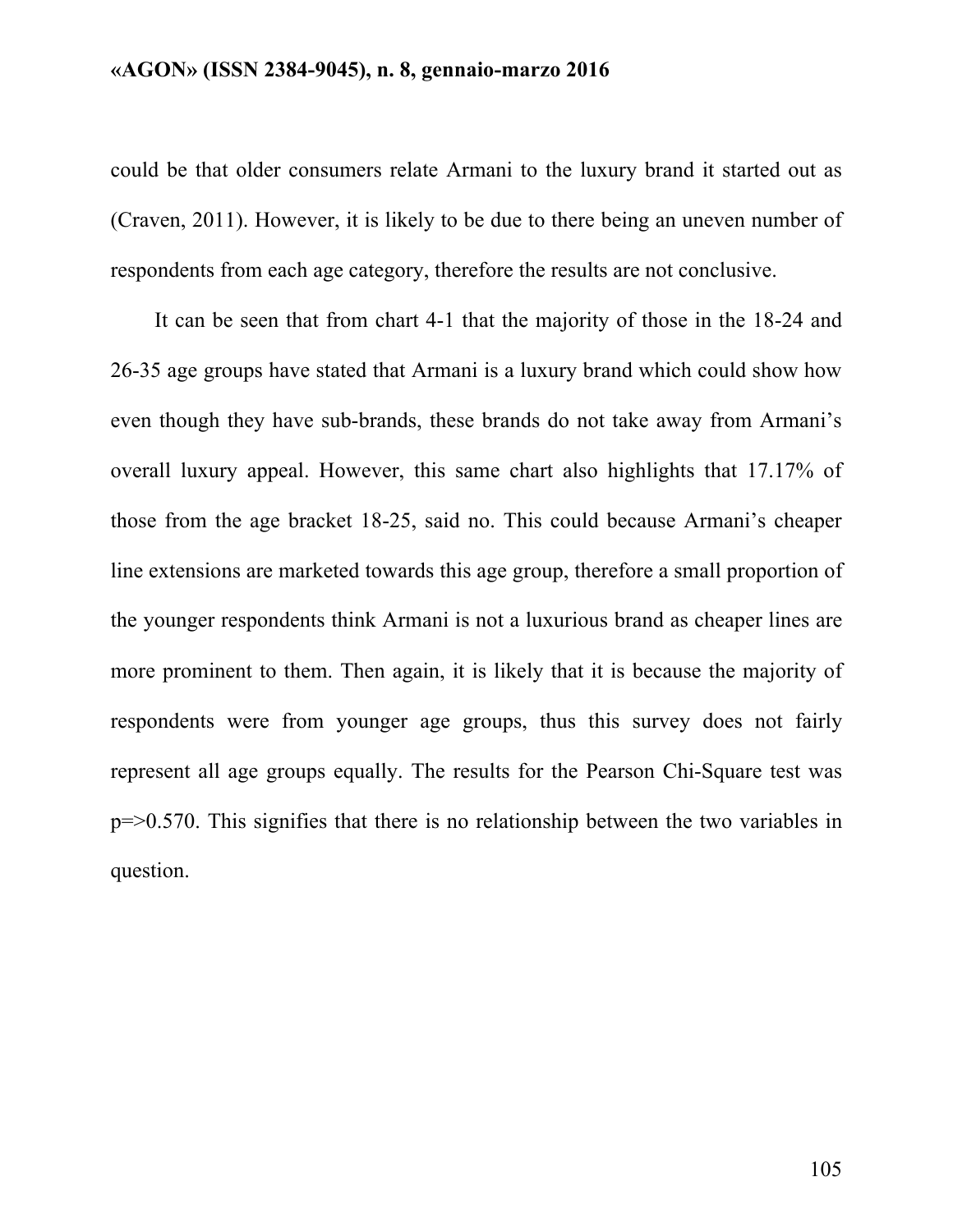# **Does gender effect whether or not people think Armani is a luxury brand?**

## **Chart 4**-**2: Gender and Brand Perceptions**

Additionally, for question two, a test a chi-square test was also used to test for associations between two variables in the data  $-$  in this case gender against participants yes/no answer to Question three "Do you think Armani is a luxury brand?" – to establish whether or not there is a relationship between those variables. Although the literature review did not focus on gender being a contributing factor to the hypothesis, it was useful for the researcher to discover if gender affected whether or not respondents felt Armani is a luxury brand, as both focus groups lacked in male participants. The test carried out shows that gender has no effect in this survey, as the test results were  $p = > 0.838$  for Pearson's Chi-square. However there were more females than males, so both sexes were not fairly represented in this survey.

Question 4 of the survey asks participants to give reasons for why they answered either yes or no in question 3.

The table 4-1 shows these quotations.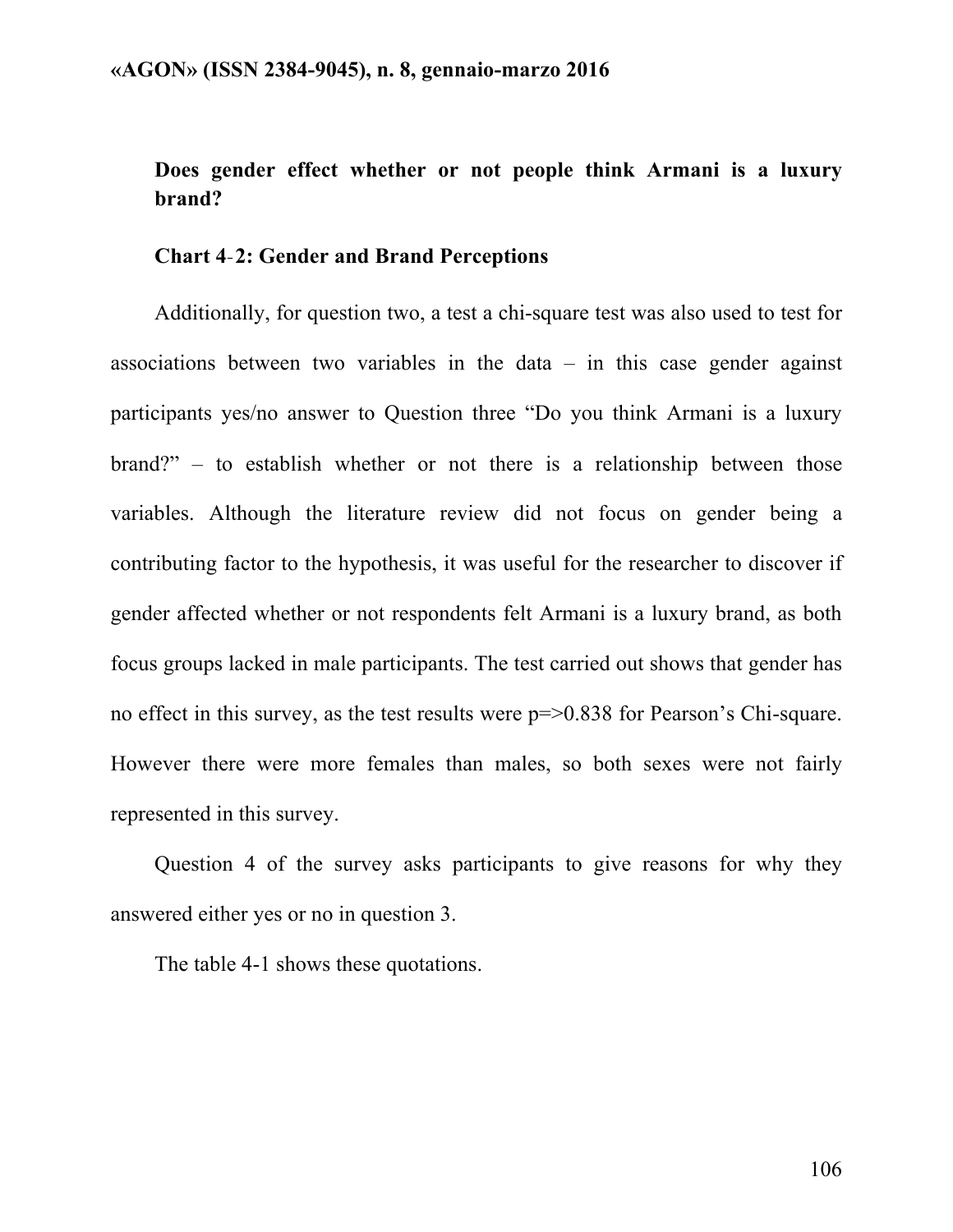| <b>Participants "Yes" Comments</b>                                                                                 | <b>Participants "No" Comments</b>                                                                                                                                                   |
|--------------------------------------------------------------------------------------------------------------------|-------------------------------------------------------------------------------------------------------------------------------------------------------------------------------------|
| "Yes. Giorgio Armani is worn by all<br>the Hollywood stars at major events<br>like the Oscars."                    | "No. It is affordable and a common<br>brand on the high st."                                                                                                                        |
| "Of course. Well known designer at<br>the high end price and quality.<br><b>Ready to wear through to couture."</b> | "No - I feel that Armani has a wider<br>spread clientele compared to other<br>brands which may be classes as<br>$luxury.$ "                                                         |
| "Yes, because it's expensive and can<br>only be worn by a select few people<br>who can afford it"                  | "It's not exclusive because you can<br>still buy it off the rack. Although I'm<br>sure some of the suits are tailor<br>made. I would probably describe it<br>as lucky high street." |
| "Yeah I would say it is higher end<br>than a high street brand."                                                   | "Not anymore. They have too many<br>cheap brands under the name for it<br>to still be considered as luxury."                                                                        |
| "Yes. It is exclusive, high priced and<br>they show at fashion week."                                              | "Very neddy and too common."                                                                                                                                                        |

# **Table 4**-1**: Participant comments**

The researcher used this open-ended question at this point in the survey in order to acquire some of the reasons as to why the participants felt Giorgio Armani is or is not a luxury brand. The respondents expressed similar comments to those in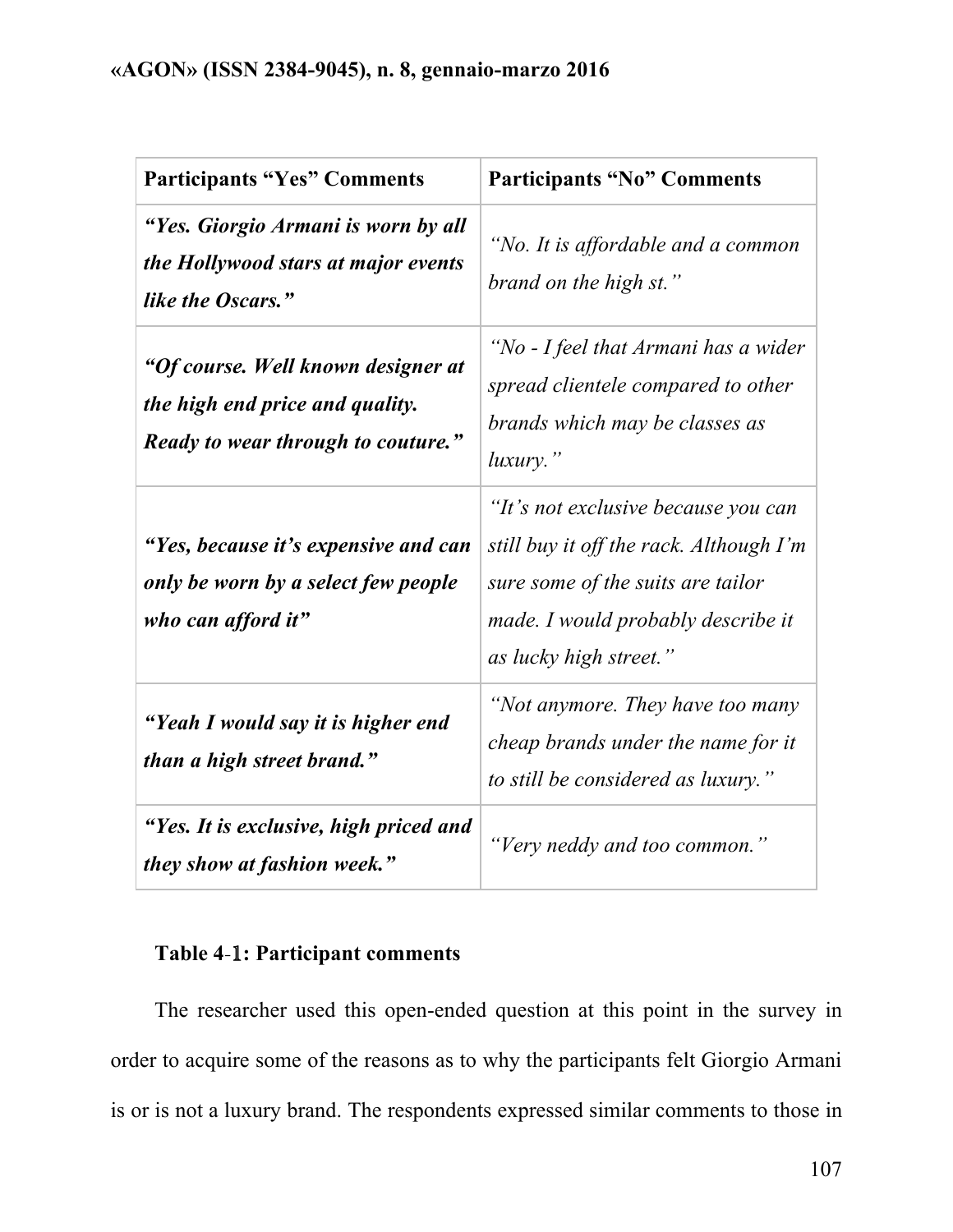the focus groups such as describing the overall brand as "neddy". Also one participant who answered "yes" stated that Armani is a luxury brand as only a select few can afford it. This relates back to Vigneron and Johnson (2004) who also describes the luxury market as "…rare, unique and unattainable to the majority…" (Vigneron and Johnson, 2004, p. 7). Although surveys are commonly used as qualitative data, the researcher used a mixed-method approach to collecting the data, as this allowed for a triangulation method of research for different data collection techniques, which allows for both a statistical and thematic analysis method.

## **Participants Brand Awareness Rating Question**

## **Chart 4**-**3: Participants Brand Awareness**

As there was no significant link between participants age/gender and their view on Armani being a luxury brand, the researcher decided to analyze the remaining questions from the survey as a collective.

Chart 4-3 shows respondents' awareness of Armani's brand and line extensions. From this chart it is clear to see the majority of respondents are not aware of many of Armani's brand and line extensions such as Armani Collezioni, Armani Beauty, Armani Hotels and Armani Casa are all below 10%. This shows how 90% of those who completed the survey are not aware of these brands. Laforet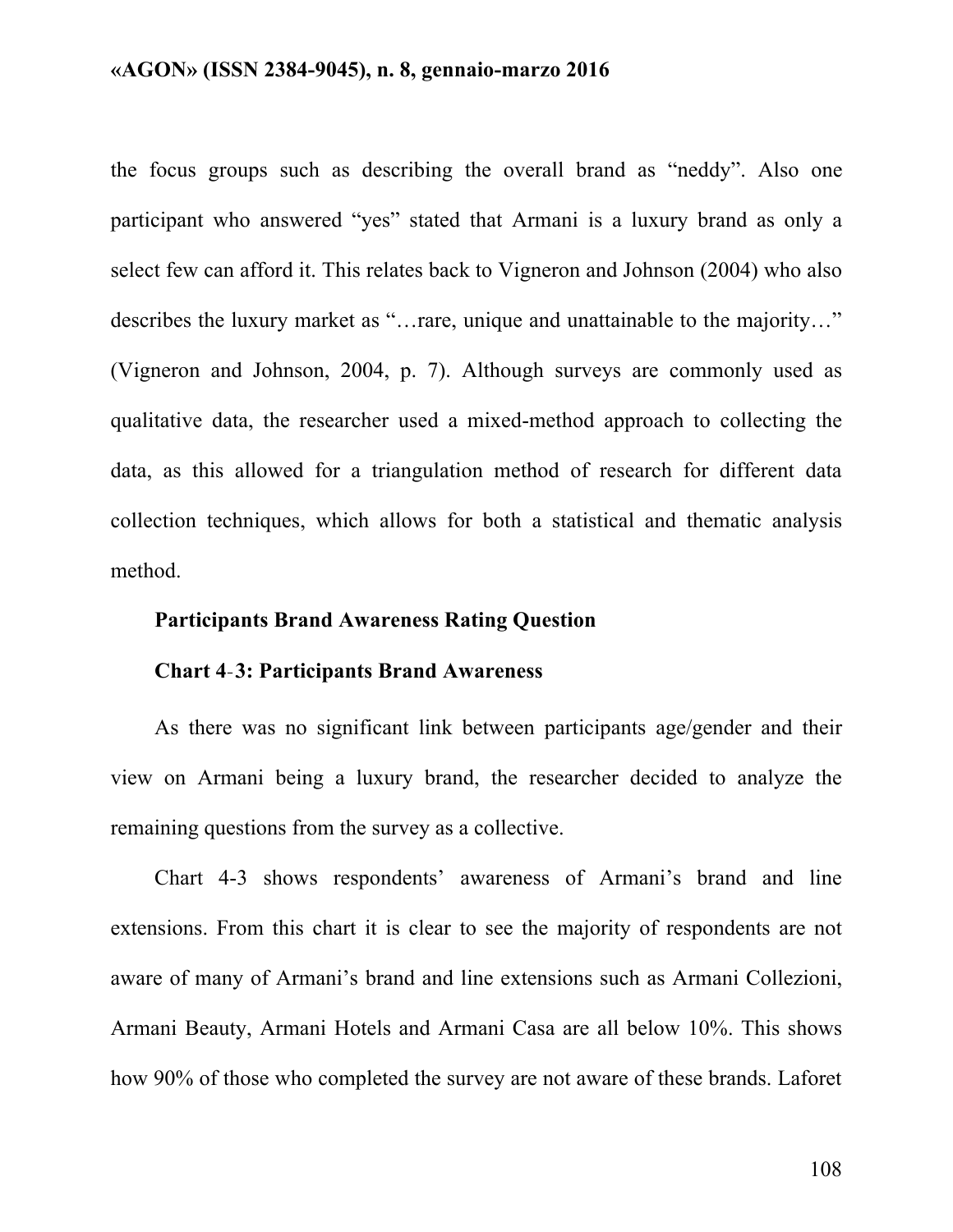(2010) stated that brand extensions can be used by luxury brands because consumers may consider the brand more credible, thus consumers are more inclined to purchase the product extension. Although, this has not happened for Giorgio Armani as this research shows not enough consumers know about their brand extensions. The top three brands the respondents selected "yes" to knowing were Armani Jeans (44%), Armani Exchange (37%) and Emporio Armani (34%). It could be argued that these are not the brands consumers should be identifying when they think of Armani, as these brands are not considered as their luxury extensions. Aaker (2012) states that new lines are at an advantage as they are part of a wellknown name, which in this example is evident, as it is clear to see that these brands are the most recognized.

Varley and Rafiq (2014) argue in their literature that the core brand – in this case Giorgio Armani – could be at risk of cannibalization as consumers are more aware of Armani Exchange and Armani Jeans, which could result in these cheaper brands being favored more. Armani Collezioni is in the same category in terms of pricing and quality. Armani's strategy with Collezioni was to reach an older age group, yet only 9% of participants were able to identify this range. Hanslin and Rindell (2014) stated in their literature that line extensions are used by companies as means of reaching a more diverse customer base and entice customers with new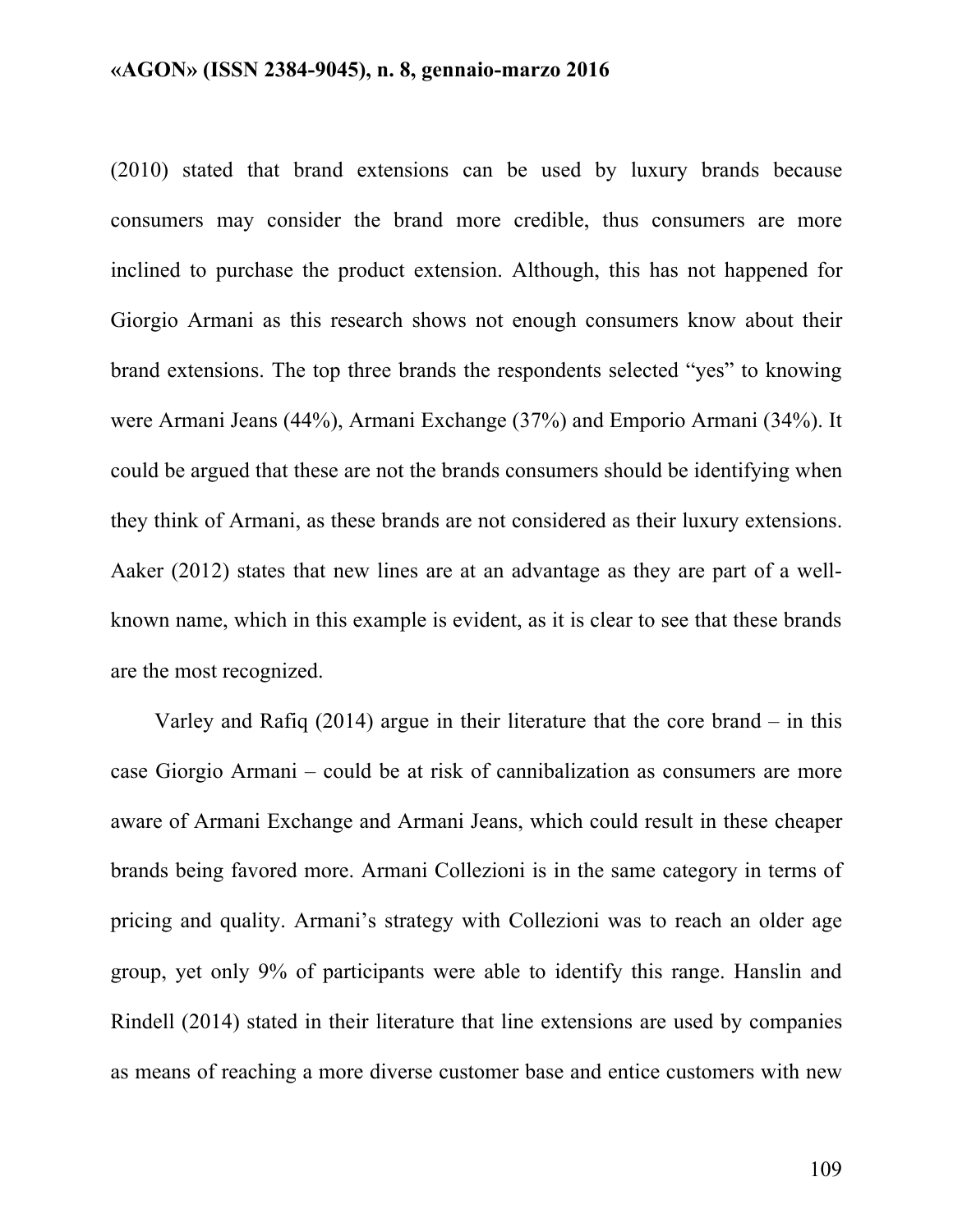options, whereas this has not happened for the Collezioni brand. Instead of consumers having an awareness of both Collezioni and Emporio Armani, consumers are more aware of Emporio Armani. This could show how there are improvements that Armani could make to their branding and marketing strategies, in order to reach potential customers.

Moving on to Armani beauty and perfume, only 6% of respondents had an awareness of these brands. This could be due to many factors such as a lack of effective marketing from Giorgio Armani, or could be due to Armani having so many sub-brands that consumers simply cannot keep up with them all, so brands that consumers may be interested in are bypassing them as it is possible that consumers are overwhelmed with Armani's brand selection. At various points throughout the questionnaire participants were given the option to leave comments, and many participants had shared comments relating to their confusion over the multiple Armani brands –

*"…They have too many cheap brands under the name for it to still be considered as luxury."*

*"Armani have so many brands under their name that it's hard to tell some of them apart."*

Lamb (2011) confirms in her literature that consumers will struggle to distinguish the differences between several extensions. Therefore it is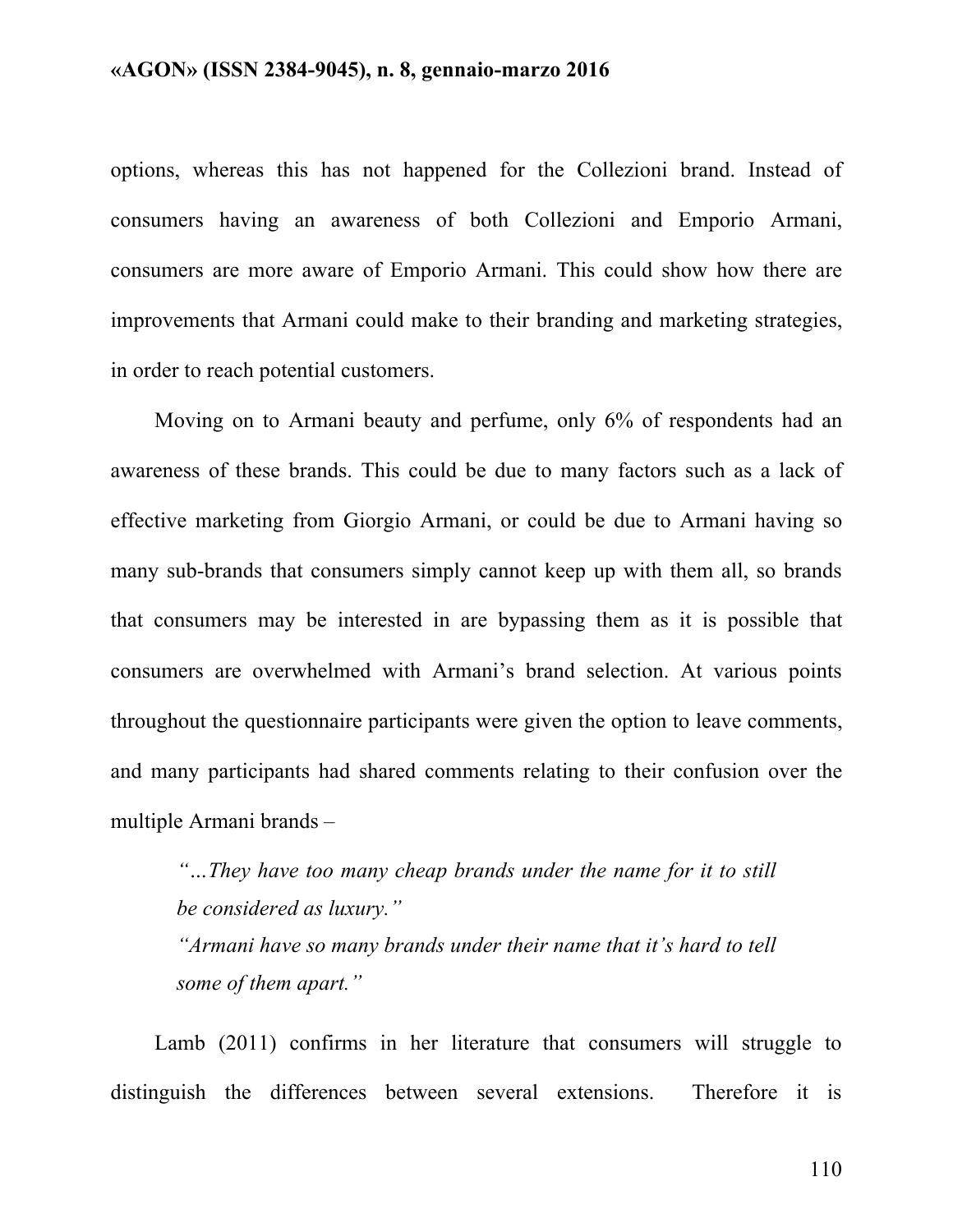fundamentally important for a luxury brand like Armani to have clear distinctions between their brands so as consumers can easily identify and purchase the correct brand for their market.

From analysis of this chart, it is clear to see that Armani's cheaper sub-brands are more prominent in the minds of consumers than their main luxury brands such as Emporio Armani and Armani Collezioni. This reiterates what Hoffman and Coste-Maniere (2012) specified in their literature: that over-widening line extensions can be detrimental to the appeal of the luxury market consumers, and can dilute the image of the brand as participants seemed to be perplexed the multiple brands the company has to offer.

**Chart 4**-**4: Participants Yes and No Answers**

| <b>Reasons for Answering "yes"</b>                                     | <b>Reasons for Answering "no"</b>             |
|------------------------------------------------------------------------|-----------------------------------------------|
| "The make-up has very good"<br>reviews online so I would buy<br>that." | "Bad brand image"                             |
| "Quality would make me want to<br>buy it."                             | "Neds wear loads of their clothes."           |
| "Yes because I love the clothes,"<br>style, design and brand image."   | "Not worth the price in terms of<br>quality." |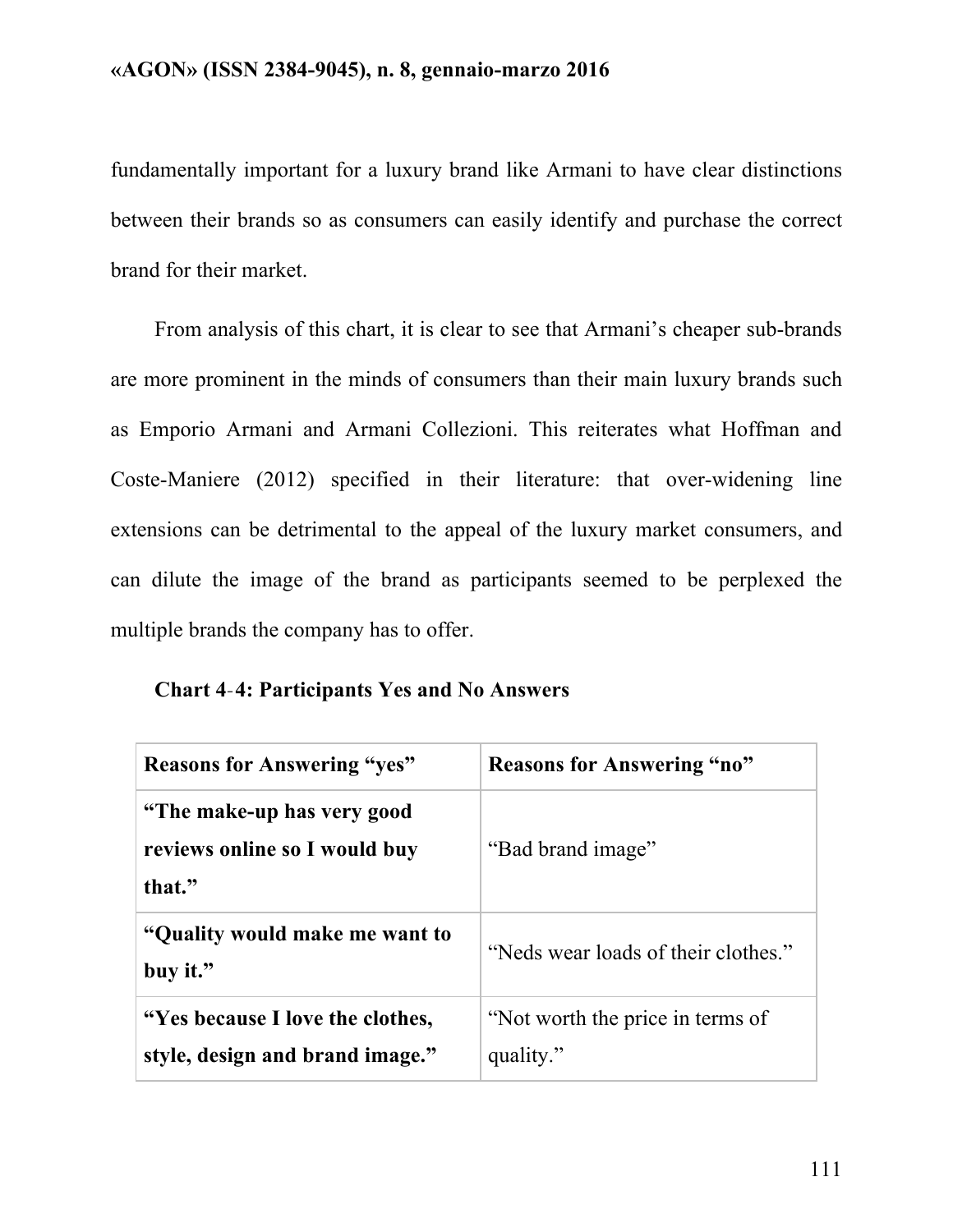A pie chart was used to show the results from this simple yes or no question (question 6) because the results were so alike. Only 2.86% more respondents revealed that they would buy from Armani's sub-brands. This could be due to a number of reasons therefore question 7 asked respondents to state these reasons. Below are some of the most reoccurring motives for respondents stating yes or no.

#### **Table 4**-**2: Reasons for Participants answer**

Table 4-2 shows some of the most common reasons for partakers saying yes or no to purchasing Giorgio Armani's sub-brands. These were similar to the reasons stated by participants of the focus groups, for example: their make-up range having a good reputation. This shows how in this brand extension, Armani have been successful, even though it isn't their most well-known brand yet, it has been praised by customers, therefore Armani should use these reviews to vocalize their make-up range more, which could result in "The Bandwagon" effect occurring. Faurholt (2008) states that this effect is growing, therefore this could be an area for Armani to become familiar with in order for their make-up range to be as successful as possible.

Moreover, just like the focus groups, the term "neds" was used by many respondents on this question. This reiterates how many consumers associate the sub-brands with this term which most definitely deters them for shopping with any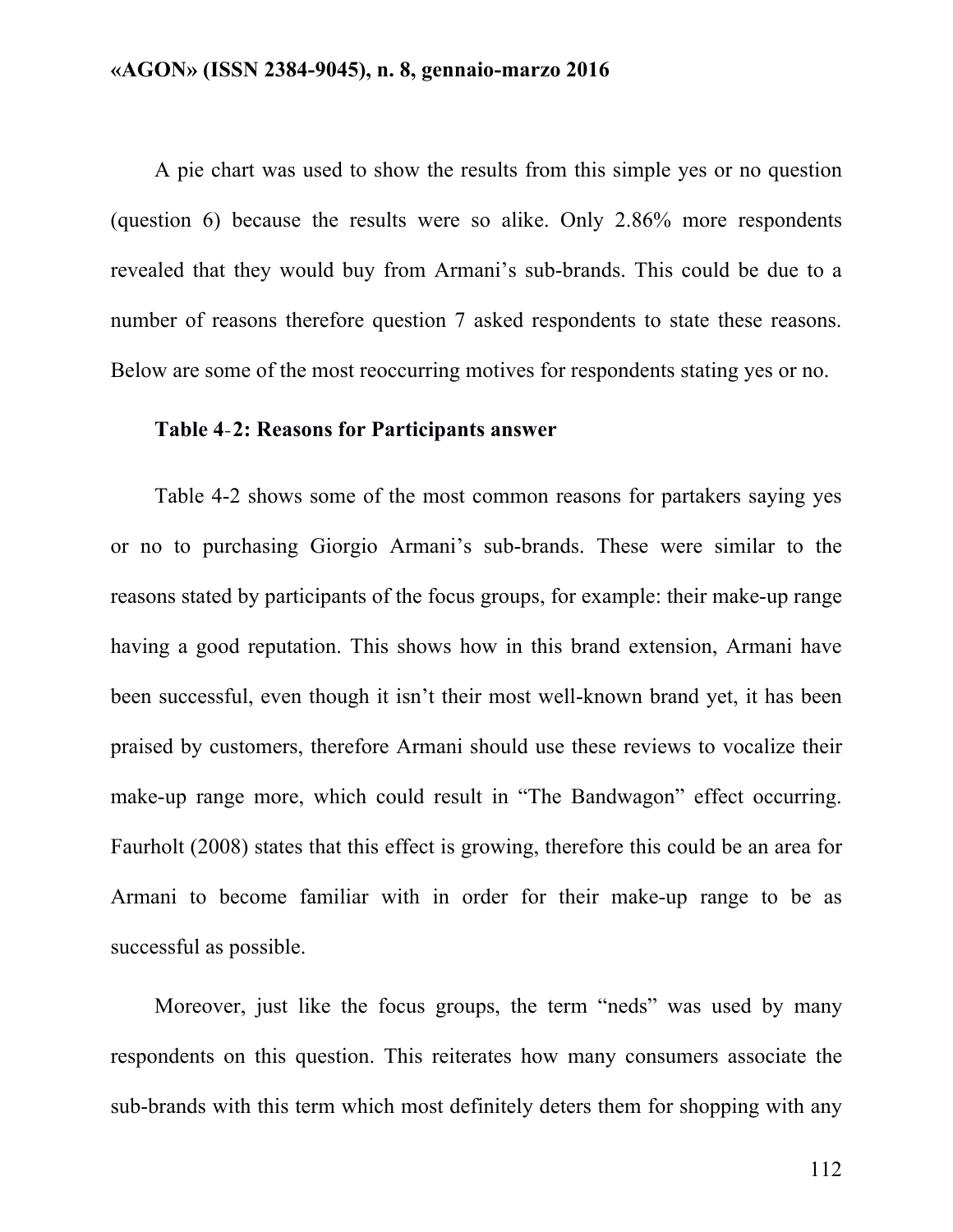of the ranges Giorgio Armani has to offer. This could potentially be losing the company sales from other consumer segments, but also tarnishing their brand name.

## **Chart 4**-**5: Respondents Personal Attitudes – High Price, High Quality**

Analysis of this chart shows how a large percentage of respondents feel that if a luxury brand is high priced, it must mean a high quality. Therefore it can be assumed that if Giorgio Armani's sub-brands are perceived as low quality, consumers would not define them as a luxury brand. Many consumers did comment both throughout this survey and in focus group one that some of Giorgio Armani's extensions, such as EA7 are not of good quality.

## **Chart 4**-**6: Respondents Personal Attitudes – Common Product**

The most common responses for this question are a similar percentage, however it can be seen that overall 58.16% strongly agree or agree with the comment. This would suggest consumers are demotivated to purchase products from a luxury brand if it is a commonly owned product. However, 23.47% of consumers answered "neither agree nor disagree" which could show how they are neither motivated or demotivated to purchase a luxury brand if mass as these respondents are not phased by having the same goods as others. Overall this chart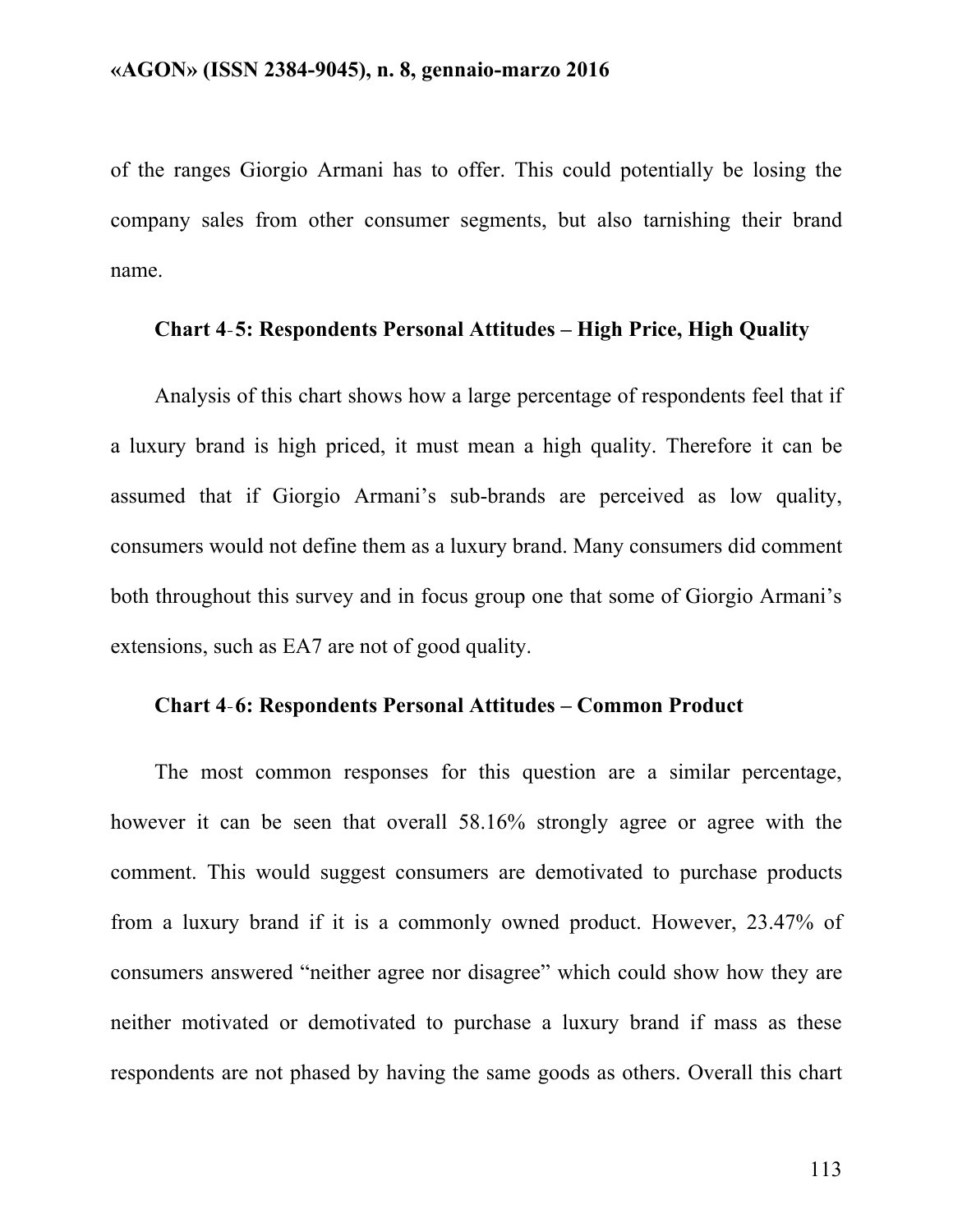shows how a large percentage of people would be concerned if large quantities of people had the same luxury products as them.

# **Chart 4**-**7: Participants Personal Attitudes – Limited Edition Luxury Goods**

The findings from this chart can be said to be interesting as it shows 61.23% of respondents strongly agree or agree that they would pay premium prices for luxury goods that are limited edition. This shows what Dubious and Duquesne (1993) said to be accurate, as they found that if products are not priced high, consumers do not consider them luxury, thus if the product is not highly priced and limited, consumers would not have any desire to buy them.

## **Chart 4**-**8: Participants Personal Attitudes – Luxury Product placement**

Analysis of this chart has shown how 42.71% of those who answered this question feel that luxury brands can be sold on the high street. This contradicts Vigneron and Johnson's (1999) "snob effect" from their conspicuous theory which relates price to exclusivity, which in other words means a luxury brand cannot be bought on the high-street. However, the majority of respondents here would disagree with this comment, as the results from this question would suggest that the majority of respondents in this survey feel luxury brands can be purchased on the high-street. This theory was developed in 1999 so it could be argued that this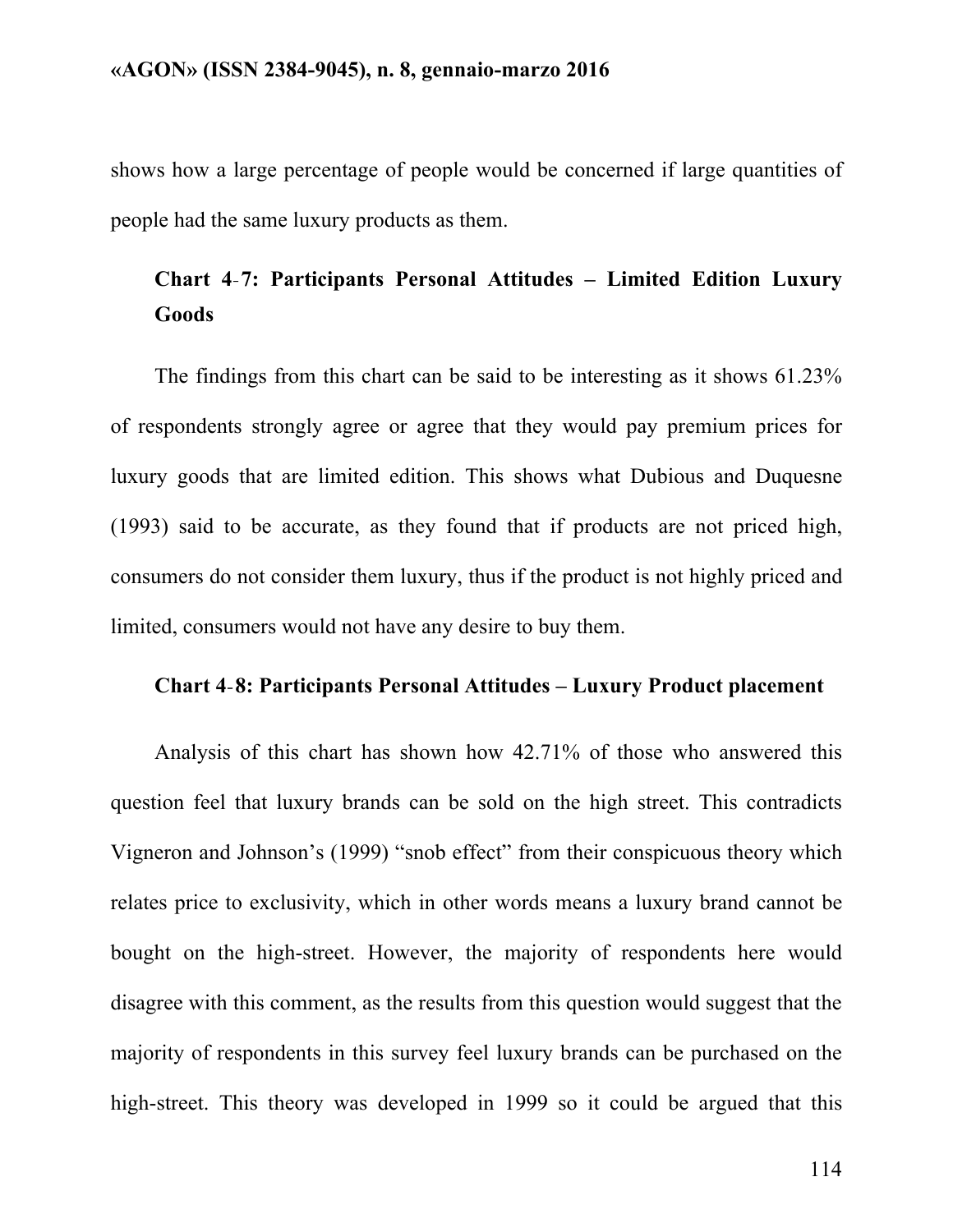element of their theory is no longer relevant.

## **Chart 4**-**9: Participants Personal Attitudes – Mass Produced**

This chart displays the percentage of people strongly agreeing or agreeing and the percentages of respondents disagreeing or strongly disagreeing are relatively similar. Overall 48.96% agreed on some level that luxury brands cannot be massproduced, similarly those who disagreed to some extend was 36.46% in total. This would challenge authors Vigneron and Johnson (2004) literature that states luxury goods are "…rare, unique and unattainable to the majority of customers." (Vigneron and Johnson, 2004, p. 7). Then again, this survey is only representative of 106 respondents from Glasgow, therefore cannot stand for consumers from other parts of the world.

## **Chart 4**-**10: Participants Personal Attitudes – Cheaper Sub Brands**

The largest percentage of those who answered this question state that they would not be put off Giorgio Armani's higher-end ranges because of the cheaper sub-brands. This could be for a number of reasons, but one that was expressed in the survey additional comments box and in focus group two, was that consumers are viewing cheaper sub-brands as brands that allow for everyone to buy the company's products regardless of income. This relates to what Subodth et al.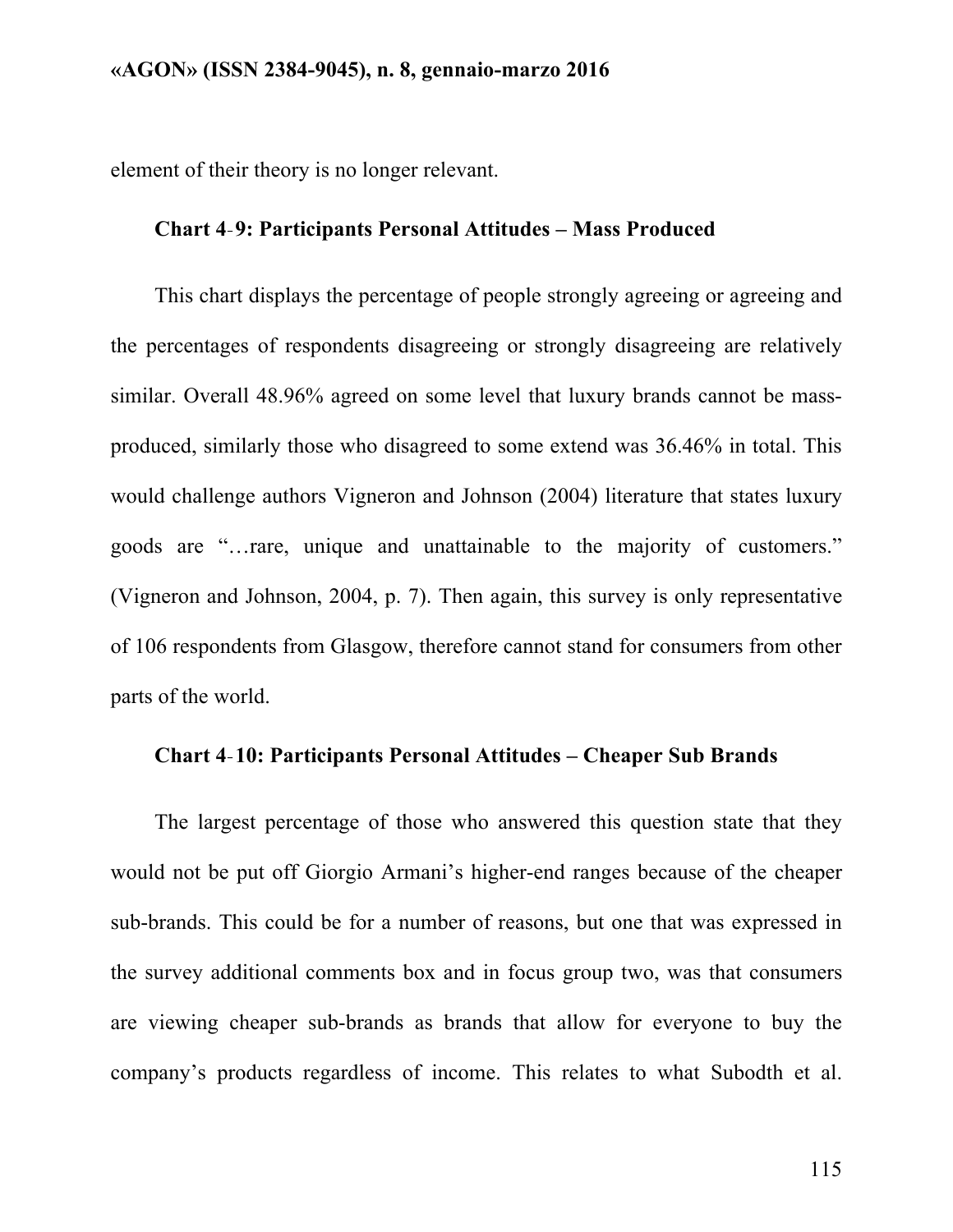(1998) stated that sub-brands signal to consumers that although they are buying products of a lesser quality and price, they are still buying products that are made under the luxury brand name. Obviously not everyone can afford their more expensive brands, so cheaper sub-brands allow for everyone to wear the Giorgio Armani label. However, there are a number of partakers that would disagree, and stated that the cheaper sub-brands would discourage them from purchasing Giorgio Armani's luxury ranges. This could be due to the "snob effect" (Vigneron and Johnson, 2004) as the consumer of the luxury brands may not want to be linked to consumers who are purchasing the cheaper alternatives.

To conclude, both the focus group participants and the survey questionnaire respondents shared many similar views such as – Armani having a "ned" type customer who wears their cheaper ranges. This was a common term used widely across the surveys and focus groups. The main findings from the research were that the sub-brands have a negative effect on consumer perceptions of the overall brand. Many participants from both research methods felt that in some way the luxury brand image was tarnished due to these cheaper extensions of the brand. Many participants expressed confusion and difficulty in defining the differences between the brand extensions as many did not know what brand was meant to be targeting who. Lastly the product quality and design was another issue for those who took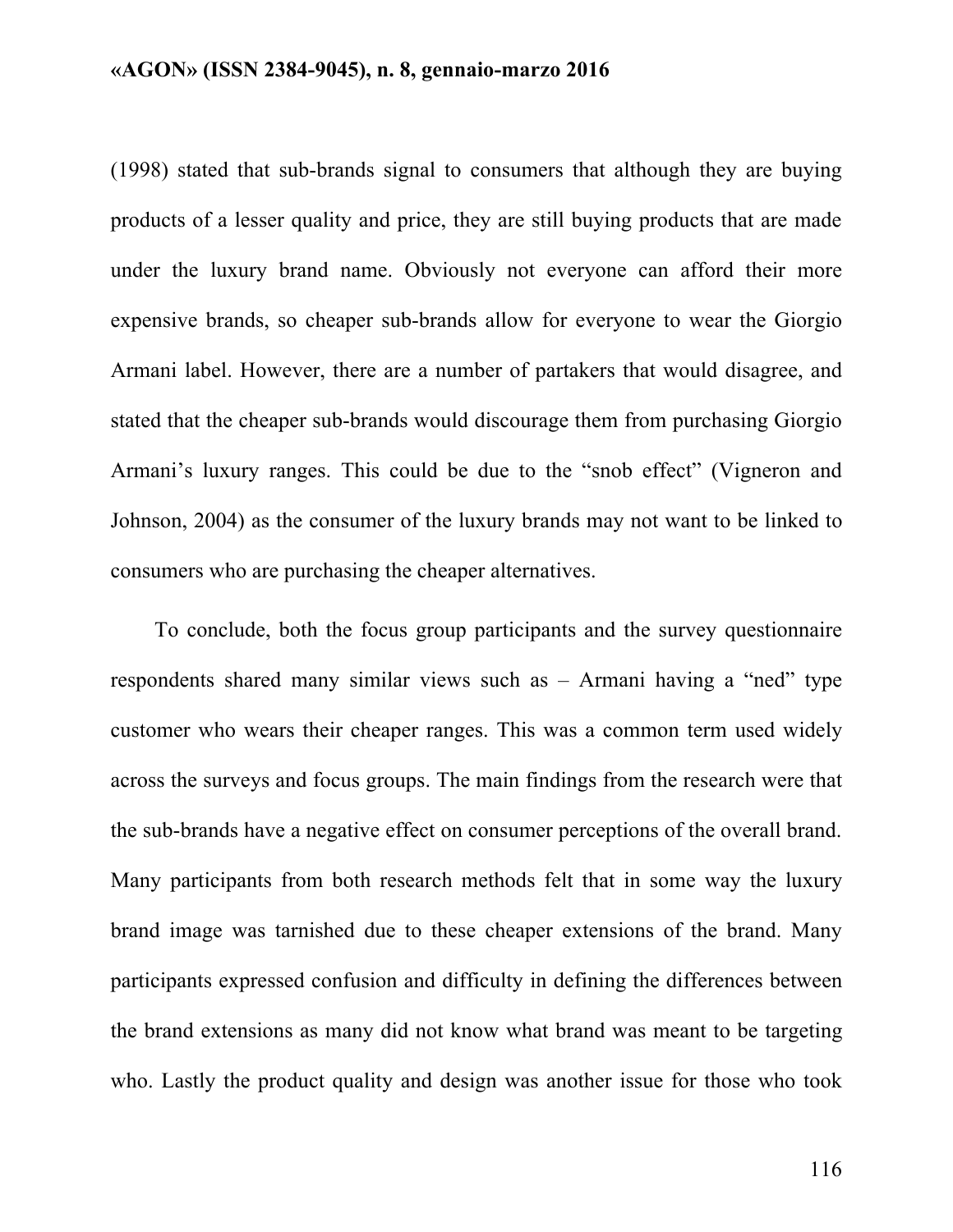part in the research methods as many felt some of the brands logos were too big which gave the products a cheap look. All of these views were shared frequently throughout both research methods, which expresses the importance of these issues are as they kept arising. Therefore in order to change these views, Giorgio Armani should reconsider some aspects of their marketing strategy such as providing consumers with a clearer definition of what brand extension is for what target market which in turn could not only maximize profits, but gain the company new customers.

## **Conclusions, Limitations and Recommendations**

In order to conclude this study as a whole, the conclusion will be split into three parts in order to evaluate if each objective of the study has been met, with limitations and recommendations thereafter.

Firstly, objective one was to explore the importance of brand and line extension strategies for Giorgio Armani to sustain market presence. From a theoretical perspective it can be said that Giorgio Armani do require their brand extensions so they can target a wider variety of market segments. As Arslan and Altuna (2010) have stated, the luxury market is highly competitive therefore luxury brands are required to implement different strategies as means of staying ahead of the competition. Giorgio Armani have held their position in the luxury market as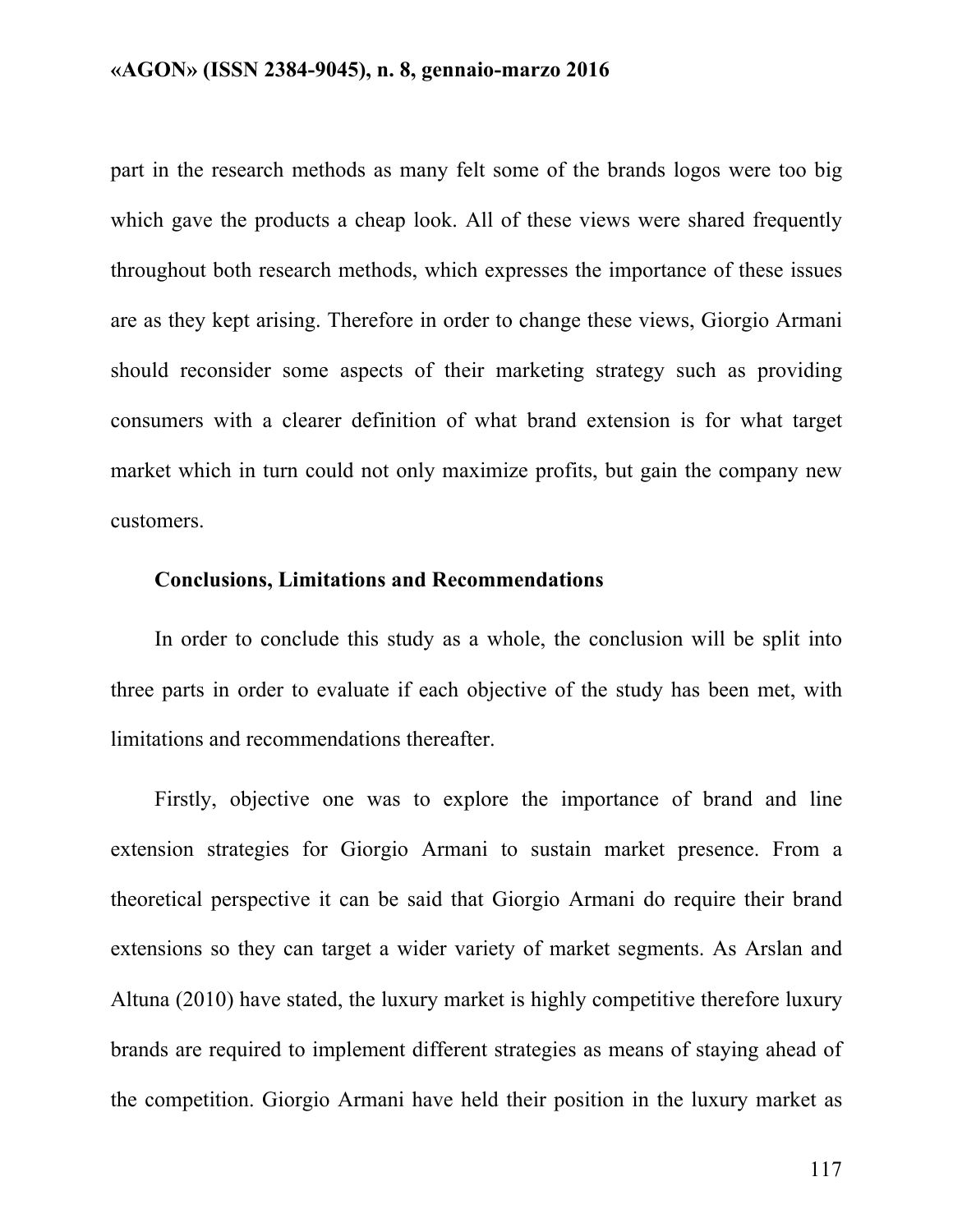they have extended their brand into accessories, hotels, bars, restaurants and much more. However, from the research gathered it can be argued that although it is important for the company to have these brands, some brands have been pushed past the point of luxury and are now viewed as high-street brands such as EA7, Armani Jeans and Armani Exchange, and consequently have been adopted by the "neddy" consumer which was identified in the research findings. This type of consumer is one that no luxury brand should want to have representing their brand name as this type of consumer has very negative connotations attached to them and are often viewed as cheap and tacky. Therefore it is recommended that Armani alter said clothing lines as a way of deterring this type of consumer. This could be done by increasing the price and quality of the garments, altering the design/logos by having subtle branding so the products are no longer desirable to this customer and placing these lines specific stores and locations that are perceived as prestige or up-market as a way of keeping up their luxury brand appeal, whilst engaging with the correct target market of these brands. However, this study is only representative of Glasgow so may not be relevant globally, but it could be argued that Giorgio Armani may need to address the issue of the current market they are reaching in Glasgow.

The next objective was to investigate the different approaches Giorgio Armani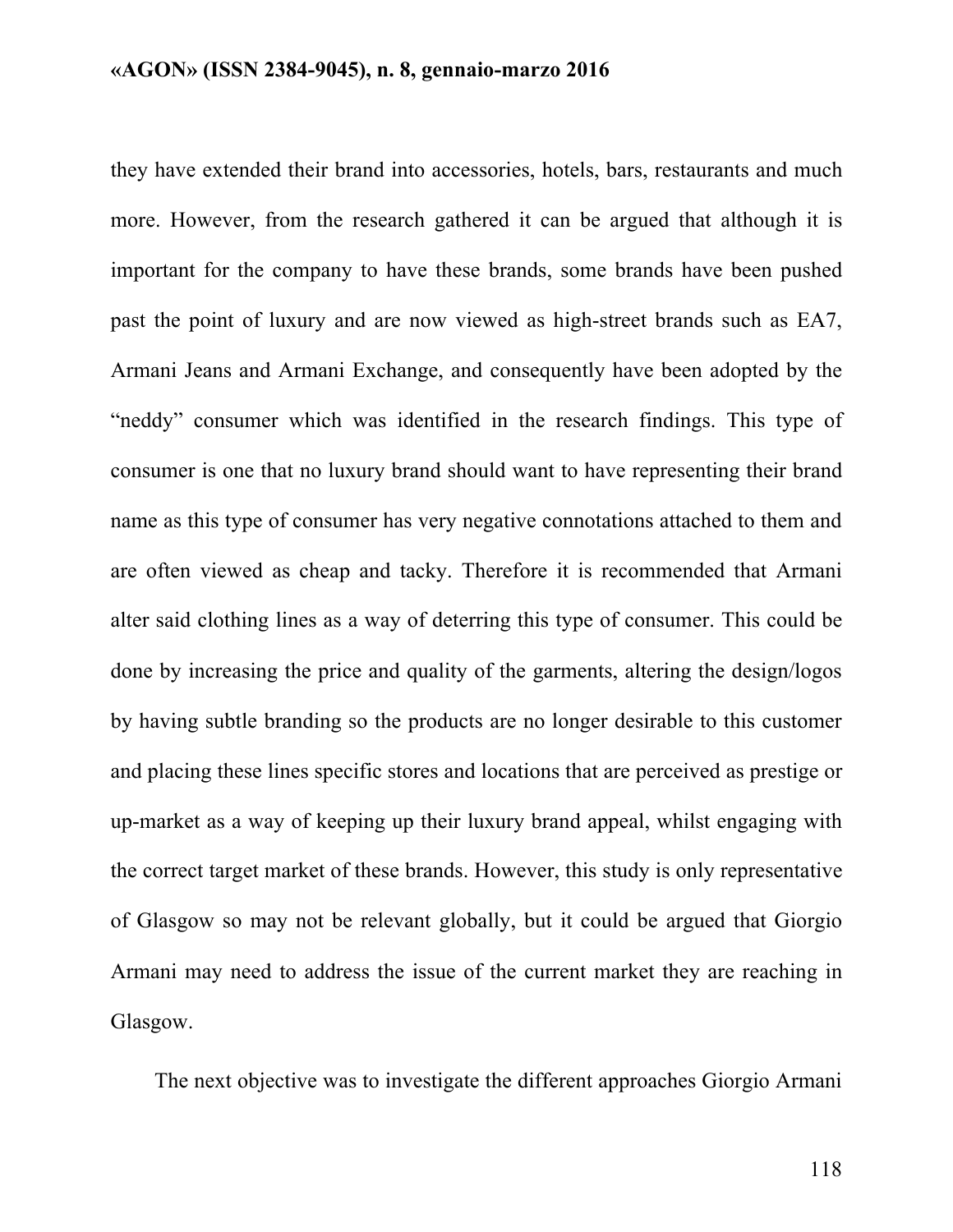could articulate in order to sustain market presence as a luxury brand. There were limitations in terms of literature on this specific topic; however suggestions were gathered from the findings of the research. The participants stated that Armani should use their Italian heritage more as a way of attracting custom, as many participants expressed that they associate Italian brands with luxury, quality and durability. This could be done by increasing the quality of their cheaper brands, and focusing their more expensive lines on the classic Italian look could mean Armani would be more appealing to consumers as this identified Italian clothing as smart with flattering cuts that are tailored to the individual. Armani already have tailor made suits as their product offering, but the findings showed that not enough consumers were aware of this. This is an area of this study that other research could build upon.

Lastly, the purpose of objective three was to critically evaluate what effect extending the brand has had on consumer perceptions of the brand. There was some academic literature on this such as Barnier and Rodina (2010) who state that the term "luxury" must be broken down in terms of consumer perceptions. Therefore the researcher used focus groups in order to ask open-ended response questions so as partakers had to voice their opinions, the use of rating questions in the questionnaire also allowed for a deeper understanding of the topic. Overall, it can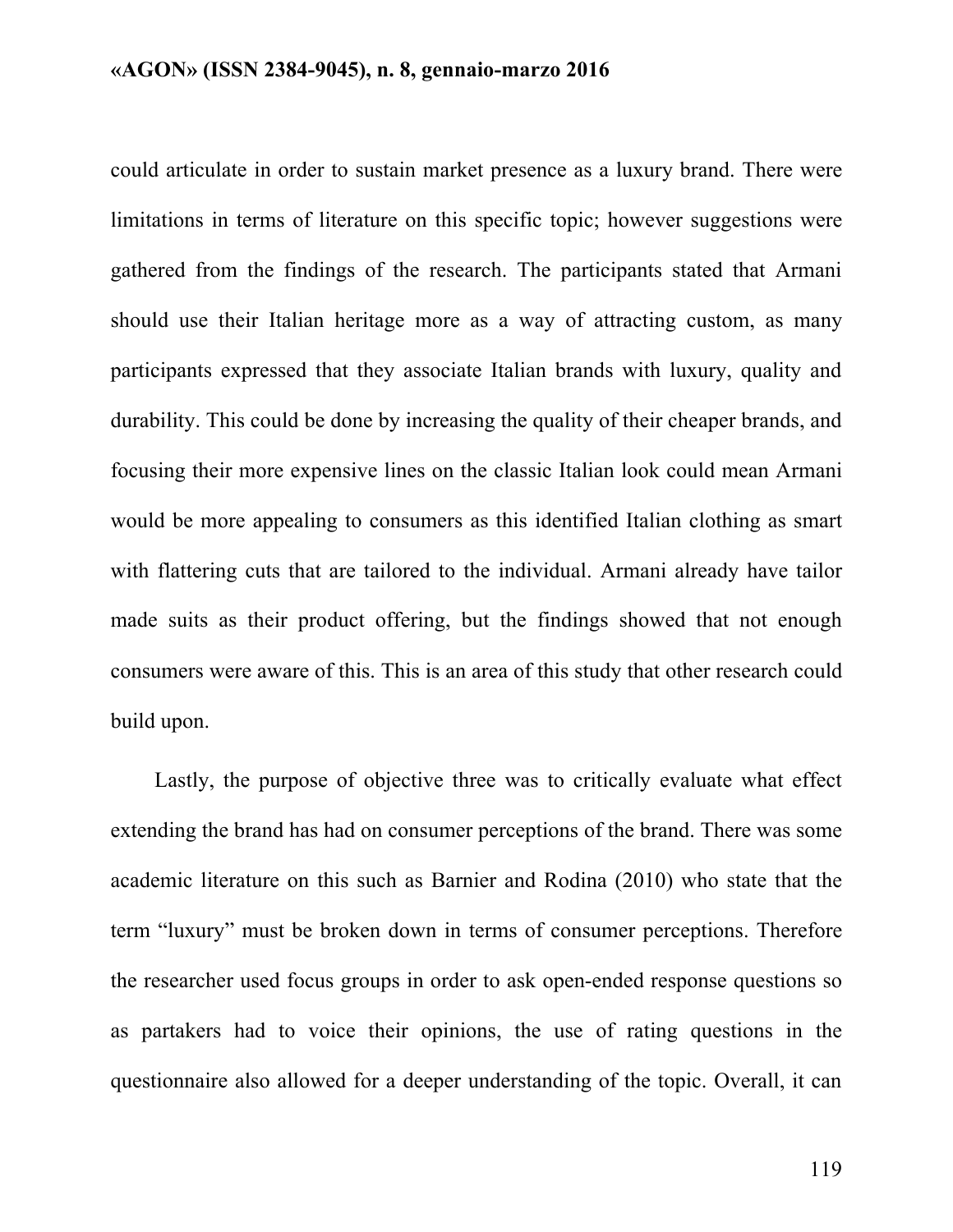be seen from the research that there are both positive and negative perceptions of the brand due to their extensions. Many consumers see these brands as a way of Armani making money quickly, whereas others see it as a way of Armani adapting their product offering so they can reach as many consumers as possible with Armani products, regardless if they are a cheaper alternative. Nevertheless, Armani need to make it clearer who they are trying to target with each brand as findings showed that most did not know who the clothing extensions were intended to target. Armani could do this via advertising campaigns and social media. For example, their EA7 range, in Glasgow anyway, is worn as causal clothing when the intended purpose of this line is for it to be worn as gym wear. If Armani had clearer advertisements or even a more prominent social media presence, it would be an easy platform for the company to advertise the right products to the right consumer.

The limitations of this project were predominantly time constraints as the researcher could not find equal numbers of male and female participants for the focus groups or more male participants for the questionnaire survey within the time available. Theory and literature to an extent was limited, as this project was based around a singular case study, the researcher found it was challenging to find relevant literature on this particular brand. The study could have had more depth to it if the researcher had conducted more focus groups and used them as a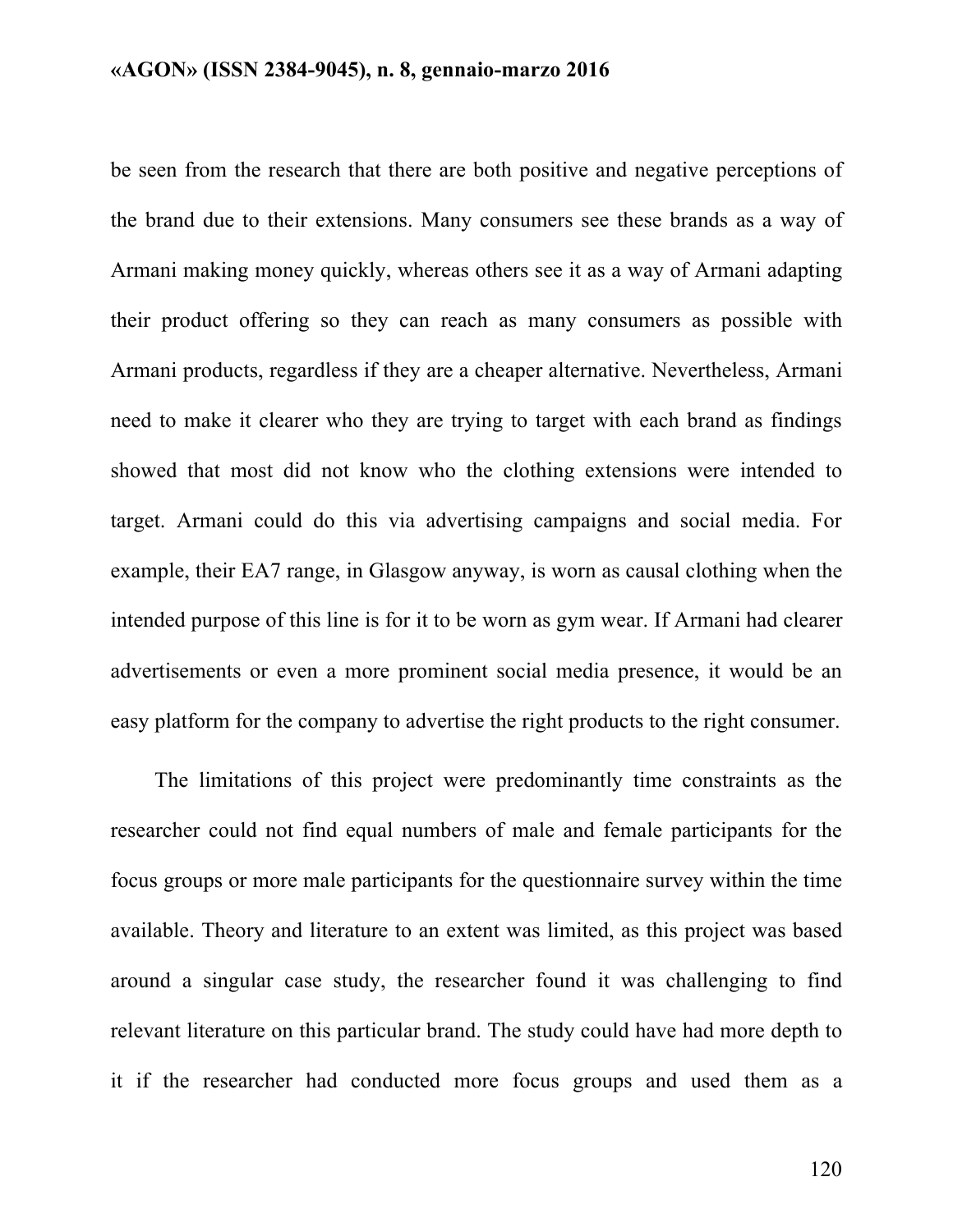quantitative tool instead of questionnaire surveys. The questions from the surveys were difficult to analyze via the SPSS software. The questions did not require as much statistical analysis as the researcher had predicted, and as there were many opportunities for survey respondents to express their opinions, there was no need to analyze these via SPSS tests but instead charts. Furthermore, this study could have been more representative of all ages as well as genders. To finish, this study also had a shortage of older respondents for the surveys, therefore for future research it is recommended that an equal number of all age groups contribute to the research. However, this literature could be used as a framework for other studies to build upon the topic from the findings discovered in this study of Giorgio Armani.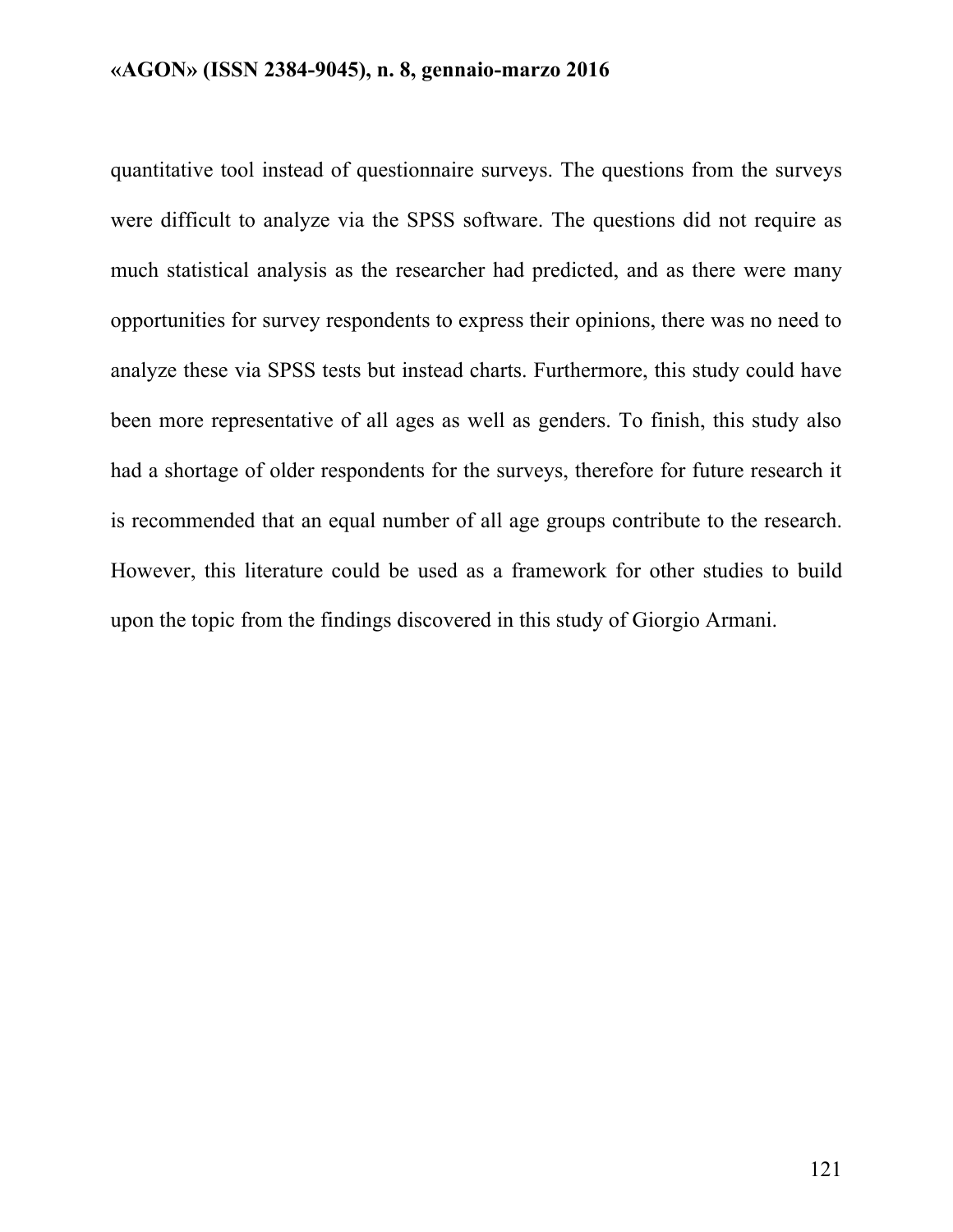## **REFERENCES**

Aaker, D. (2010). *Building Strong Brands*. London: Pocket Books, pp. 274-294.

Anderson, V. (2009). *Research Methods in Human Resource Management*. 2nd ed. London: CIPD.

Annon. (2010). *Armani hotel opens in Dubai's Khalifa tower*. Available: http://www.jpost.com/Middle-East/Armani-hotel-opens-in-Dubais-Khalifa-tower. Last accessed 30th October 2014.

Annon. (2014). *Emporio Armani*. Available: http://www.armani.com/gb/emporioarmani/men/ready-to-wear\_section. Last accessed 22nd November 2014.

Arnold, D. (1992). *The Handbook of Brand Management*. London: Century Business. pp. 119-121, 130, 131.

Arslan, F. M., and Altuna, O. K. (2010). *The Effect of Brand Extensions on Product Brand Image*. "Journal of Product & Brand Management". 19 (3), pp. 170-180.

Arvidsson, A. (2004). *Brands: Meaning and Value in Media Culture*. Oxon: Routledge, pp. 1-9, 80-94.

Baines, P. and Fill, C. (2014). Marketing. 3rd ed. Oxford: Oxford University Press, pp. 460-470.

Barnier, V. and Rodina, L. (2010). *Which Luxury Perceptions Affect Most Consumer Purchase Behavior? A Cross Cultural Exploratory Study in France, The United Kingdom and Russia* [Online]. Available from: http://www.escpeap.net/conferences/marketing/2006\_cp/Materiali/Paper/ Fr/DeBarnier\_Rodina\_ValetteFlorance.pdf. [Last Accessed 20th November 2014.]

Bhat, S., Keeley, G. and O'Donnell, K. (1998). *An investigation of consumer reactions to the use of different brand names*. "Product & Brand Management". 7 (1), pp. 41-50.

Broniarczyk, S. M. & Alba, J. W. (1994). *The importance of the brand in brand*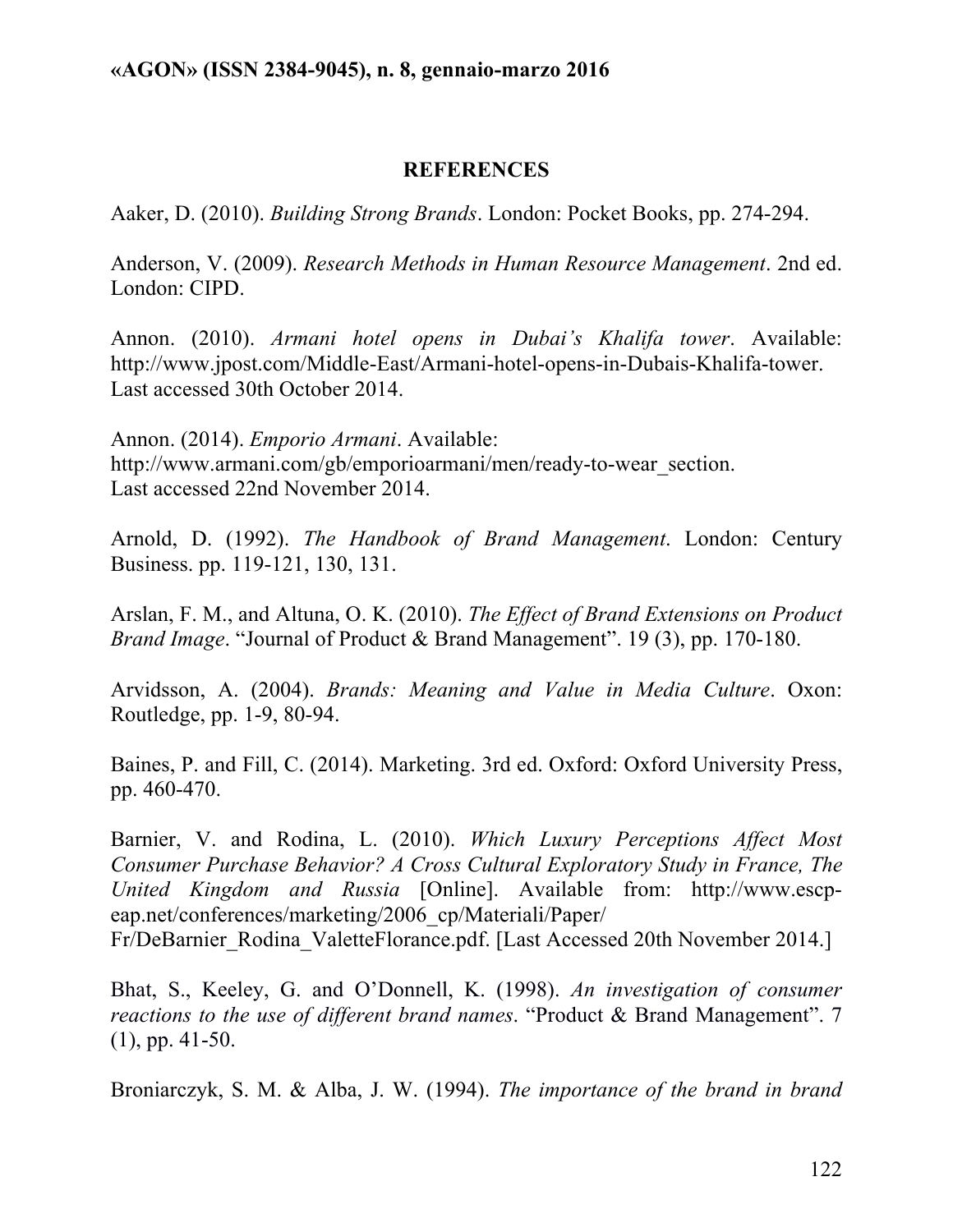*extension*. "Journal of Marketing Research", Vol. 16, pp. 214-28.

Bruce, M., Moore, C. and Britwistle, G. (2004). *International Retail Marketing: A Case Study Approach*. Oxford: Elsevier Butterworth-Heinemann, pp. 161-165.

Brusati, B. (2013). *Brand Extension: How Far Can You Go?*. Available: http://isabellabrusati.com/ wp-content/uploads/2013/04/Brand-Extension-How-Far-Can-You-Go.pdf. [Last accessed 20th November 2014].

Christopher M., Moore John Fernie and Steve Burt, (2000), *Brands without Boundaries – The Internationalization of the Designer Retailer's Brand*, "European Journal of Marketing", Vol. 34, pp. 919-937.

Coleridge, N. (2008). *Fashion Brands: Branding style from Armani to Zara*. 2nd ed. London: Kogan Page Limited, pp. 188-143.

Collins, J. & Hussey, R. (2003). *Business Research*. 2nd ed. Hampshire: Palgrave Macmillan, pp. 47-106.

Craven, J. (2011). *Giorgio Armani*. Available: http://www.vogue.co.uk/spy/biographies/giorgio- armani-biography. [Last accessed 20th November 2014.]

Creswell, J. (2003). *Research Design; Qualitative Quantitative and Mixed Method Approaches*. 2nd ed. London: Sage Publications, pp. 4-23.

Chung, K., Lavack, A. and Smith, M. (2001). *Consumer Evaluation of Vertical Brand Extensions and Core Brands. Journal of Business Research*. 52 (3), pp. 201- 224.

Dacin, Peter A. and Daniel C. Smith (1994). *The Effect of Brand Portfolio Characteristics on Consumer Evaluations of Brand Extensions*. "Journal of Marketing Research", Vol. 31, pp. 229-242.

Davis, J. (2010). *Competitive Success: How Branding Adds Value*. West Sussex: John Wiley & Sons, pp. 61-81.

de Chernatony, L., McDonald, M. and Wallace, E. (2011). *Creating Powerful*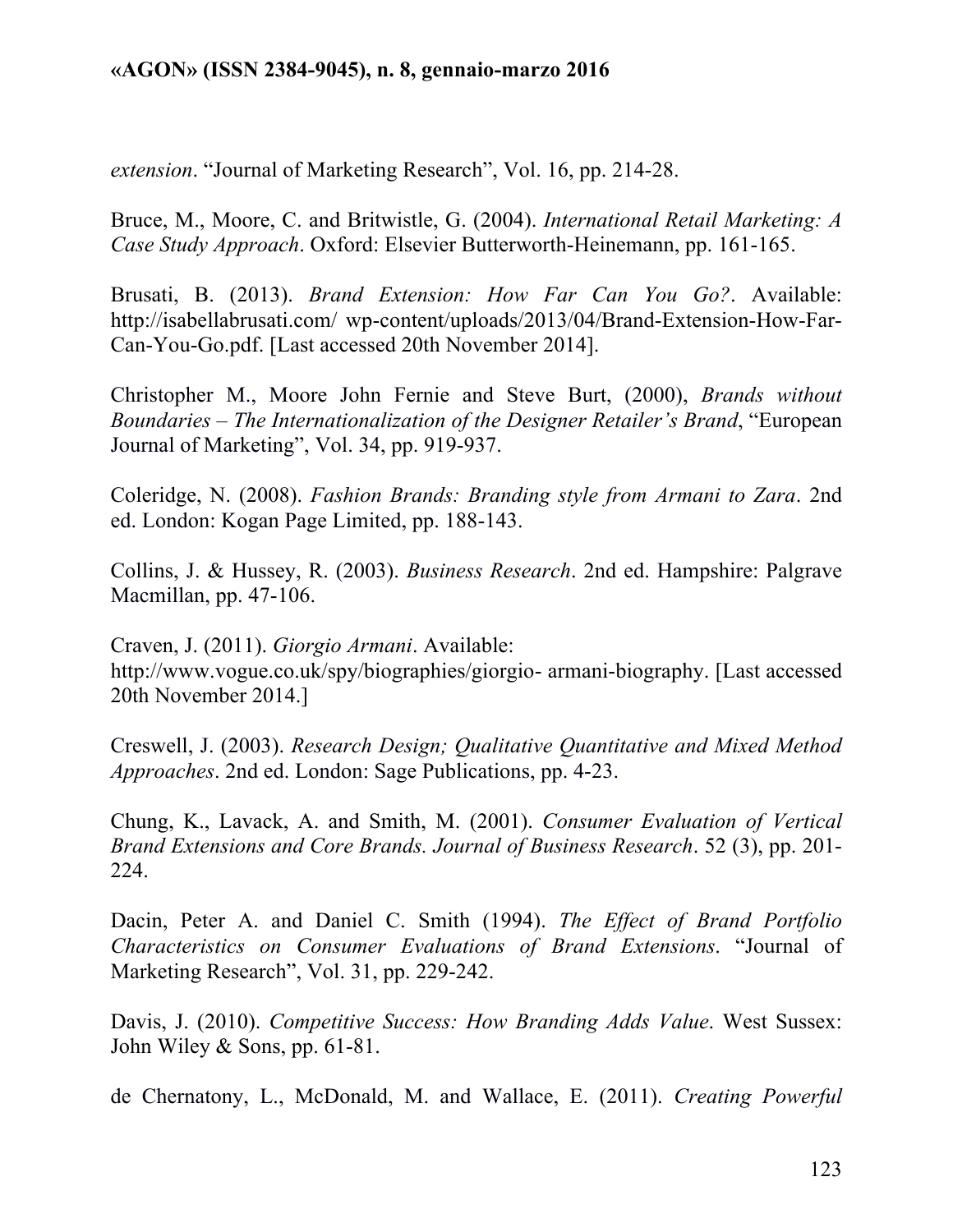*Brands*. 4th ed. Oxford: Elsevier Ltd, pp. 151-164.

DeVault, G. (2014). *Market Research - Deductive Versus Inductive*. Available: http://marketresearch.about.com/od/market-research-quantitative/a/Market-Research-Deductive-Versus-Inductive.htm. Last accessed 10th December 2014.

Dubois, B. and Duquesne, P. (1993). *The Market for Luxury Goods: Income versus Culture*. "European Journal of Marketing". 27 (1), pp. 35-44.

Dubois, B. and Laurent, G. (1996). *The Functions of Luxury: A Situational Approach to Excursionism*. Advances in Consumer Research. 23, pp. 470-77.

Doyle, P. and Stern, P. (2006). *Marketing Management and Strategy*. 4th ed. Essex: Pearson Education Limited. pp. 180-182.

Faurhold, C. F. (2008). *Redefining Luxury: A Review Essay. Creativity Encounters*. [Online]. Available from: http://openarchive.cbs.dk. [Last accessed: 20th November 2014].

Fenigshtein, A., Scheier, M. S., and Buss, A. H. (1975). *Public and Private Selfconsciousness: Assessment and Theory*. Journal of Consulting and Clinical Psychology. 43 (4), p. 21.

Garfein, R. T. (1989). *Cross-cultural Perspectives on the Dynamics of Prestigue. Journal of Services Marketing*. 3 (3), pp. 17-24.

Groth, J. C., and McDaneil W. (1993). *The Exclusive Value Principle*. Journal of Consumer Marketing. 10 (1), pp. 10-16.

Hague, P. and Jackson, P. (1996). *Market Research: A Guide to Planning, Methodology and Evaluation*. London: Kogan Page Limited, pp. 107-146.

Hanslin, K. and Rindell, A. (2014). *Consumer-brand relationships in step-down line extensions of luxury and designer brands*. Fashion Marketing and Management. 18 (2), pp. 145-168.

Hoffman, A. and Coste-Maniere, I. (2012). *Luxury Strategy in Action*. Hampshire: Palgrave Macmillan, pp. 144-155.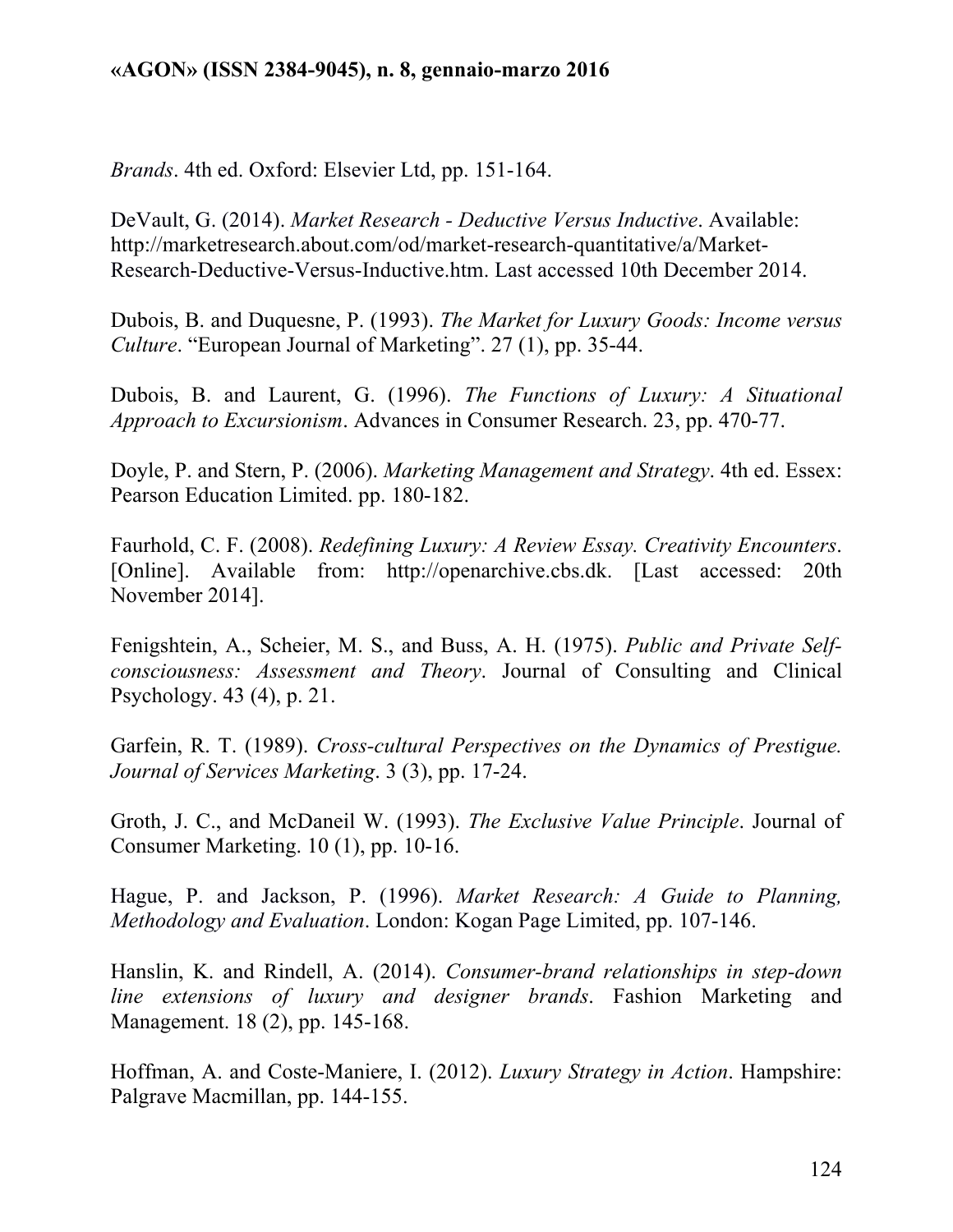Jankowicz, A. D. (2005). *Business Research Projects*. London: Chapman and Hall, pp. 55-86.

Laforet, S. (2010). *Managing Brands*. Berkshire: McGraw-Hill Education, pp. 173- 194.

Lamb, R. (2011). *How far is too far with brand and line extensions?*. Available: http://www.luxurydaily.com/how-far-is-too-far-with-brand-extensions/. Last accessed 14th November 2014.

Leong, S. M., Angs, S. H., and Liau, J. (1997) *Dominance and Dilution: The Effects of Extending Master Brands*. Journal of Consumer Marketing. 14 (5), pp. 12-32.

Mason, R. (1998) *The Economics of Conspicuous Consumption: Theory and Though since 1700*. Aldershot. Edward Elgar.

Munthree, S., Bick, G. and Abratt, R. (2006). *A framework for brand revitalization through an upscale line extension*. Product & Brand Management. 15 (3), pp. 157- 167.

Newman, A. and Cullen, P. (2002). *Retailing: Environment and Operations*. United States: Pat Bond, pp. 196-203.

Okonkwo, U. (2007). *Luxury Fashion Branding*. Hampshire: Palgrave Macmillan, pp. 65-77, 198-171, 225-237, 267-277.

Ries, A. and Trout, J. (1986). *Positioning: The Battle for Your Mind*. New York: McGraw-Hill, pp. 105-118.

Roper, S., Caruana, R., Medway, D., and Murphy, P. (2013). *Constructing Luxury Brands: Exploring the Role of Consumer Discourse*. European Journal of Marketing. (45), p. 7.

Saunders, M., Lewis, P. & Thornhill, A. (2009). *Research Methods for Business Students*. 5th Ed. Essex: Pearson Education Limited.